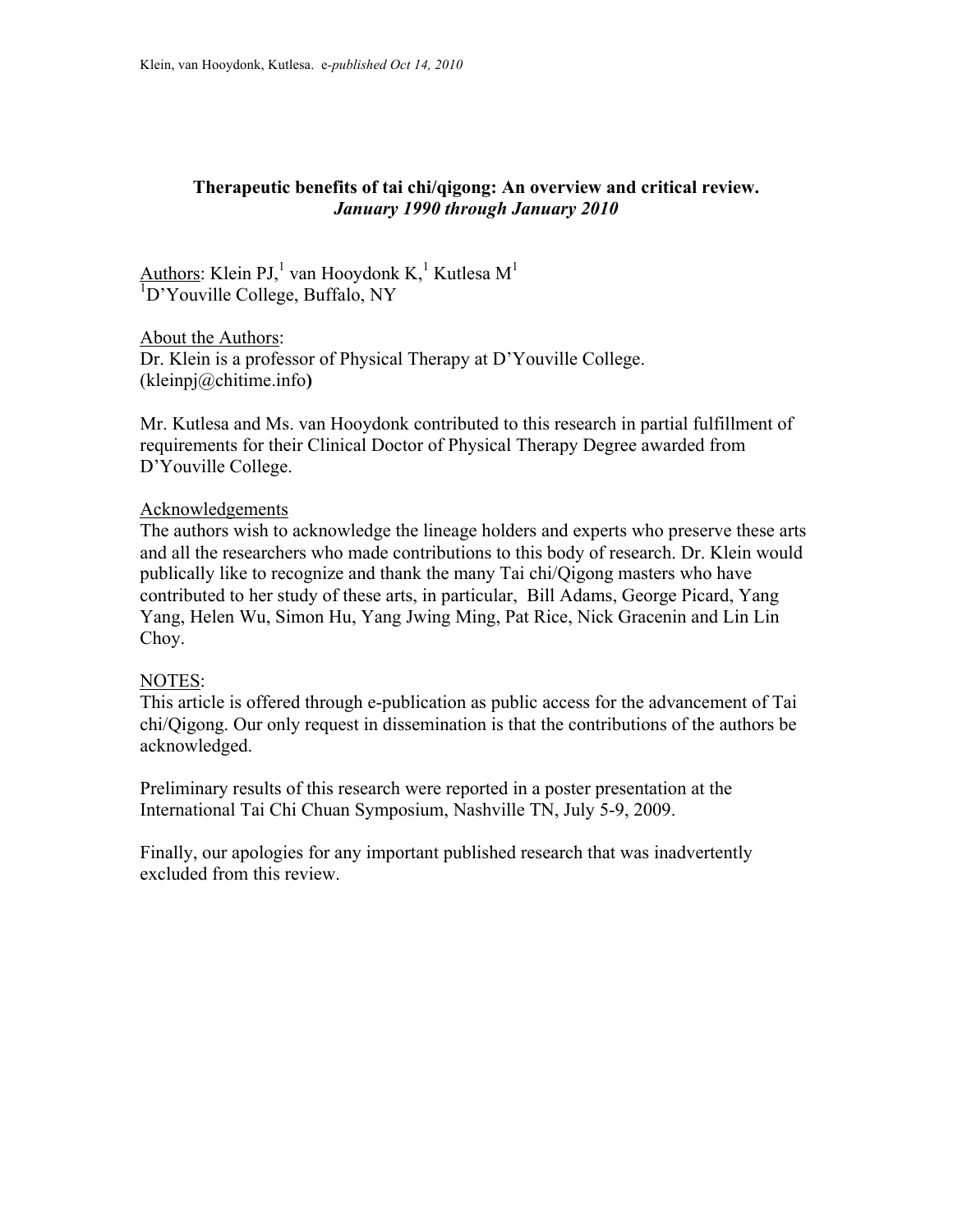## **ABSTRACT**

**Background** There is rising interest in therapeutic use of Tai chi/Qigong as complementary or alternative to modern Western Medicine in a number of clinical areas. This interest generates questions regarding the strength and breadth of supporting research evidence. **Purpose** To identify and systematically review the current research on therapeutic effects of Tai chi/Qigong practice, Jan 1990 through Jan 2010. **Methods** Published reports of controlled clinical trials and systematic reviews were identified through a search of electronic databases including PUBMED, CINAHL, SPORTDISCUS, Cochrane Library, and AMED using the key words: taiji, tai chi, chi kung and qigong. Additional titles were identified through review of reference lists. Only primary clinical studies (Level I or II) meeting a standard of methodological rigor (a score of  $\geq$ 5 on the Physiotherapy Evidence Database (PEDro) scale) were included. **Results**. Eighty-nine controlled clinical trials (Level I & II) met the inclusion standard. The body of evidence has quadrupled over the past 6 years. The most often researched and strongest evidence of effect are in the combined area of balance/falls/fear of falling. Strong evidence of effect also exists for cardiopulmonary function, quality of life, stress management, bone and joint health, and deleterious effects of aging. There is some supporting research validating positive effect with regard to immune response, pain management, sleep quality and stress reduction as well as evidence of minimization of functional disability associated with cancer and arthritis. Whereas conflicted evidence exists in management of Diabetes and Parkinson's disease. There is no evidence of adverse effects. Due to the heterogeneity of studies, no pooled meta-analyses were performed. **Conclusions** While additional evidence is needed in under-researched areas, there is sufficient evidence to justify investment in development and delivery of Tai chi/Qigong programming on a wide-scale basis in clinical areas where strong evidence of health benefit exist. Given the rapid growth in emerging research, those interested in keeping current with the state of knowledge and 'best practices' are advised to maintain continuing surveillance of emerging research.

Tai chi, Qigong, exercise, Evidence-based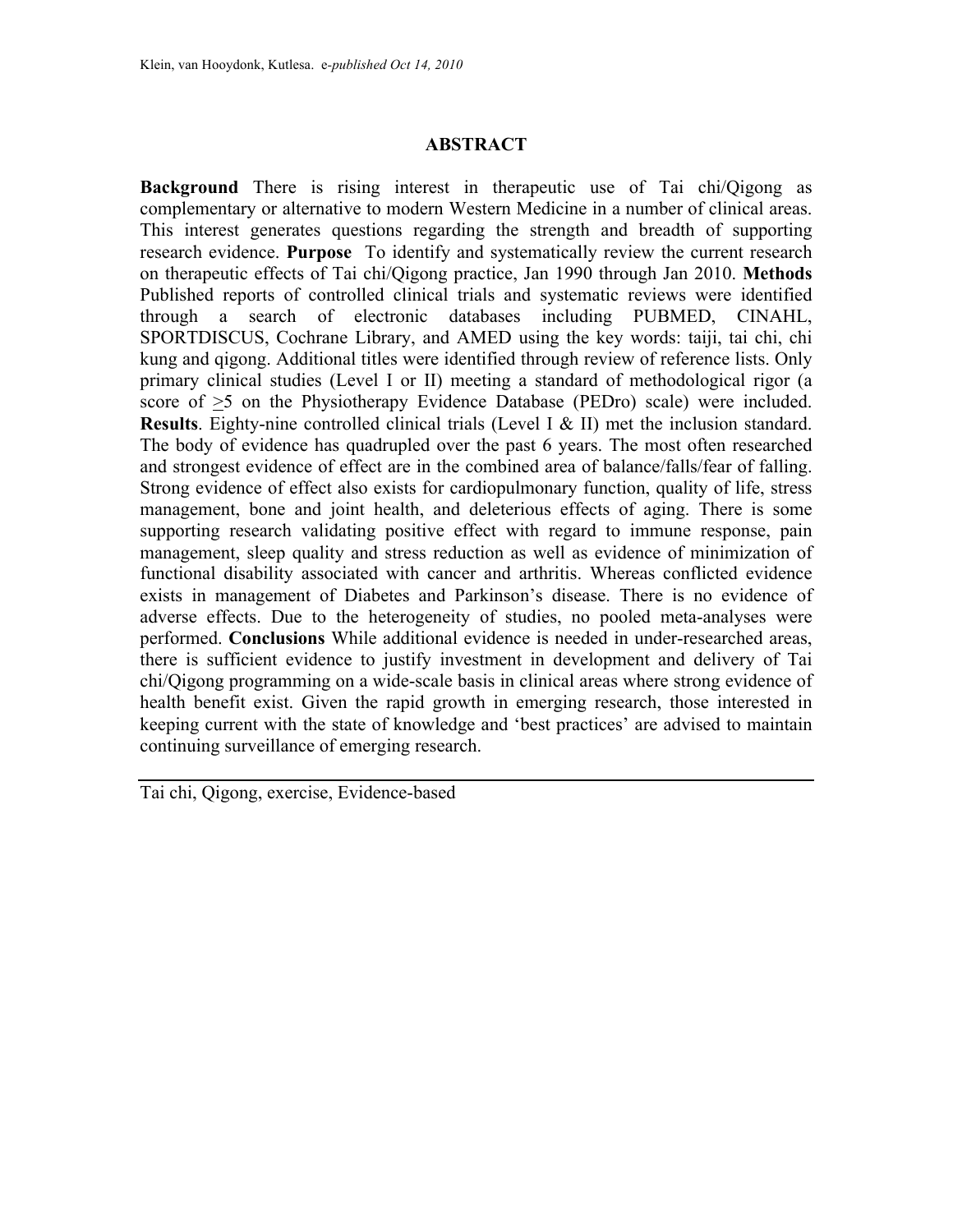### **INTRODUCTION**

There is rising interest in the health-promoting benefits of the ancient exercise arts of Tai chi and Qigong among both the public and the health care industry sectors.<sup>1-9</sup> Tai chi quan (also know as 'taiji chuan' or shortened to 'tai chi') is a subtle martial art rooted in Daoist philosophy.10 When Tai chi is performed for health, it is a form of Qigong. The collective term Tai chi/ $\widetilde{Q}$ igong' is used to represent this type of practice.<sup>11</sup> While Tai chi and Qigong are similar, they are not synonymous.<sup>12</sup> Tai chi is a slow, flowing exercise often practiced as emptyhand or weapon forms, or paired practice known as push hands.8 '*Qi'* means life energy. '*Gong'* means dedicated practice.<sup>13,14</sup> Qigong is energy cultivation through exercise, meditation, breath control and self-massage with origins in Chinese medicine. <sup>8</sup> While both arts are ancient in Eastern culture, they are relatively new to the Western world. Growing interest within Western health care in these arts is due in great part to a shift in that industry from primarily reductionist curative care toward preventative medicine and health promotion.<sup>15</sup> Emerging research validating the efficacy of Tai chi and Qigong practice for health promotion and management of chronic illness has spurred interest from health professionals. $8,16$ 

A pivotal factor in Western advancement of Tai chi/Qigong is the consensus work conducted jointly by researchers from the University of Illinois and the Institute of Integral Qigong and Tai Chi. This group undertook to assemble a meeting of Tai chi/Qigong experts and researchers. Goals of that meeting were to establish a consensus on what elements of Tai chi/Qigong practice might be essential in 'best practices' and to generate a framework for evidence-based Tai chi/Qigong programming.<sup>17</sup> This body identified essential components of these exercise arts as dynamic movement, static standing and sitting postures, breathing regulation, meditation and self-administered massage. 8 Challenges and recommendations for how to train a sufficient number of qualified instructors to provide wide access for community programming were discussed and summarized in a pubic report of that meeting. <sup>8</sup> Since that time, public awareness has been raised by ensuing articles appearing in health consumer media such the Harvard *Women's Health Watch*.

**Tai chi is often described as "meditation in motion," but it might well be called "***medication* **in motion." There is growing evidence that this mind-body practice, which originated in China as a martial art, has value in treating or preventing many health problems. And you can get started even if you aren't in top shape or the best of health.** 

## *[Harvard Women's Health Watch, May 2009]<sup>9</sup>*

As part of the integration of Tai chi and moving Qigong as health-promoting modalities, questions regarding the validity of health claims for general health benefits and clinical applications as well as questions specific to exercise prescription for mode, frequency, and duration have been raised.<sup>8</sup> The current report was generated in response to these information needs. It should serve as a resource for health and wellness and rehabilitation professionals, health care planers and policy makers and the pubic regarding the current state of research knowledge regarding the focus and strength of research evidence evaluating therapeutic use of Tai chi/Qigong as a health-promoting modality.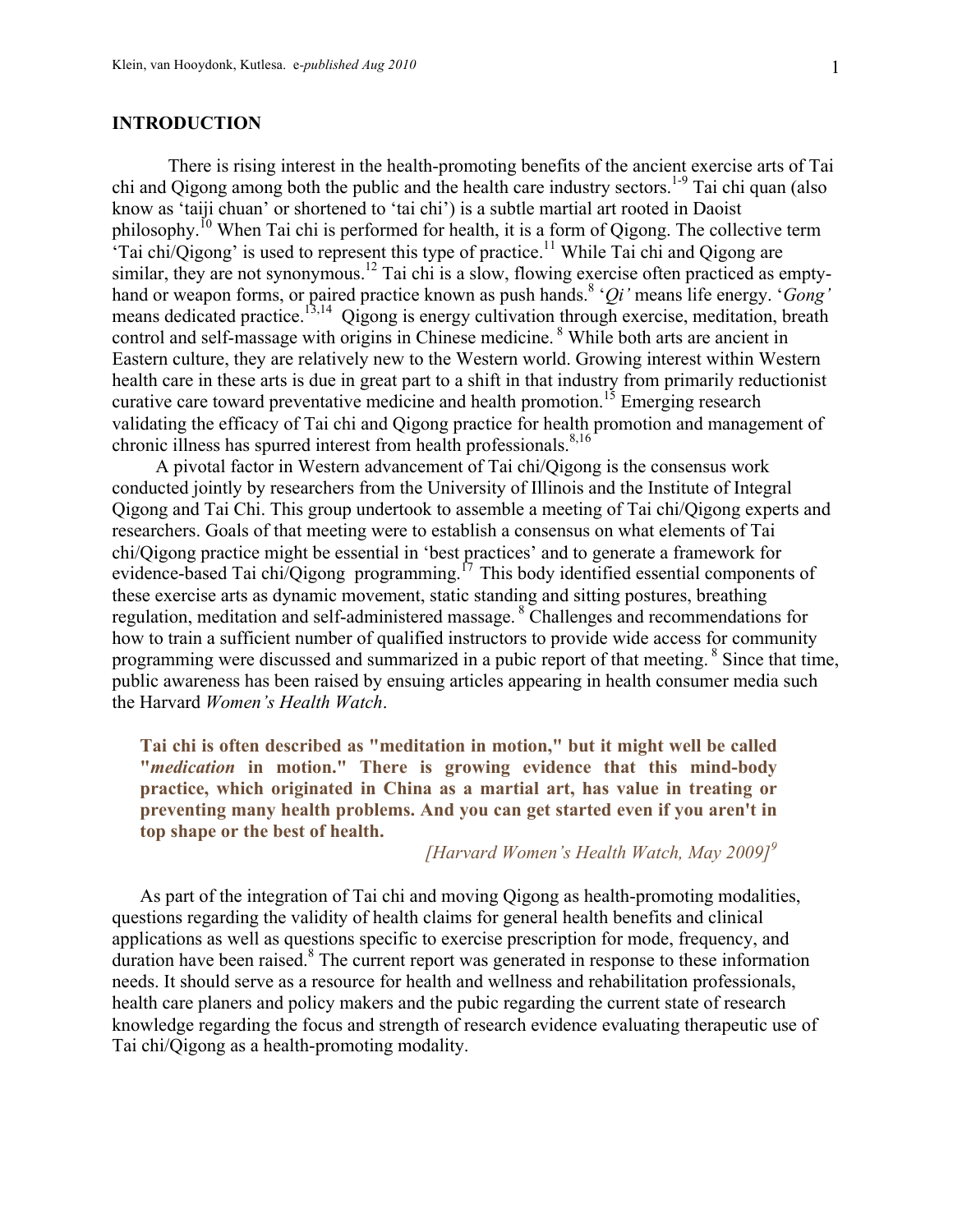### **BACKGROUND**

Published reports of the potential therapeutic benefits of Tai chi/Qigong began to appear in Western health care literature in the 1980's. One of the earliest reports was a self-report case study by Koh on potential use in management of ankylosing spondylitis.<sup>18</sup> Theoretical discussion and empirical descriptive reports of potential clinical uses increased in the literature over the next 30 years. The establishment of the National Center for Complementary and Alternative Medicine (NCCAM) of the United States National Institute of Health (NIH) and dedication of research dollars resulted in funding of more rigorous study.<sup>19, 20</sup> One of the first of which was the wellknown study out of Emory University Medical Center conducted by Juncos and colleagues providing supporting evidence of the potential of tai chi/qigong practice in balance training fall prevention.<sup>21</sup> The following briefly provides a chronological summary of the emerging body of critical review research in this area.

The first critical reviews of modern research evidence appeared as we entered the  $21<sup>st</sup>$ century. In 2004, a comprehensive review by Wang et al was published. This critical review addressed effectiveness of Tai chi in management of chronic conditions.<sup>22</sup> The review included 47 studies: 9 randomized controlled trials, 23 non-randomized controlled studies, and 15 observational studies. These authors found weak to moderate evidence of benefits in balance and strength, cardiovascular and respiratory function, flexibility, immune system, symptoms of arthritis, muscular strength, and psychological effects. In that same year, a review article by Klein and Adams on comprehensive effects of tai chi was published. These authors included 17 controlled clinical research studies. Similar to the conclusions of Wang and colleagues, these researchers reported that no strong body evidence existed in any singular clinical area of application. However, evidence did exist a wide range of clinical areas suggesting comprehensiveness of effect.<sup>23</sup> Both reviews stated that more research was needed, adding that future research should also address theory validation as to mechanism of effect.

Independent from the critical reviews conducted in the United States, Kuramoto, a Japanese researcher, reviewed research published from 1996 through 2004 concentrating on research addressing effects of Tai chi exercise on the health and well being of older adults.<sup>24</sup> Validating previous work, Kuramoto reported that Tai chi practice may assist in management of arthritic pain, decrease fear of falling, increase muscular strength, physical function, cardiopulmonary function, flexibility, and balance as well as enhance psychological well being and improve sleep quality. The following areas were identified for further research: the immune system, bone mineral density, arthritis and suggested examining outcomes of various instructional methods, various Tai chi styles, various diagnostics, and various ages would be helpful in displaying the effectiveness of Tai chi.

In addition to the research described in the preceding, a  $2008$  text,  $^{10}$  edited by Hong, compiled international research. That text represents much of the research and state of the art knowledge on evidence-based practice available through 2007.

The term 'Qigong' appeared in Western health literature concurrent with interest in Tai chi.<sup>25</sup> In 2004, Kemp and colleagues conducted a systematic review of the research examining Qigong as a therapeutic intervention for use with older adults.<sup>26</sup> This review concluded that Qigong had potential therapeutic value for older adults emphasizing the mind-body connection and quality of life effect potential. The fact that it is easier to learn than standardized Tai Chi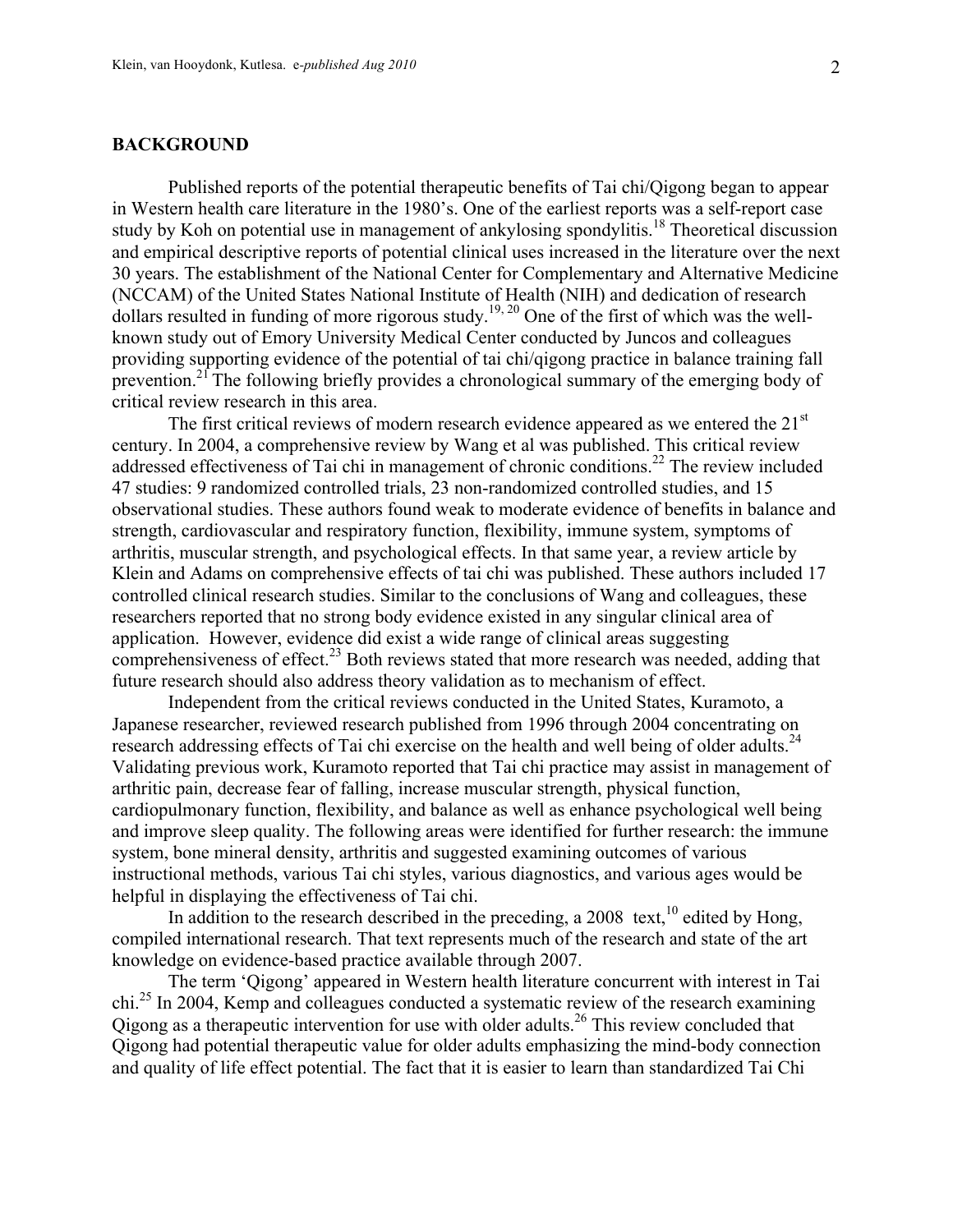forms and can more easily accommodate individuals with movement or activity limitations adds to its potential utility.

The most recent comprehensive review included in this review was published in March 2009. In that review, Rogers, Larkey and Keller identified and critiqued 36 high quality RCT's investigating the health effects of Tai chi/Qigong practice among older adults.<sup>26</sup> Expanding findings of previously published critical reviews, they concluded that significant improvement in clusters of similar outcomes indicated interventions utilizing Tai chi and Qigong may help older adults improve physical function and reduce blood pressure, fall risk, and depression and anxiety. These researchers also provided valuable information on frequency of use of outcome measures. Balance was assessed within 16 studies with 8 of these studies utilizing the one-leg stance test. Six studies out of the 11 studies assessing physical function used timed walk tests, such as the 6-min and the 50-ft. walk test. Cardiopulmonary effects were examined in 9 studies. Five of the 9 studies examined blood pressure, and 2 studies used the 6-min walk test as a functional measure of cardiovascular endurance.

Several clinically-specific literature reviews have been published. (See Table 1. for a synopsis of these reviews) The reader will note how the earliest reviews share conclusions of "insufficient evidence". However in clinical areas where the body and rigor of research has expanded over recent years, statements of validation begin appearing with regularity. The phenomenon of the rapid growth of research in this area over the past 5 years demonstrates clearly how important it is that clinical and policy decisions be derived from current rather than dated information or low quality research.

#### **Table 1.**

Summary of systematic reviews discussing population specific therapeutic benefits of Tai chi/Qigong from 2000-2009 organized by clinical area/population.

| <i><b>Author</b></i>           | <b>Population</b>             | Design/ $(\#)$<br><b>Studies</b>                          | <b>Conclusion</b>                                                                                                                                                                                                            |
|--------------------------------|-------------------------------|-----------------------------------------------------------|------------------------------------------------------------------------------------------------------------------------------------------------------------------------------------------------------------------------------|
|                                |                               | <b>Balance/Falls</b>                                      |                                                                                                                                                                                                                              |
| Chan WW et<br>al $(2000)^{28}$ | Balance                       | RCT's/CCT's/<br>Case Series<br>(7)                        | Moderate research evidence supporting the<br>use of TC to improve balance and postural<br>control as measured by responses to internal<br>perturbations                                                                      |
| Wu G et al<br>$(2002)^{29}$    | Balance<br>Fall<br>prevention | Longitudinal<br>Cross-sectional<br>Non-randomized<br>(16) | Scattered evidence to support the positive<br>effects of Tai Chi on postural balance and fall<br>prevention. Limitations include small # of<br>subjects, variations in type and duration of<br>Tai Chi and outcome measures. |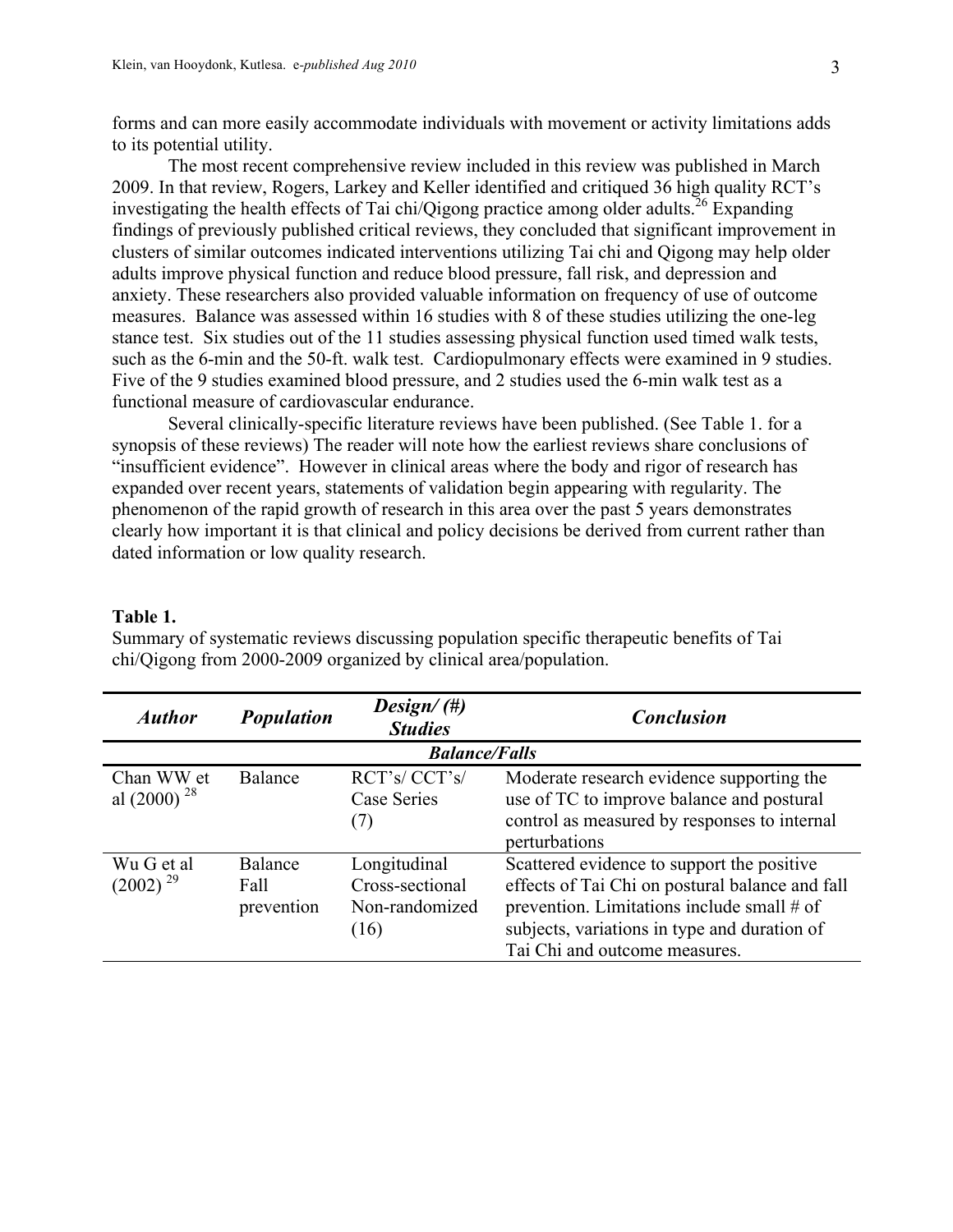| Table continued                    |                                            |                                                                |                                                                                                                                                                                                                                                                                                                                                                                                                        |
|------------------------------------|--------------------------------------------|----------------------------------------------------------------|------------------------------------------------------------------------------------------------------------------------------------------------------------------------------------------------------------------------------------------------------------------------------------------------------------------------------------------------------------------------------------------------------------------------|
| Komagata S<br>et al $(2003)^{30}$  | <b>Balance</b>                             | RCT's and<br>Qualitative<br><b>Studies</b><br>(11)             | Moderate evidence of the effectiveness on<br>balance improvement. Shows progression in<br>depression, quality of life and balance.<br>Findings should be interpreted with caution<br>due to the small number of participants.                                                                                                                                                                                          |
| Wayne PM et<br>al $(2004)^{31}$    | Older adults<br>Balance<br>Well being      | RCT's/CCT's/<br>case-control<br>studies/case<br>series<br>(24) | Tai chi practiced independently, or in<br>combination with other therapies, can reduce<br>risk of falls, including improved balance and<br>dynamic stability, increased strength and<br>flexibility, improved performance of activities<br>of daily living (ADLs), reduced fear of<br>falling, and improvement in psychological<br>well-being. Limited data exists to support Tai<br>Chi for peripheral vestibulopathy |
| Verhagen AP<br>et al $(2004)^{32}$ | Older adults<br>Falls<br>Blood<br>pressure | Experimental<br>Design<br>(7)                                  | Limited evidence that TC is effective in<br>reducing falls and blood pressure in the<br>elderly. Intensity of intervention varied from<br>1 hr weekly for 10 wk to 1 hr every morning<br>for 1 yr. A study assessing falls reported a<br>beneficial effect of 47% in the TC group, but<br>most study conclusions were based on a pre-<br>post analysis rather than controlled study.                                   |
| Harmer P et<br>al $(2008)^{33}$    | Fall<br>prevention                         | RCT's(9)                                                       | Significant improvement in fall-related<br>outcomes. Impact on falls-related outcomes is<br>uncertain. Variance in study settings, subject<br>characteristics, sample size, type of Tai Chi<br>intervention, length of intervention and<br>quality of the study design.                                                                                                                                                |
| Harling et al<br>$(2008)^{34}$     | Fear of<br>Falling                         | RCTs(7)                                                        | Strong evidence to support the effectiveness<br>of Tai Chi in reducing fear of falling<br>Weak evidence supporting its effectiveness in<br>reducing the incidence of falls in older adults<br>Duration, frequency and intensity of the Tai<br>Chi interventions showed great variation                                                                                                                                 |

| <b>Bone Mineral Density</b>     |                                         |                                         |                                                                                                                                                                                                                                                                                                                           |  |
|---------------------------------|-----------------------------------------|-----------------------------------------|---------------------------------------------------------------------------------------------------------------------------------------------------------------------------------------------------------------------------------------------------------------------------------------------------------------------------|--|
| Wayne PM<br>et al $(2007)^{35}$ | <b>Bone Mineral</b><br>Density<br>(BMD) | RCT's, CCT's,<br>Cross-sectional<br>(6) | Impact of Tai Chi on BMD is limited by the<br>quantity and quality of research<br>May be an effective, safe, and practical<br>intervention for maintaining BMD in<br>postmenopausal women.<br>Impacts other risk factors associated with low<br>BMD (e.g., reduced fall frequency, increased<br>musculoskeletal strength) |  |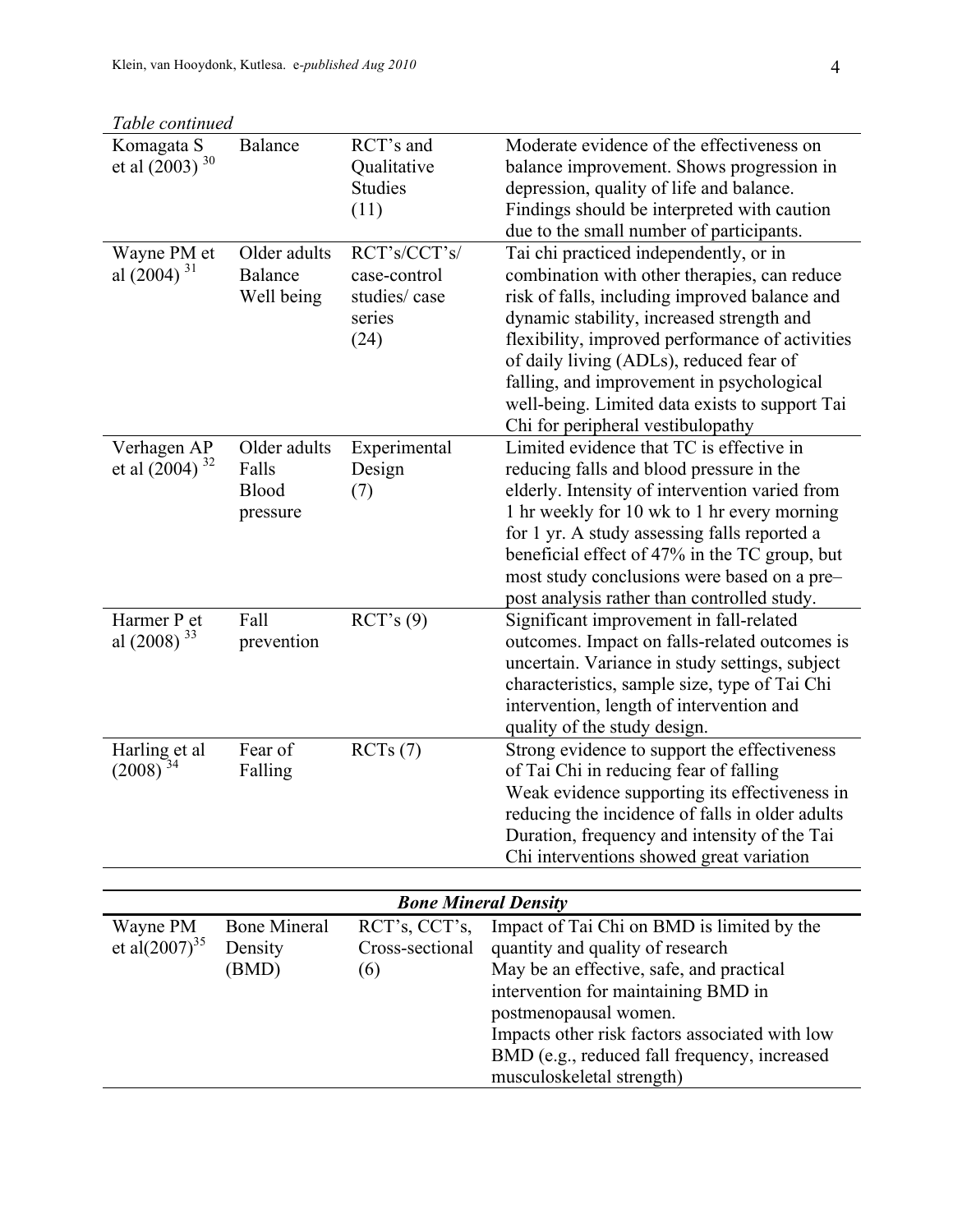| Cardiopulmonary                                      |                                              |                                                   |                                                                                                                                                                                                                                                                                                                                                                                                                                   |  |  |  |
|------------------------------------------------------|----------------------------------------------|---------------------------------------------------|-----------------------------------------------------------------------------------------------------------------------------------------------------------------------------------------------------------------------------------------------------------------------------------------------------------------------------------------------------------------------------------------------------------------------------------|--|--|--|
| Li JX et al<br>$(2001)^{36}$                         | Cardio-<br>respiratory<br>Function           | cross-sectional<br>longitudinal<br>studies<br>(9) | Effective in cardiorespiratory function, immune<br>capacity, mental control, flexibility, and balance<br>control. Can improve muscle strength and<br>reduces the risk of falls in older adults.<br>Showed a considerable decreased ventilatory<br>equivalent (VE/VO2MAX) when compared<br>with other types of physical activity.                                                                                                  |  |  |  |
| Taylor-<br>Piliae, RE,<br>et al.,<br>37<br>(2008)    | <b>Older Adults</b><br>With<br>Heart disease | Cross-<br>sectional/<br>Experimental<br>(14)      | Increases aerobic capacity when practiced long<br>term. Recommended as an alternate aerobic<br>exercise, especially sedentary adults $>$ or =55<br>years old.                                                                                                                                                                                                                                                                     |  |  |  |
| Thornton,<br>$E$ <sub>1</sub> , (2008) <sup>38</sup> | Cardio-<br>respiratory<br>Function           | RCT's                                             | Data supports reduction of systolic or diastolic<br>blood pressure (BP), but current data are<br>unclear to the cause of changes in BP<br>Lack of research in analyzing the relationships<br>between BP change self-efficacy, and<br>differences between single outcomes.                                                                                                                                                         |  |  |  |
| Yeh GY<br>$(2009)^{39}$                              | Cardio-<br>vascular                          | CCT's $(29)$                                      | Suggests beneficial as an adjunct therapy.<br>6 out of 9 RCTs of adequate quality<br>Most studies showed benefit in blood pressure<br>and exercise improvement                                                                                                                                                                                                                                                                    |  |  |  |
| Lee MS et al<br>$2009^{40}$                          | Aerobic<br>Capacity                          | $\text{RCT's}(5)$                                 | Tai chi was not shown to be superior to<br>physical exercise. Existing evidence does not<br>show that tai chi is effective in improving<br>aerobic capacity.                                                                                                                                                                                                                                                                      |  |  |  |
|                                                      |                                              |                                                   |                                                                                                                                                                                                                                                                                                                                                                                                                                   |  |  |  |
| <b>Cancer</b>                                        |                                              |                                                   |                                                                                                                                                                                                                                                                                                                                                                                                                                   |  |  |  |
| Mansky P et<br>al $(2006)^{41}$                      | Cancer<br>survivors                          | RCT's<br>CCT's<br>(11)                            | May provide benefit to cancer survivors based<br>on its characteristics of integration of<br>meditation and aerobic exercise together.<br>Studies of Tai chi (TC) in the elderly and 2<br>studies of TC for cardiovascular disease had<br>adequate designs and size to allow conclusions<br>about the efficacy of TC. Studies were small<br>and provided only limited information on the<br>benefit of TC in the settings tested. |  |  |  |
| Lee MS et al<br>$(2007)$ <sup>42</sup>               | <b>Breast</b><br>Cancer                      | $\text{RCT's (2)}$<br>CCT's (2)                   | Does not suggest that tai chi is an effective<br>supportive treatment for cancer.<br>Methodological problems with studies: small<br>sample size, inadequate study design and poor<br>reporting compliance.                                                                                                                                                                                                                        |  |  |  |

*Table continued*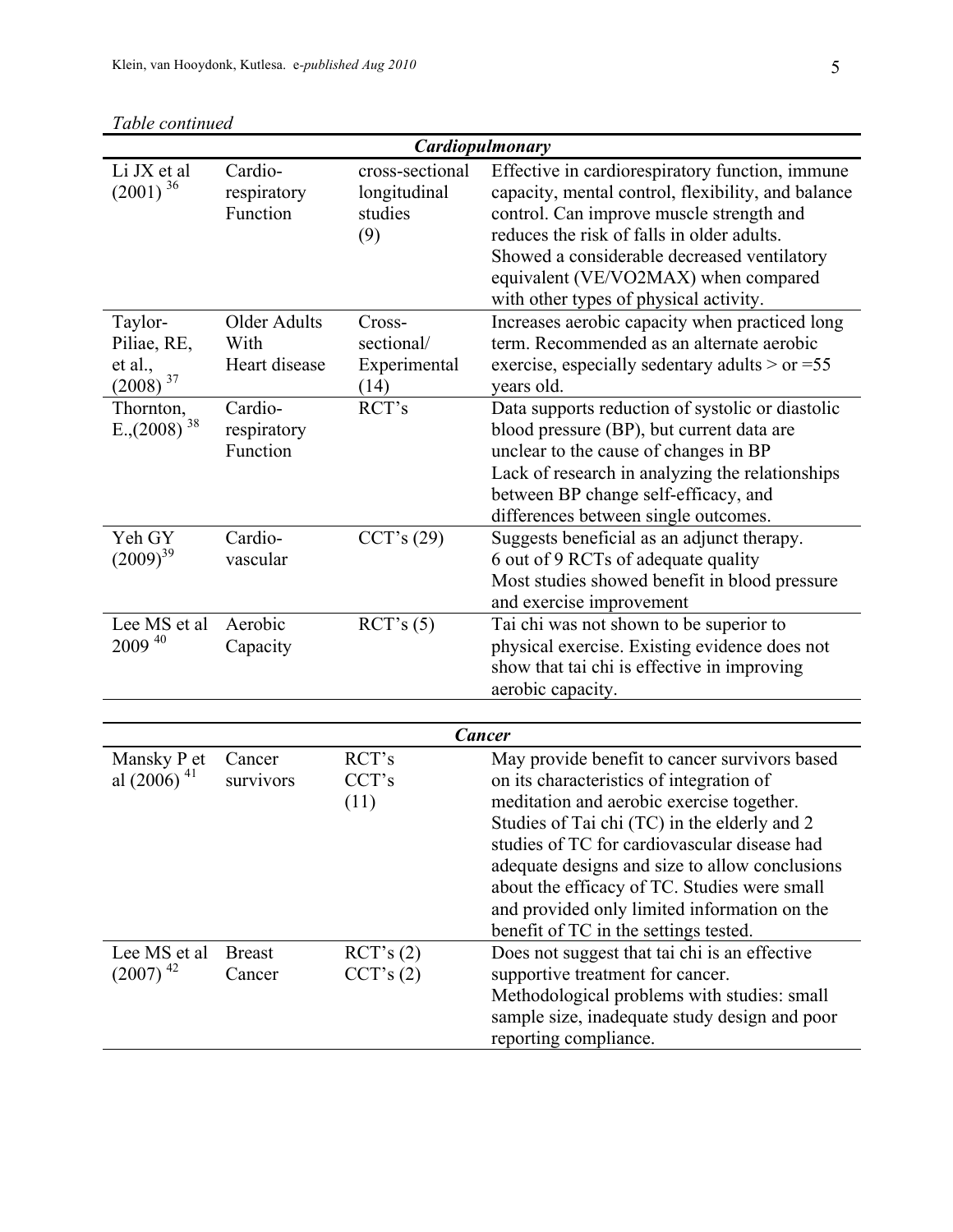| Table continued                        |                              |                       |                                                                                                                                                                                                                                                                                                                                          |  |  |
|----------------------------------------|------------------------------|-----------------------|------------------------------------------------------------------------------------------------------------------------------------------------------------------------------------------------------------------------------------------------------------------------------------------------------------------------------------------|--|--|
|                                        |                              |                       | Hypertension                                                                                                                                                                                                                                                                                                                             |  |  |
| Lee MS et al<br>$(2007)$ <sup>43</sup> | RCT's<br>Hypertension<br>(7) |                       | Beneficial effects in support of qigong<br>Reduction in systolic blood pressure. Results in<br>at least some of the relevant outcome measures                                                                                                                                                                                            |  |  |
|                                        |                              |                       |                                                                                                                                                                                                                                                                                                                                          |  |  |
|                                        |                              |                       | Mind Body Interventions: Attention to Dose, Tai Chi                                                                                                                                                                                                                                                                                      |  |  |
| Sannes TS<br>et al $(2008)^{44}$       | <b>Attention to Dose</b>     | RCT's<br>(19)         | Further research needed to determine an<br>appropriate dose of Tai Chi (TCC) training.<br>Inconsistency in reporting of attendance and<br>home-based practice rates, made it difficult to<br>speculate on the relationship between the<br>amount of TCC and intervention effects.                                                        |  |  |
|                                        |                              |                       |                                                                                                                                                                                                                                                                                                                                          |  |  |
|                                        | Pain                         |                       |                                                                                                                                                                                                                                                                                                                                          |  |  |
| Hall A et al<br>$(2009)^{45}$          | Pain                         | RCT's<br>(7)          | Small positive effect on pain and disability in<br>people with arthritis.<br>Data limited and low quality                                                                                                                                                                                                                                |  |  |
|                                        |                              |                       |                                                                                                                                                                                                                                                                                                                                          |  |  |
| Lee MS et al                           | Parkinson's                  | clinical              | <b>Parkinson's disease</b>                                                                                                                                                                                                                                                                                                               |  |  |
| $(2008)^{46}$                          | Disease (PD)                 | studies<br>(7)        | Evidence is insufficient to suggest that Tai<br>Chi is an effective intervention for PD.<br>Insufficient research due to small sample<br>sizes, inadequate study design, results not<br>reported well and inadequate peer review for<br>publication.                                                                                     |  |  |
|                                        |                              |                       |                                                                                                                                                                                                                                                                                                                                          |  |  |
|                                        |                              |                       | <b>Rheumatoid Arthritis</b>                                                                                                                                                                                                                                                                                                              |  |  |
| Han A et al<br>$(2004)^{47}$           | Rheumatoid<br>Arthritis      | RCT(1)<br>CCT(1)      | Statistically significant benefits on lower<br>extremity range of motion, especially ankle<br>range of motion, for people with Rheumatoid<br>Arthritis (RA).<br>Clinically important or statistically significant<br>effect on most outcomes of disease activity is<br>not evident. Does not worsen symptoms of<br>rheumatoid arthritis. |  |  |
| Lee MS et al<br>$(2007)$ <sup>48</sup> | Rheumatoid<br>Arthritis (RA) | RCT's(2)<br>CCT's (3) | Insufficient evidence as to whether that Tai<br>chi is an effective treatment for RA.<br>Few trials testing the effectiveness of tai chi<br>in the handling of Rheumatoid Arthritis (RA)<br>and the studies available are of low quality.                                                                                                |  |  |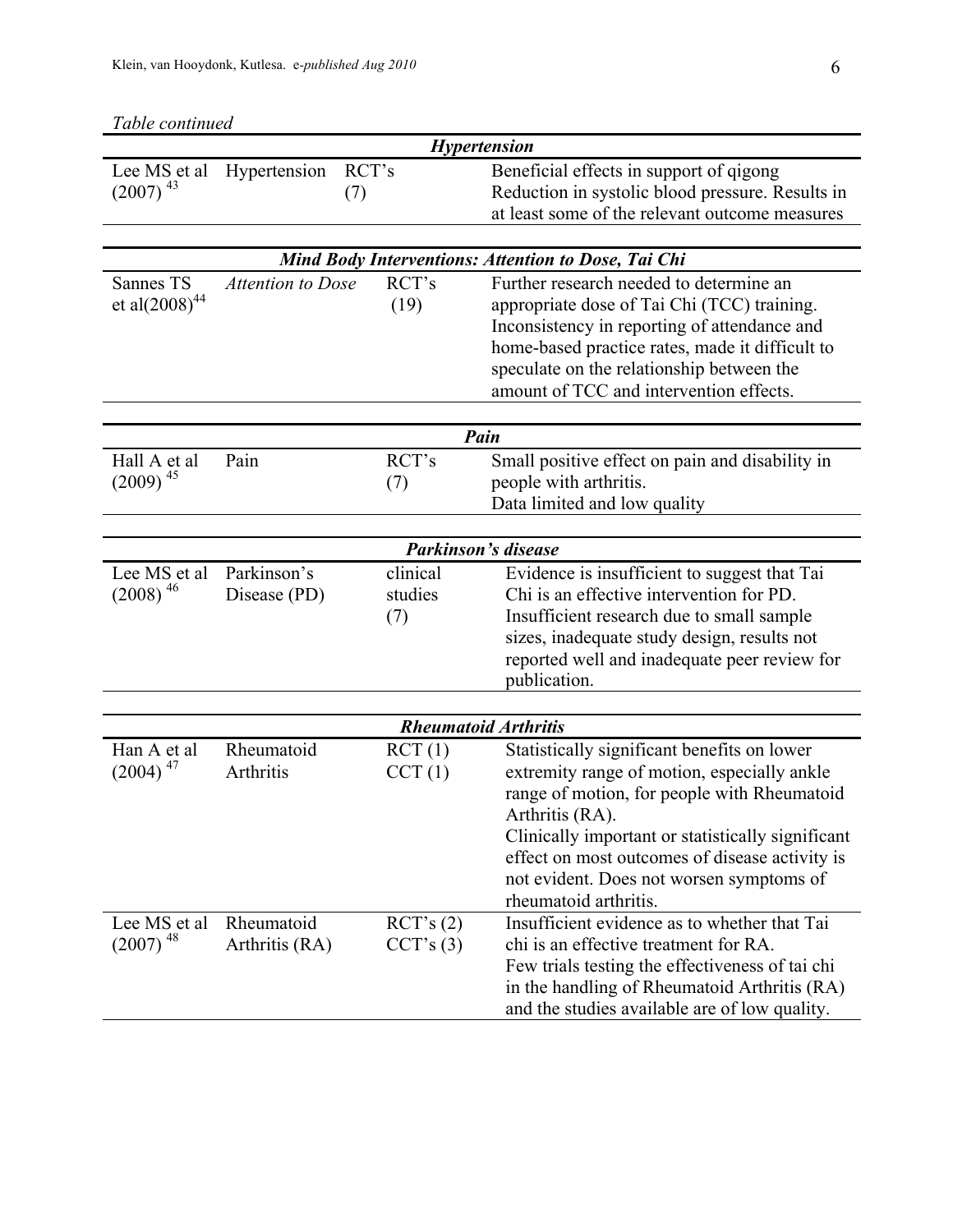### **PURPOSE**

The current critical review was undertaken as a broad overview of topic-relevant research and is time-dated from January 1990 to January 2010. It is further limited to reports of studies available as full text in English language.

Research questions included:

- 1. How has the research grown over the past 30 years?
- 2. How global is the research interest?
- 3. What clinical areas are being investigated?
- 4. What is the strength of evidence in specific clinical areas under study?
- 5. Is there any standardization in operational definition of the form or mode of Tai chi/Qigong being studied?
- 6. What recommendations can be made regarding applications and future research?

### **METHODS**

A search of research published from January 1990 through January 2010 was conducted. Controlled clinical trials and systematic reviews were identified through search of electronic data bases including PUBMED, CINAHL, SPORTDISCUS, Cochrane Library, and AMED using the key words: taiji, tai chi, and qigong. Additional titles were identified through review of reference lists. Literature search and critical review conducted by three trained raters. Study selection and critical review were conducted in a sequential four-step process:

- 1. rating of level of evidence by research design,
- 2. determination of intervention relevance,
- 3. rating of methodologic quality, and
- 4. analysis of strength of body of evidence within specific clinical areas.

Intervention validity for study inclusion was based on whether the primary intervention consisted of some form of moving exercise which might constitute either Tai chi or moving Qigong practice as defined within the consensus report generated out of a 2005 National Qigong and Tai Chi Meeting, University of Illinois Urbana-Champagne. 8

Level of evidence was determined using the hierarchy of evidence classification system originated by Sackett and colleagues published in its current form by the Oxford Centre for Evidence Based Medicine and available at http:www.cebm.net.<sup>50</sup> Methodologic quality was rated using the Physiotherapy Evidence Database [PEDro] scale.<sup>51</sup> A minimum rating score of 5/11 was required for study inclusion in the summary research analysis. Rating considered; randomization, explicit eligibility criteria, concealment of treatment allocation, homogeneity between groups, blinding, intention to treat analysis, reporting of measures of variability, and consideration of attrition and its likelihood to cause bias. In order to assess strength of a body of evidence, research was categorized by clinical area based on target population of the study.

Strength of evidence within a defined clinical area was qualitatively judged on methodological quality, quantity, and consistency of available research using a rating system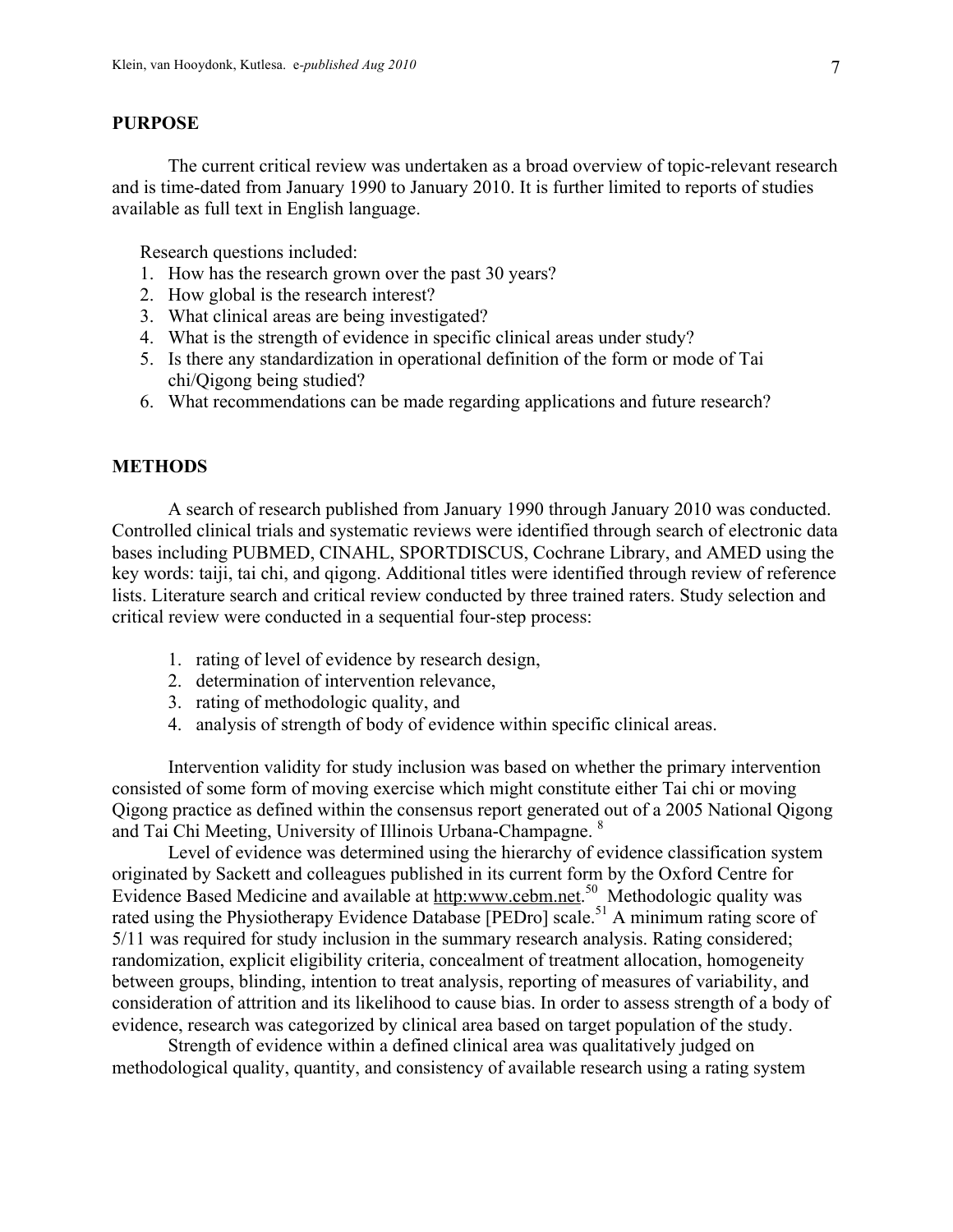adopted from Gross et al.<sup>52</sup> (See Table 2. for categories and standards) Given the heterogeneity of study populations and outcomes measures, no quantitative meta-analyses were performed.

## **Table 2**.

Categories and Standards for judging the strength of a body of evidence.

| <b>Strength level</b>                        | <b>Standard</b>                                                                                  |
|----------------------------------------------|--------------------------------------------------------------------------------------------------|
| <b>Strong</b>                                | consistent findings in multiple high quality RCT's                                               |
| Moderate                                     | findings in a single, high quality RCT or consistent<br>findings in multiple low-quality trials. |
| Limited                                      | a single low-quality RCT                                                                         |
| Conflicted                                   | inconsistent results in multiple RCT's                                                           |
| No Evidence                                  | no studies were identified                                                                       |
| Evidence of Adverse<br>Effect                | trials showed lasting negative changes                                                           |
| $RCT = randomized controlled clinical trial$ |                                                                                                  |
| $CCT = case$ controlled trial                |                                                                                                  |

*Adopted from 'Manipulation and mobilisation for mechanical neck disorders'(Cochrane Review). Reviewers: Gross A; Hoving JL; Haines T; Goldsmith CH; Kay TM; Aker P; Brønfort G. Review Group: Cochrane Back Group; Cochrane Database of Systematic Reviews; Edited/Substantively amended: 26 June 2008 (AN: CD004249)* 

#### **RESULTS**

The current search identified 278 topic-related clinical studies. Eighty-nine (70 RCT's and 19 CCT's) met the inclusion criteria of prospective controlled clinical study, with Tai chi/Qigong used as the primary intervention, and meeting a standard of methodological quality. (See Figure 1. Consort Flow diagram) An exponential growth in controlled, Level I and II, studies has occurred. From 1990 to1994 only 1 quality study was identified. In the period from 2006 to through January 2010, fifty-five controlled studies were identified. (See Figure 2.) The global distribution of research indicates that a significant proportion of the body of evidence reviewed emerged from the United States (43%) with 25% from Asia, 21% originating from Europe, and 8% from Australia and New Zealand. (See Figure 3. Global distribution of Research)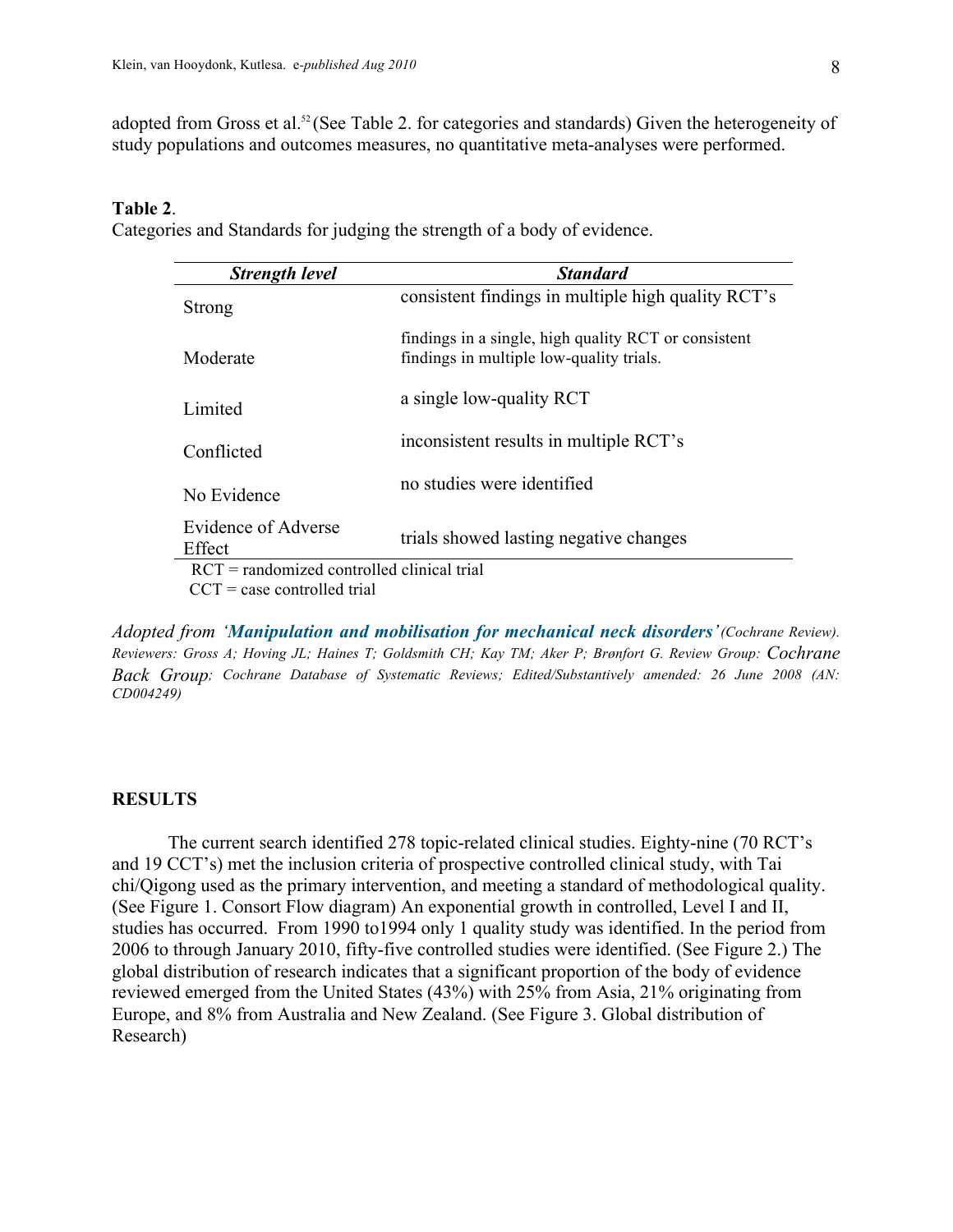

**Figure 1.** Consort Flow diagram



**Figure 2.** Number of published studies (Level Ib, IIb or critical reviews) over time 1990- 2009.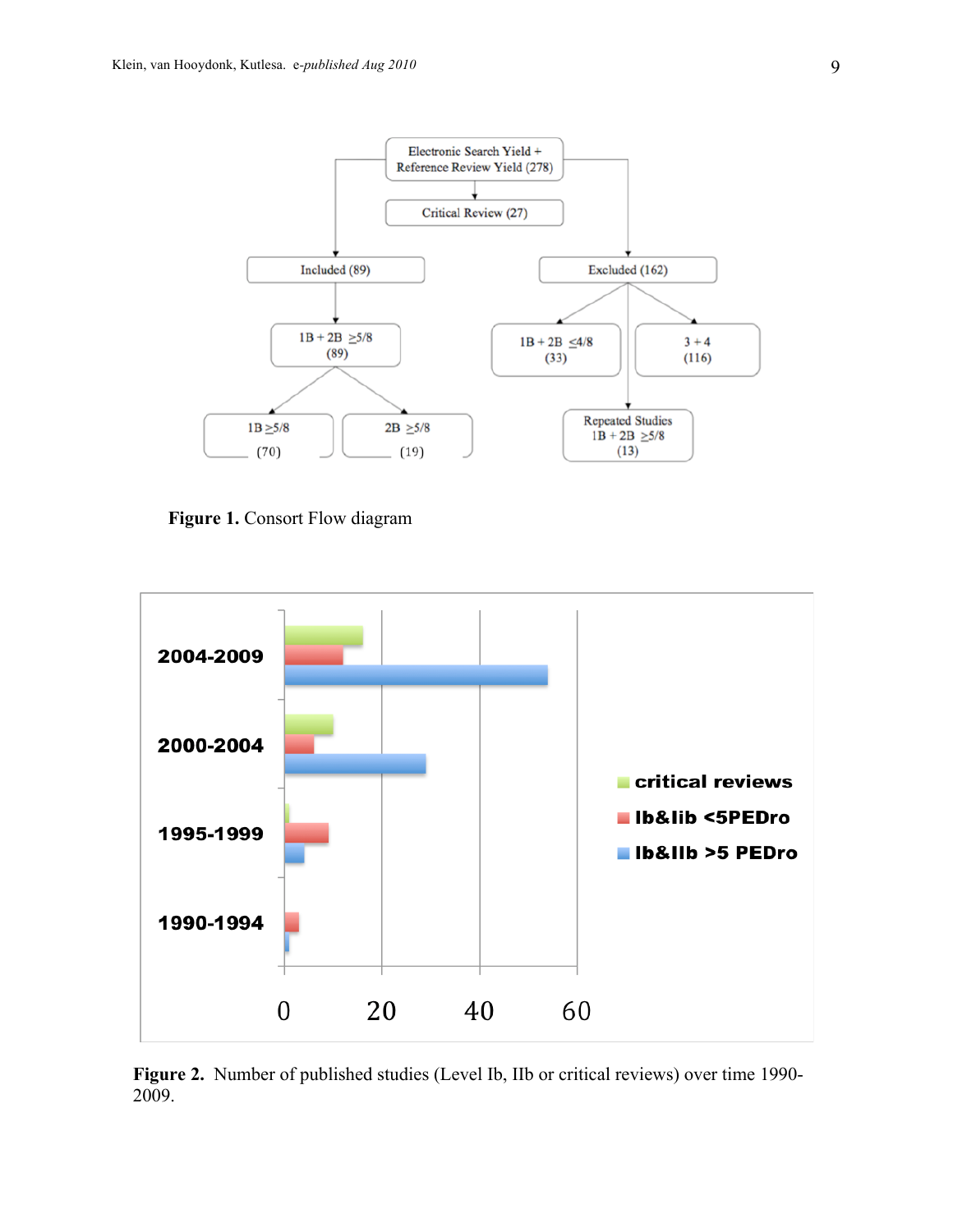

**Figure 3.** Geographic distribution of research. More than  $2/5<sup>th</sup>$  of the studies reviewed originated from the U.S.

Within the body of research selected for critical review, a total of 7701 subjects were studied. While age ranges from children through older adults, the majority, 76% of the studies, targeted older adults ages 50 to 80 years. Target populations and clinical areas included Aging, Ankylosing Spondylitis, Arthritis, Balance, Bone Health, Brain Injury, Cancer, Cardiopulmonary, Cerebral vascular accident (CVA), Depression, Diabetes, Dual Task, Elderly/Falls, Endocrine, Falls, Fear of Falling, Fibromyalgia, Immune, Osteoarthritis (OA), Pain, Parkinson's, Quality of life (QOL), Children with attention deficit, Self Efficacy, Sleep, Stress, Weight loss, Other (biomechanical changes). Interventions included training in choreographed forms from Yang, Sun, and Chen styles, Qigong, and combination forms such as Chi + Qigong and Sun + Yang styles. Lotus, NG and researcher-defined Tai Chi/Qigong were also studied. The most frequent mode of training was instructor-led group classes. Approximately 1/5th of the studies specified use of at-home practice as part of the intervention condition. Duration of training/practice ranged from one session to over 1 year. However, durations of 5 to 12 weeks were used in approximately half of the trials, and durations of 13 to 24 weeks were reported in 25% of the trials.

Quality of instruction also varied. For purposes of categorization in the current review, 'expert' instruction was operationally-defined as instruction provided by experienced instructors or masters, certified tai chi chuan (TCC) instructors, TC trained physical therapists, or as augmented instruction from video demonstration of experienced tai chi instructors. Non-expert instruction included supervised instruction by exercise physiologists, researchers, physical therapists, and physicians. Using this qualified definition, *'Expert'* instruction was indicated in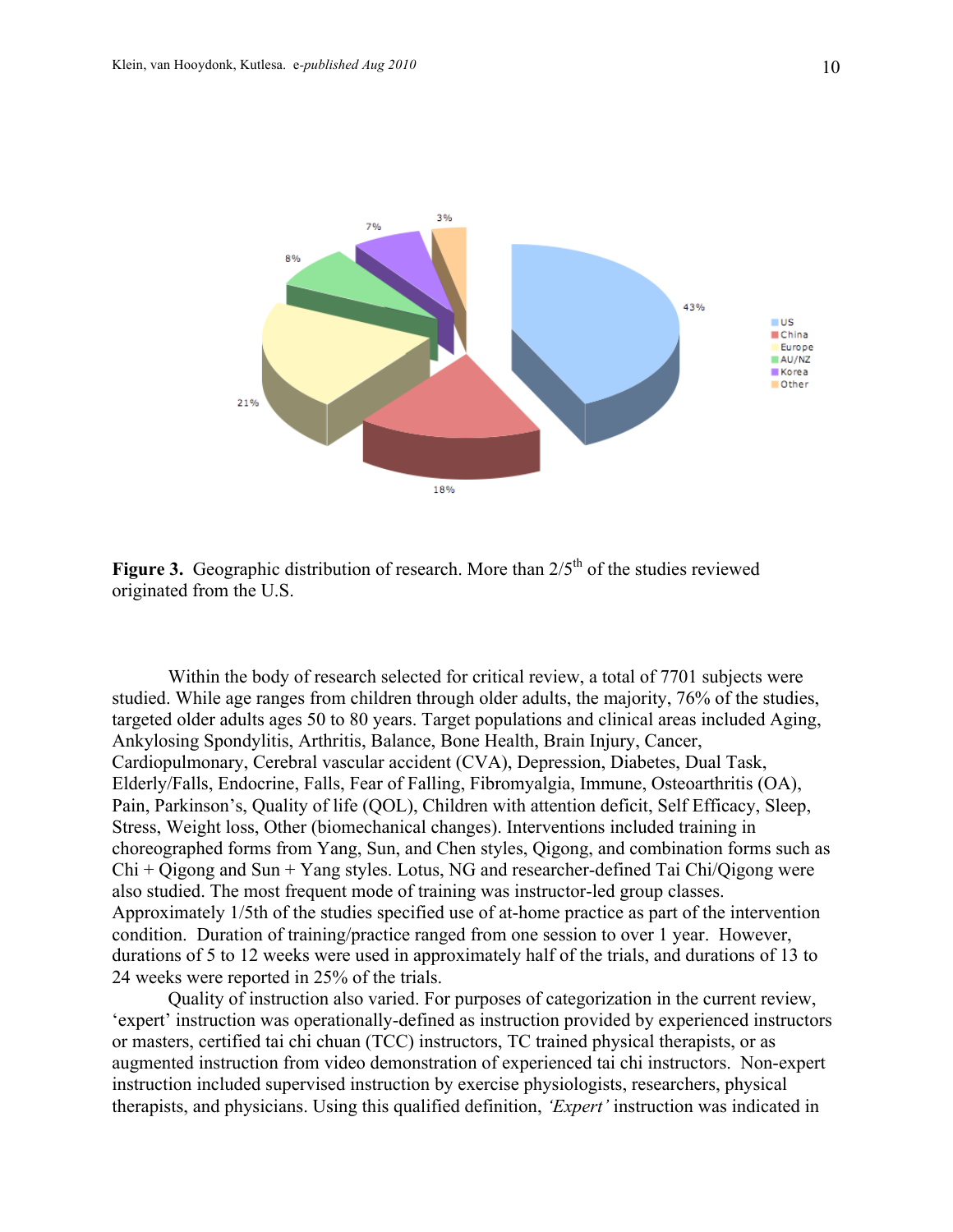62% of the research. Twenty-seven percent of the studies did not provide clear descriptions regarding the instructor expertise, and 11% reported 'non-expert' instruction.

The following summarizes magnitude and consistency of evidence of positive effect in aggregate by clinical area. In total, 89% of the controlled studies reported positive effect. The combined category of balance/falls/fear of falling was the application most frequently investigated. Clinical applications with at least three supporting quality studies included: Balance/Falls/Fear of falling, Cardiopulmonary, Immune, OA, Pain and Stress. Two supporting studies met methodological rigor standards in the following areas: Arthritis, Brain injury, CVA and Sleep. Areas with limited evidence (only one low quality RCT or CCT study) included Ankylosing Spondylitis, Depression, Attention deficit, Self-efficacy and other (biochemical changes). Clinical areas needing more research where conflicting evidence exists includes Diabetes, Parkinson's, Fibromyalgia, and weight loss. (See Table 3.)

## **Table 3.**

Distribution of research evidence within clinical application categories by effect: Effect 'YES' or Effect 'NO' *(Study references are indicted in superscript.)*

|                                                                                     | # of studies   | <b>Effect YES</b>    | Effect NO |  |  |
|-------------------------------------------------------------------------------------|----------------|----------------------|-----------|--|--|
| Strong Evidence (consistent findings in multiple high quality RCT's)                |                |                      |           |  |  |
|                                                                                     |                |                      |           |  |  |
| Balance/Falls/Fear of Falling                                                       | 17             | $16^{78-87/110-115}$ | $1^{88}$  |  |  |
| CardioPulm                                                                          | 13             | $13^{53-65}$         |           |  |  |
| QOL                                                                                 | 6              | $5^{66-70}$          | 71        |  |  |
| <b>Bone Health</b>                                                                  | 6              | $6^{72-77}$          |           |  |  |
| Aging                                                                               | 5              | $4^{89-92}$          | $1^{93}$  |  |  |
| <b>Stress</b>                                                                       | 3              | $3^{98-100}$         |           |  |  |
| Pain                                                                                | 3              | $3^{101-3}$          |           |  |  |
| <b>OA</b>                                                                           | 3              | $3^{104-6}$          |           |  |  |
| Immune                                                                              | $\overline{4}$ | 4 107-9, 129         |           |  |  |
|                                                                                     |                |                      |           |  |  |
| Moderate Evidence (findings in a single, high quality RCT or consistent findings in |                |                      |           |  |  |
| multiple low-quality trials.)                                                       |                |                      |           |  |  |
| Cancer                                                                              | 3              | $3\sqrt{116-18}$     |           |  |  |
| <b>CVA</b>                                                                          | $\overline{2}$ | $2^{119-20}$         |           |  |  |
| Sleep                                                                               | $\overline{2}$ | $2^{121-2}$          |           |  |  |
| Brain Injury                                                                        | $\overline{2}$ | $2^{123-4}$          |           |  |  |
| Arthritis                                                                           | $\overline{2}$ | $2^{125-6}$          |           |  |  |
|                                                                                     |                |                      |           |  |  |
| Limited Evidence (a single low-quality RCT)                                         |                |                      |           |  |  |
| Ankylosing Spondylitis                                                              |                | 127                  | $\theta$  |  |  |
| Depression                                                                          |                | 128                  | 0         |  |  |
| Attention deficit (school-based)                                                    |                | $1^{130}$            | 0         |  |  |
| Self Efficacy                                                                       |                | 131                  | 0         |  |  |
| Table continued                                                                     |                |                      |           |  |  |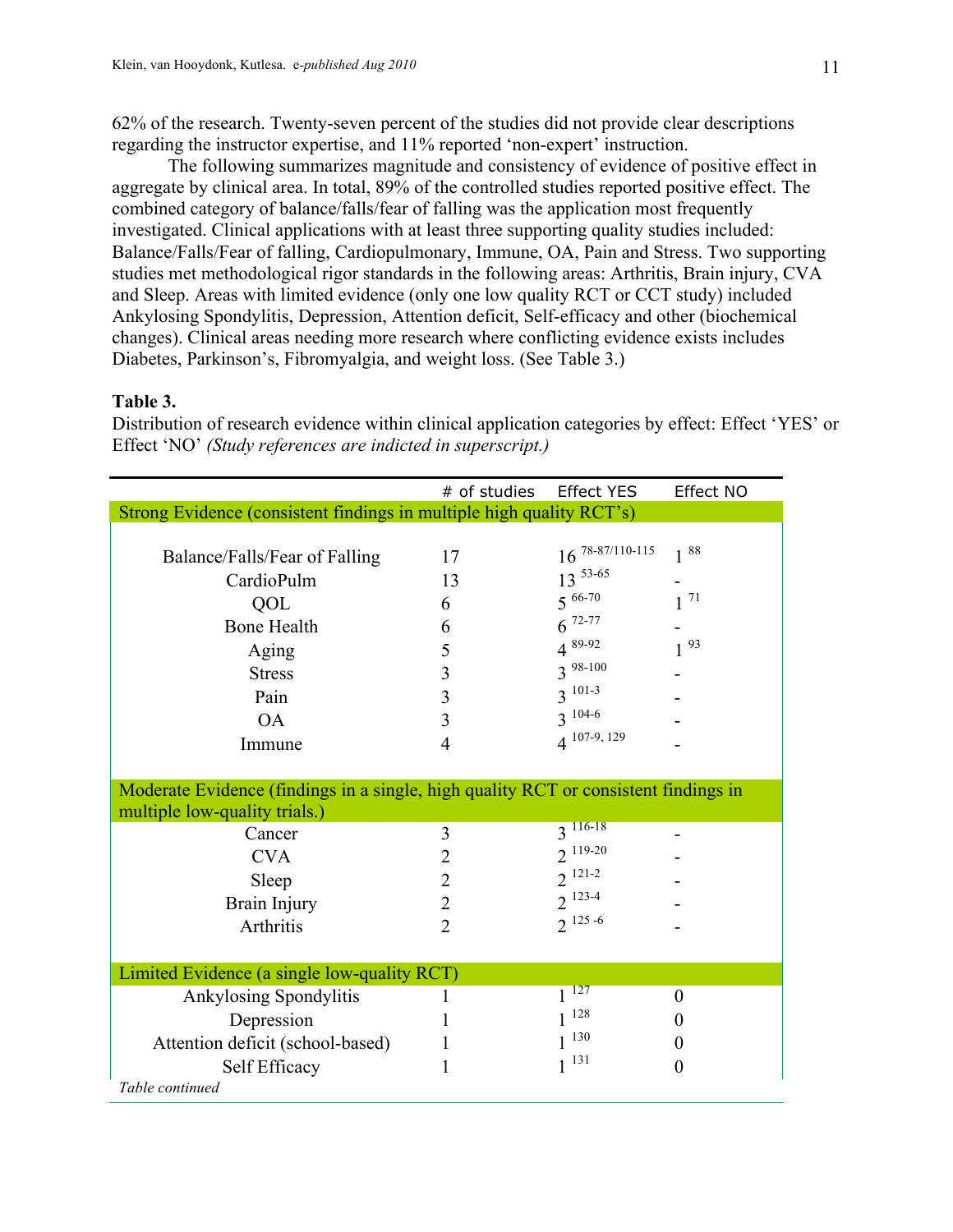| Other (biochemical changes)                                   |  | 132        |             |  |  |  |  |
|---------------------------------------------------------------|--|------------|-------------|--|--|--|--|
| Conflicting Evidence (inconsistent results in multiple RCT's) |  |            |             |  |  |  |  |
| Diabetes                                                      |  | $3^{94-6}$ | 97          |  |  |  |  |
| Fibromyalgia                                                  |  | 133        | $2^{134-5}$ |  |  |  |  |
| Parkinson's                                                   |  | 136        | $2^{137-8}$ |  |  |  |  |
| Weight loss                                                   |  | 1 139      | 140         |  |  |  |  |
|                                                               |  |            |             |  |  |  |  |
| <b>Insufficient Evidence</b>                                  |  |            |             |  |  |  |  |
| Dual Task (cognition)                                         |  |            | 141         |  |  |  |  |

### **CONCLUSIONS/DISCUSSION**

The current review of the existing body of research investigating the therapeutic effects of Tai chi/Qigong revealed global interest and exponential growth in number and quality of studies and range of clinical applications. While 20 years ago it may have been considered strange in many parts of the Western world to see groups of individuals practicing Tai chi in our parks, today this scene is common place. The most often researched and strongest evidence of effect are in the areas of balance/falls/fear of falling, cardiopulmonary function, quality of life, bone and joint health, and deleterious effects of aging. There is supporting research suggesting positive effect with regard to immune response, pain management, sleep quality and stress reduction as well as minimization of functional disability associated with cancer and arthritis.

The reader is cautioned that these conclusions are time-dated to Jan 2010 and limited to articles with full text available in English language describing original clinical research. New evidence continues to emerge making the challenge to both stay abreast of new research and critically analyze the value of new knowledge a daunting one. (See ADDENDUM for a sample of research published in the months succeeding the conclusion of this review.

In addition to insights into clinical applications, knowledge gained, emerging research has provided valuable information for the rational use of future research efforts. While the potential of the collective intervention known as Tai chi/Qigong appears high, additional research is still needed to further explore clinical areas where there has been insufficient or low quality study. Also, methodological design of future research is at issue. Recently, Rogers et al advocated that future research be designed using standardized tests and similar outcome measures to facilitate quantitative meta-analyses.<sup>27</sup> Tangential to design issues of choice of outcomes measurement, Wayne and Kaptchuk, of the Harvard Medical School Osher Research Center, offer the opinion that the study of such a complex and multi-component intervention as tai chi/qigong may be guided from use of the ecologic model. The ecologic model examines the interdependence of multiple factors rather than the reductionist controlled study of independent isolated effects.<sup>142</sup> Further, they recommend a pluralistic methodological approach to clinical research that includes controlled randomized trials of fixed protocols, community-based pragmatic trials, cross-sectional studies of long-term practitioners, and studies that integrate qualitative methods.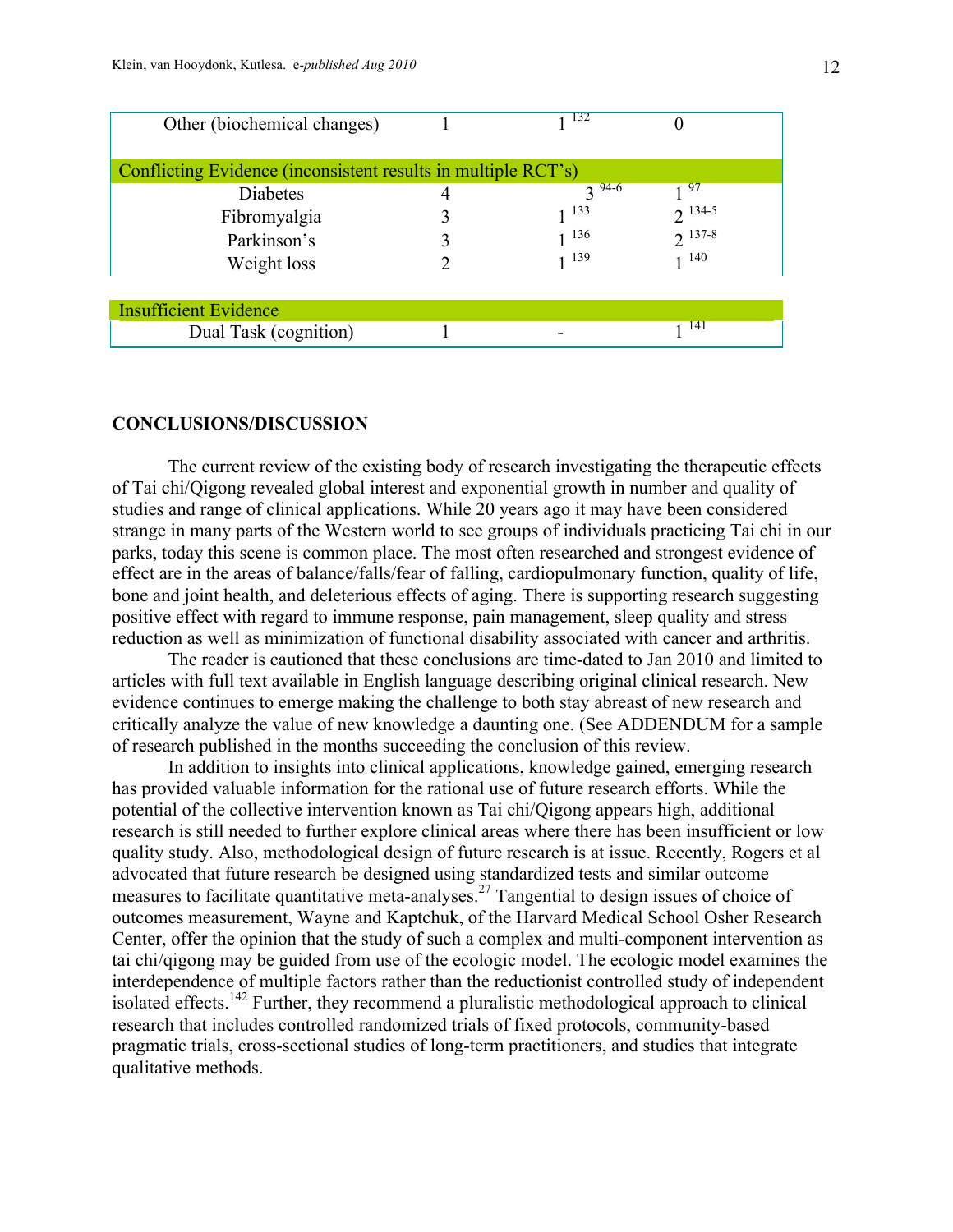Given that Tai chi and qigong are complex constructs rather than discreet operationallydefined interventions, the question of what constitutes therapeutic tai chi/Qigong remains unanswered. Tai chi and Qigong are ancient arts preserved within schools and evolved though centuries of legacy teaching. Among the studies reviewed, definition of intervention was at times indiscernible. In the instances where the interventions were described, it was evident that a number of different curricula and variations of similarly categorized curriculum were employed from study to study. These data did not lend themselves to any comparisons of which curricula or styles might be prescriptively superior and what dose is required to gain effect. It is the hope of the authors of the current review that, eventually, 'best practice' guidelines will emerge from integration of legacy teaching, clinical expertise and clinical research using theoretical foundations from both the belief system of Eastern energy cultivation and propositions of modern exercise science. This type of construct definition was introduced in the 2005 Consensus Report $^8$  where essential elements of Tai chi/Qigong were proposed. In a similar theme, Wayne and Kaptchuk utilized whole research theoretical modeling to discuss what might be the essential elements of therapeutic Tai chi/Qigong. Their proposed model includes elements of guided physical activity, breathing regulation, mindfulness, mental imagery and intention, touch and subtle energy, psychosocial interactions, rituals and environment, and health beliefs.  $^{143}$ 

Finally in the modern promotion of Tai chi/Qigong practice, questions of exercise prescription, curriculum, delivery, social marketing and professional education are just beginning to be investigated. Given the potential value of tai chi practice for population health, there is a recognized urgency for this type of information. How to provide wide-spread access to evidencebased programming is a recognized challenge. Very recently Wu et al (July 2010) concluded from controlled study that telecommunicated exercise programs could improve exercise compliance, fall reduction and balance and positive health outcomes.<sup>144</sup> This latest research suggests that telecommunications may play a role in achieving the goal of facilitating affordable and widely accessible Tai chi/Qigong practice.

#### **SUMMARY**

While additional evidence is needed in under-researched areas, there appears to be sufficient evidence to justify investment in development and delivery of Tai chi/Qigong programming on a wide-scale basis in clinical areas where strong research evidence of its health benefit exist. These include the clinical areas of balance/falls/fear of falling, cardiopulmonary function, quality of life, stress management, aging, bone and joint health, and immune response. In these areas, the research agenda has progressed from questions of clinical effect to questions of refined definition of modality, dissemination and social marketing strategies, funding, and professional education needs.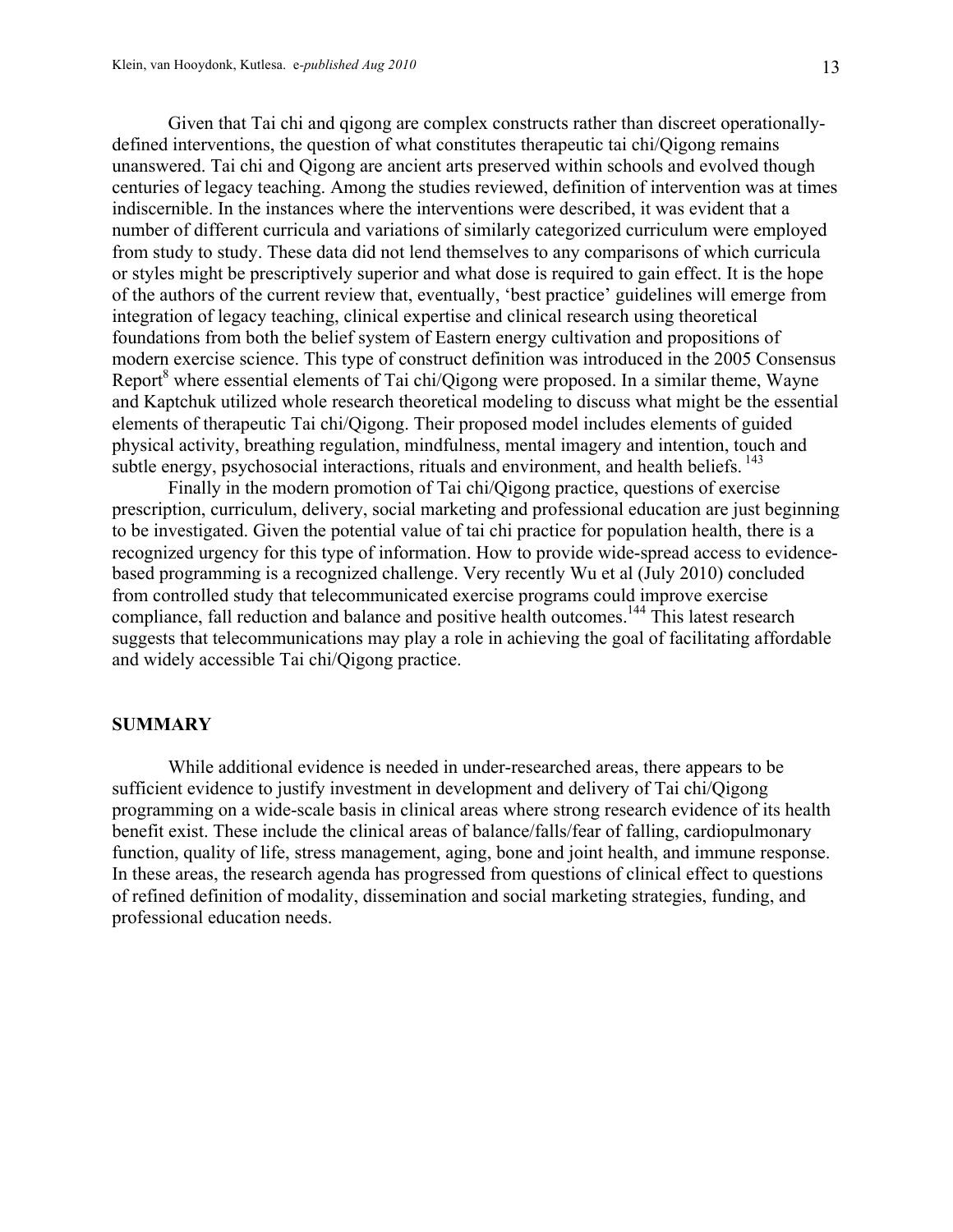### **REFERENCES**

- 1. National Center for Complimentary and Alternative Medicine. Tai Chi: An Introduction. Available at: http://nccam.nih.gov/health/taichi/. Accessed May June 2009.
- 2. Chopra D, Ornish D, Roy R, Weil A. 'Alternative' Medicine Is Mainstream. The Wallstreet Journal: Opinion. January 9, 2009.
- 3. Gorman C. Why Tai Chi is the Perfect Exercise. Time.com. Available at: http://www.time.com/time/magazine/article/0,9171,1101020805-332063,00.html. July 31, 2002. Accessed February 2010.
- 4. Isaacs N. Exercisers Slow It Down With Qigong. New York Times: Fashion and Style. April 5, 2007.
- 5. Healy M. In Harmony For Health: Graceful Tai Chi Appears To Boost Immunity, Including Helping Elderly Fend Off Shingles. Los Angeles Times. April 24, 2007.
- 6. Wellsphere. Tai Chi for Health. Available at: http://www.wellsphere.com/healthcareindustry-policy-article/tai-chi-for-nbsp-health/664796. Accessed February 22, 2010.
- 7. American Tai Chi and Qigong Association. What is Tai Chi. Available at: http://www.americantaichi.org/TaiChi.asp. Accessed February 22, 2010.
- 8. Chodzko-Zajko W, Beattie L, Chow R et al. National Expert Meeting on Qi Gong and Tai Chi Consensus Report. 2009. Available at: http://www.wisdomtaichi.com/Consensus\_Article.pdf. Accessed August 24, 2009.
- 9. Harvard Health Publications. The Health Benefits of Tai Chi. 2009. Available at: http://www.health.harvard.edu/newsletters/Harvard\_Womens\_Health\_Watch/2009/May/ The-health-benefits-of-tai-chi. Accessed September 12, 2009.
- 10. Cloud Mountain Martial Arts: Tai Chi Central. About Tai Chi. Available at: http://www.taichicentral.com/tai-chi/tai-chi.html. Accessed February 22, 2010.
- 11. The Qigong Institute. Introduction to Simplified Tai Chi. Available at: http://www.qigonginstitute.org/html/taichihealth.php. Accessed July 10, 2009.
- 12. The Qigong Institute. Differences Between Tai Chi and Qigong. Available at: http://www.qigonginstitute.org/html/taichihealth.php. Accessed July 10, 2009.
- 13. Yang JM. Taijiquan Theory. Boston:YMAA Publication Center; 2003.
- 14. The Qigong Institute. Qigong and Energy Medicine Database. Available at: http://www.qigonginstitute.org/html/database.php. Accessed July 10, 2009.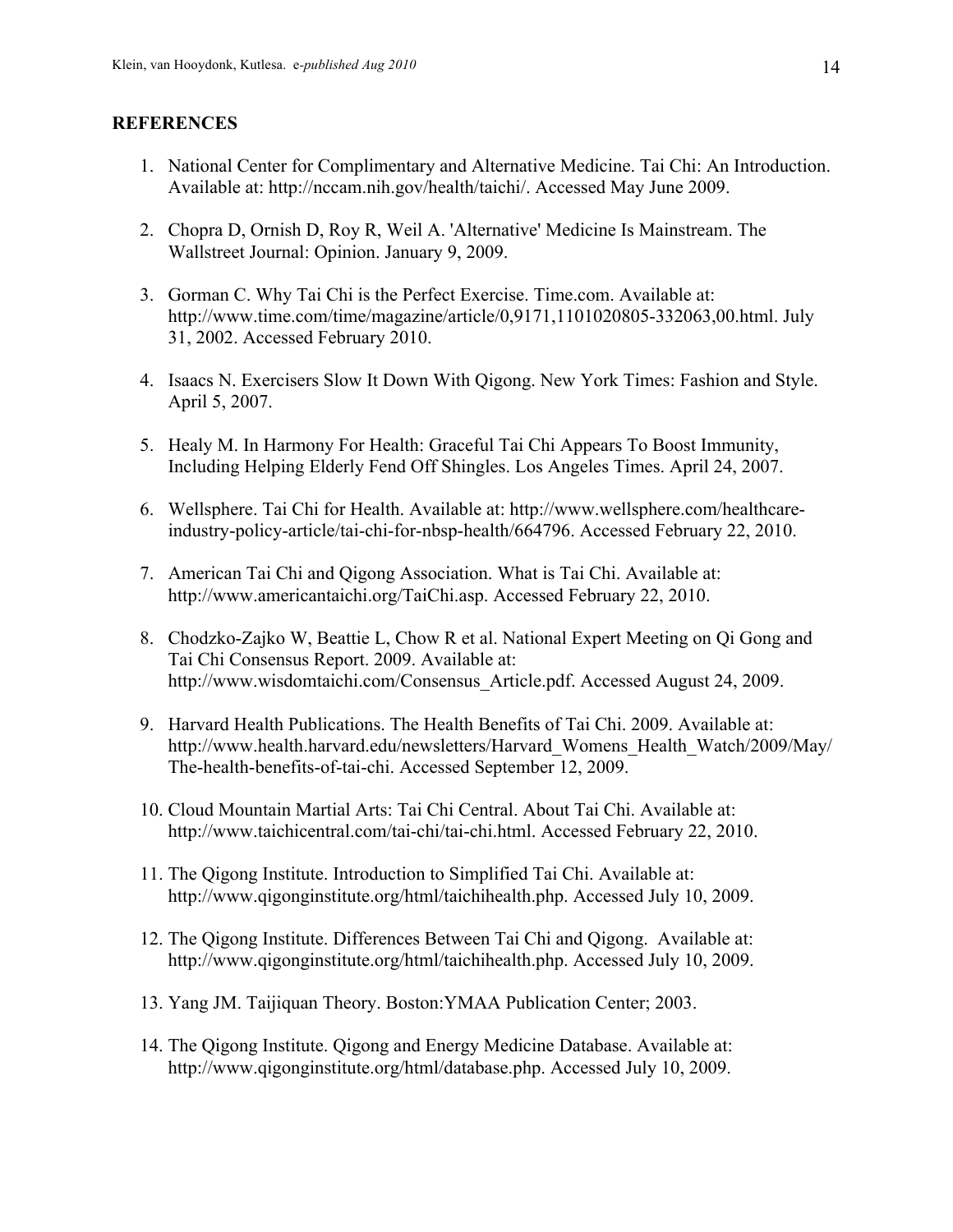- 15. Cohen MH. A fixed star in health care reform: the emerging paradigm of holistic healing. Ariz State L J 1995; 27:79-173.
- 16. Selected Research on the benefits of Tai Chi A Martial Art and moving form of Qigong From: Taijiquan - The Art of Nurturing, The Science of Power. Yang Yang. Zhenwu Publications. Champaign, Illinois. 2005.
- 17. National Council on Aging. Tai Chi and Qigong Recommended for Seniors. Available at: http://www.healerwithinfoundation.org/pdfs/Qigong\_NCOAPress.pdf. Accessed April 5, 2010.
- 18. Koh TC. Tai Chi and ankylosing spondylitis--a personal experience. Am J Chin Med. 1982; 10(1-4):59-61
- 19. The Qigong Institute. Qigong for Health: United States Government and Qigong; National Center for Complementary and Alternative Medicine. Available at: http://www.qigonginstitute.org/html/qigonghealth.php#NCCAM. Accessed April 5, 2010.
- 20. The Qigong Institute. United States Government and Qigong; List of NIH Grants for Qigong and Energy Healing Research. Available at: http://www.qigonginstitute.org/html/papers/List of Qigong Research narrow2 080708. pdf. Accessed April 2010.
- 21. Wolf SL, Barnhart HX, Ellison GL, Coogler CE. The effect of Tai Chi Quan and computerized balance training on postural stability in older subjects. Atlanta FICSIT Group. Frailty and Injuries: Cooperative Studies on Intervention Techniques. Phys Ther. 1997; 77(4):371-81; discussion 382-4.
- 22. Wang C, Collet JP, Lau J. The effect of Tai Chi on health outcomes in patients with chronic conditions: a systematic review. *Arch Intern Med*. 2004;164(5):493-501.
- 23. Klein PJ, Adams WD. Comprehensive therapeutic benefits of Taiji: a critical review. *Am J Phys Med Rehabil.* 2004; 83(9):735-45. Review
- 24. Kuramoto AM. Therapeutic benefits of Tai Chi exercise: research review.*WMJ.* 2006; 105(7):42-6.
- 25. Kemp CA. Qigong as a therapeutic intervention with older adults. *J Holist Nurs*. 2004; 22(4):351-73.
- 26. Rogers CE, Larkey LK, Keller C. A review of clinical trials of tai chi and qigong in older adults. *West J Nurs Res*. 2009; 31(2):245-79.
- *27.* Chan WW, Bartlett D. Effectiveness of Tai Chi as a Therapeutic Exercise in Improving Balance and Postural Control. *Phys Occ Ther In Ger.* 2000; 17(3):1-22.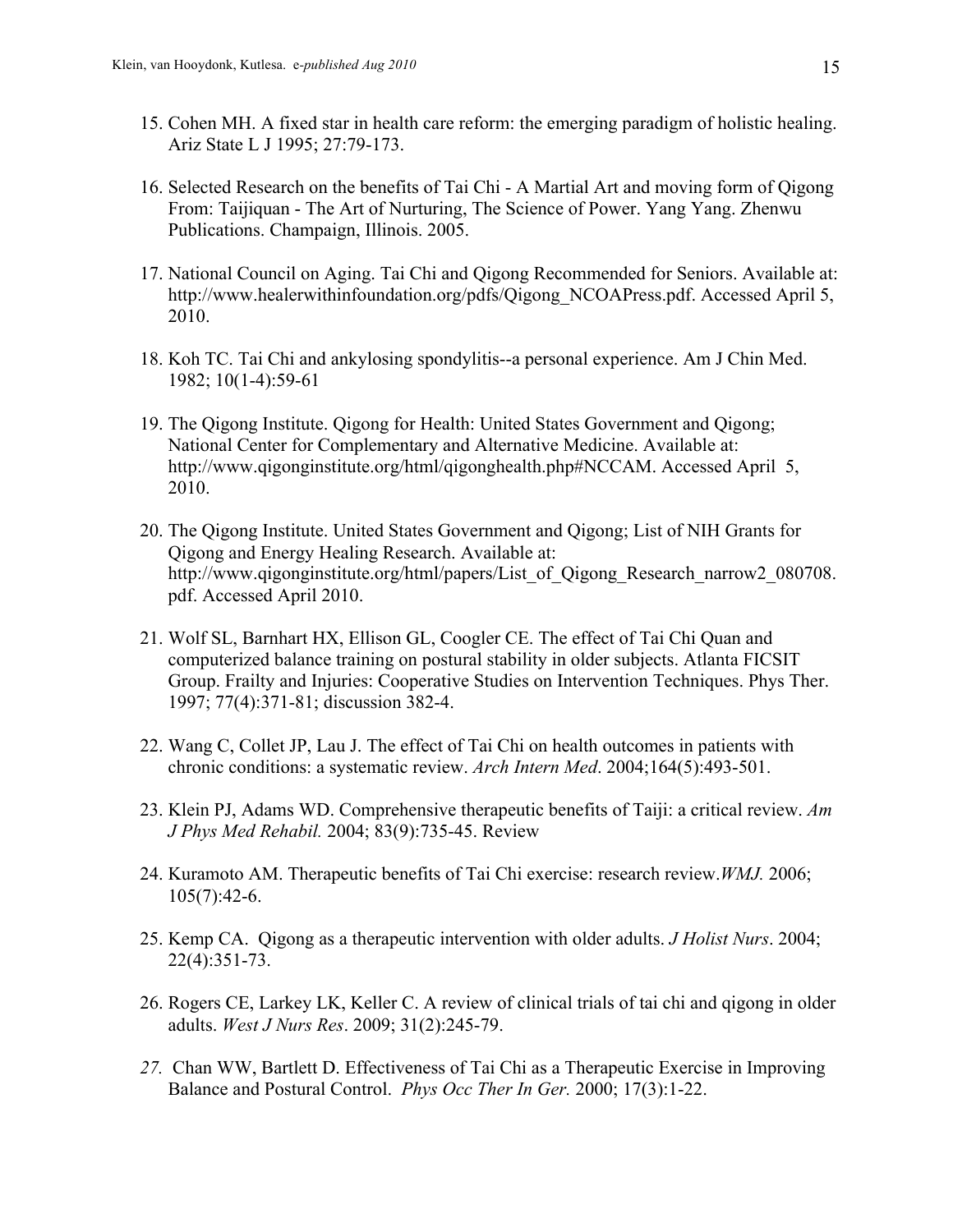- 28. Wu G. Evaluation of the effectiveness of Tai Chi for improving balance and preventing falls in the older population--a review. *J Am Geriatr Soc.* 2002; 50(4):746-54.
- 29. Komagata S, Newton R. The Effectiveness of Tai Chi on Improving Balance in Older Adults: An Evidence-based Review. *J of Ger Phys Ther.* 2003; 26 (2):9-15.
- 30. Wayne PM, Krebs DE, Wolf SL et al. Can Tai Chi improve vestibulopathic postural control? *Arch Phys Med Rehabil.* 2004; 85(1):142-52.
- 31. Verhagen AP, Immink M, van der Meulen A, Bierma-Zeinstra SM. The efficacy of Tai Chi Chuan in older adults: a systematic review. *Fam Pract*. 2004; 21(1):107-13.
- 32. Harmer PA, Li F. Tai Chi and falls prevention in older people. *Med Sport Sci*. 2008; 52:124-34.
- 33. Harling A, Simpson JP. A systematic review to determining the effectiveness of Tai Chi in reducing falls and fear of falling in older adults. *Physical Therapy Reviews.* 2008; 13(4):237-43.
- 34. Wayne PM, Kiel DP, Krebs DE, et al. The effects of Tai Chi on bone mineral density in post menopausal women: a systematic review. *Arch Phys Med Rehabil*. 2007; 88(5):673- 80.
- 35. Li JX, Hong Y, Chan KM. Tai chi: physiological characteristics and beneficial effects on health. *Br J Sports Med*. 2001; 35(3):148-56.
- 36. Taylor-Piliae RE. The effectiveness of Tai Chi exercise in improving aerobic capacity: an updated meta-analysis. *Med Sport Sci.* 2008; 52:40-53.
- 37. Thornton EW. Tai Chi exercise in improving cardiorespiratory capacity. *Med Sport Sci.* 2008; 52:54-63.
- 38. Yeh GY, Wang C, Wayne PM, Phillips R. Tai chi exercise for patients with cardiovascular conditions and risk factors: A SYSTEMATIC REVIEW. J Cardiopulm Rehabil Prev. 2009; 29(3):152-60.
- 39. Lee MS, Lee EN, Ernst E. Is tai chi beneficial for improving aerobic capacity? A systematic review. Br J Sports Med. 2009; 43(8):569-73. Epub 2008 Nov 19.
- 40. Mansky P, Sannes T, Wallerstedt D et al. Tai chi chuan: mind-body practice or exercise intervention? Studying the benefit for cancer survivors. *Integr Cancer Ther*. 2006; 5(3):192-201.
- 41. Lee MS, Pittler MH, Ernst E. Is Tai Chi an effective adjunct in cancer care? A systematic review of controlled clinical trials. *Support Care Cancer.* 2007; 15(6):597-601.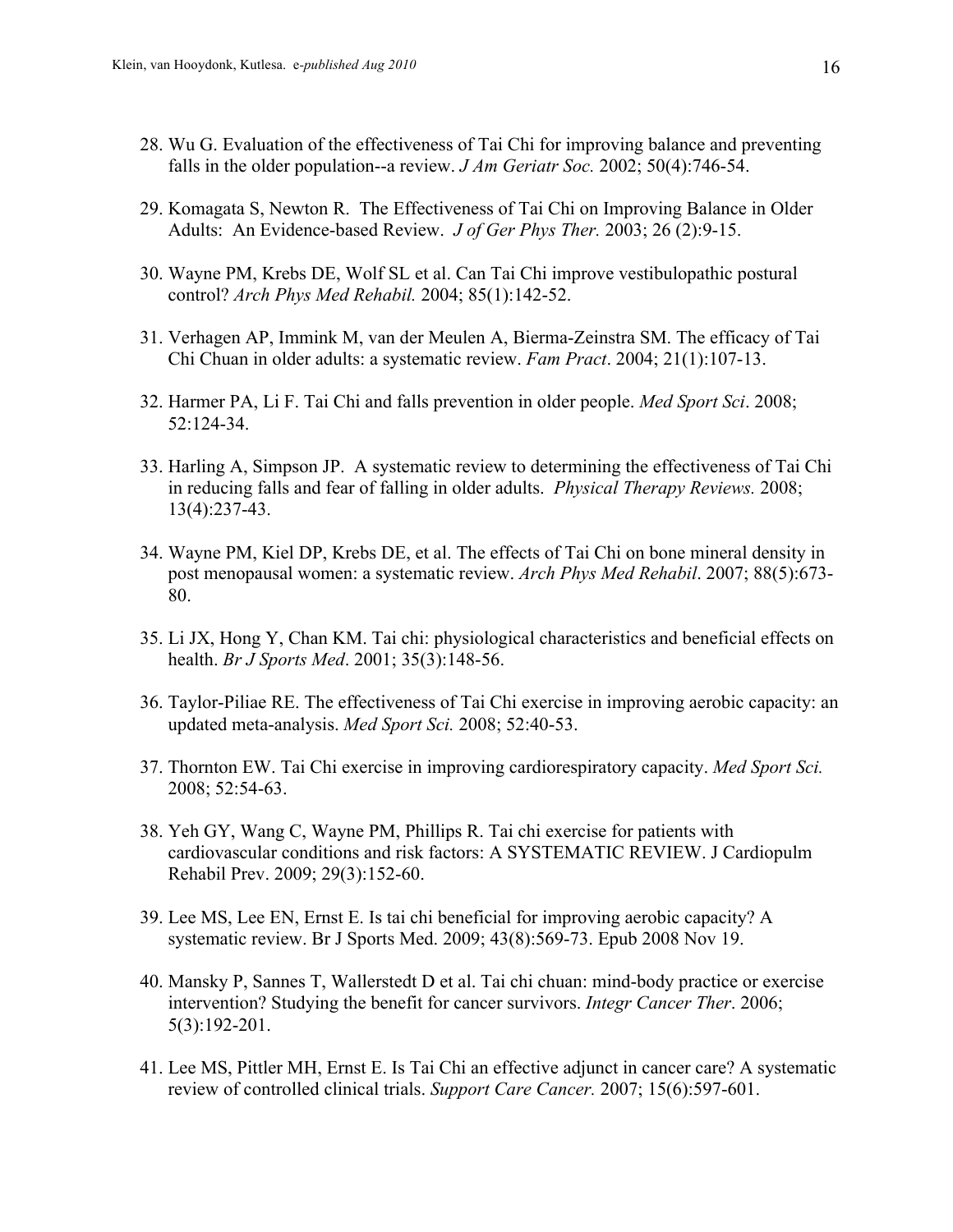- 42. Lee MS, Pittler MH, Guo R, Ernst E. Qigong for hypertension: a systematic review of randomized clinical trials. *J Hypertens.* 2007; 25(8):1525-32.
- 43. Sannes TS, Mansky PJ, Chesney MA. The need for attention to dose in mind-body interventions: lessons from t'ai chi clinical trials. *J Altern Complement Med*. 2008; 14(6):645-53.
- 44. Hall A, Maher C, Latimer J, Ferreira M. The effectiveness of Tai Chi for chronic musculoskeletal pain conditions: a systematic review and meta-analysis. *Arthritis Rheum*. 2009; 61(6):717-24.
- 45. Lee MS, Lam P, Ernst E. Effectiveness of tai chi for Parkinson's disease: a critical review. *Parkinsonism Relat Disord*. 2008; 14(8):589-94. Epub 2008 Apr 18.
- 46. Han A, Judd M, Welch V, et al. Tai chi for treating rheumatoid arthritis. *Cochrane Database of Systematic Reviews 2004*, Issue 3. Art. No.: CD004849. DOI: 10.1002/14651858.CD004849.
- 47. Lee MS, Pittler MH, Ernst E. Tai chi for rheumatoid arthritis: systematic review.*Rheumatology (Oxford).* 2007 Nov;46(11):1648-51. Epub 2007 Jul 18. Review.
- 48. 10 Levels of Evidence and Grades of Recommendation page. Centre for Evidence-Based Medicine. Available at: www.cebm.net/levels\_of\_evidence.asp. Accessed: Nov. 19, 2009
- 49. Pedro Rating Scale. Pedro Physiotherapy Evidence Database. Available at: www.pedro.org.au/english/downloads/pedro-scale/ Accessed Nov 19, 2009.
- 50. Gross A, Hoving JL, Haines T, et al. Cervical Overview Group. Manipulation and mobilisation for mechanical neck disorders. *Cochrane Database of Systematic Reviews. 2004*. (*Edited/Substantively amended: 26 June 2008 (AN: CD004249)*
- 53. Barrow DE, Bedford A, Ives G, O'Toole L, Channer KS. An evaluation of the effects of Tai Chi Chuan and Chi Kung training in patients with symptomatic heart failure: a randomised controlled pilot study*. Postgrad Med J.* 2007; 83(985):717-21.
- 54. Hui PN, Wan M, Chan WK, Yung PM. An evaluation of two behavioral rehabilitation programs, qigong versus progressive relaxation, in improving the quality of life in cardiac patients. *J Altern Complement Med*. 2006 May;12(4):373-8.
- 55. Stenlund T, Lindström B, Granlund M, Burell G. Cardiac rehabilitation for the elderly: Qi Gong and group discussions*. Eur J Cardiovasc Prev Rehabil.* 2005; 12(1):5-11.
- 56. Lee MS, Lee MS, Kim HJ, Choi ES. Effects of qigong on blood pressure, high-density lipoprotein cholesterol and other lipid levels in essential hypertension patients*. Int J Neurosci.* 2004; 114(7):777-86.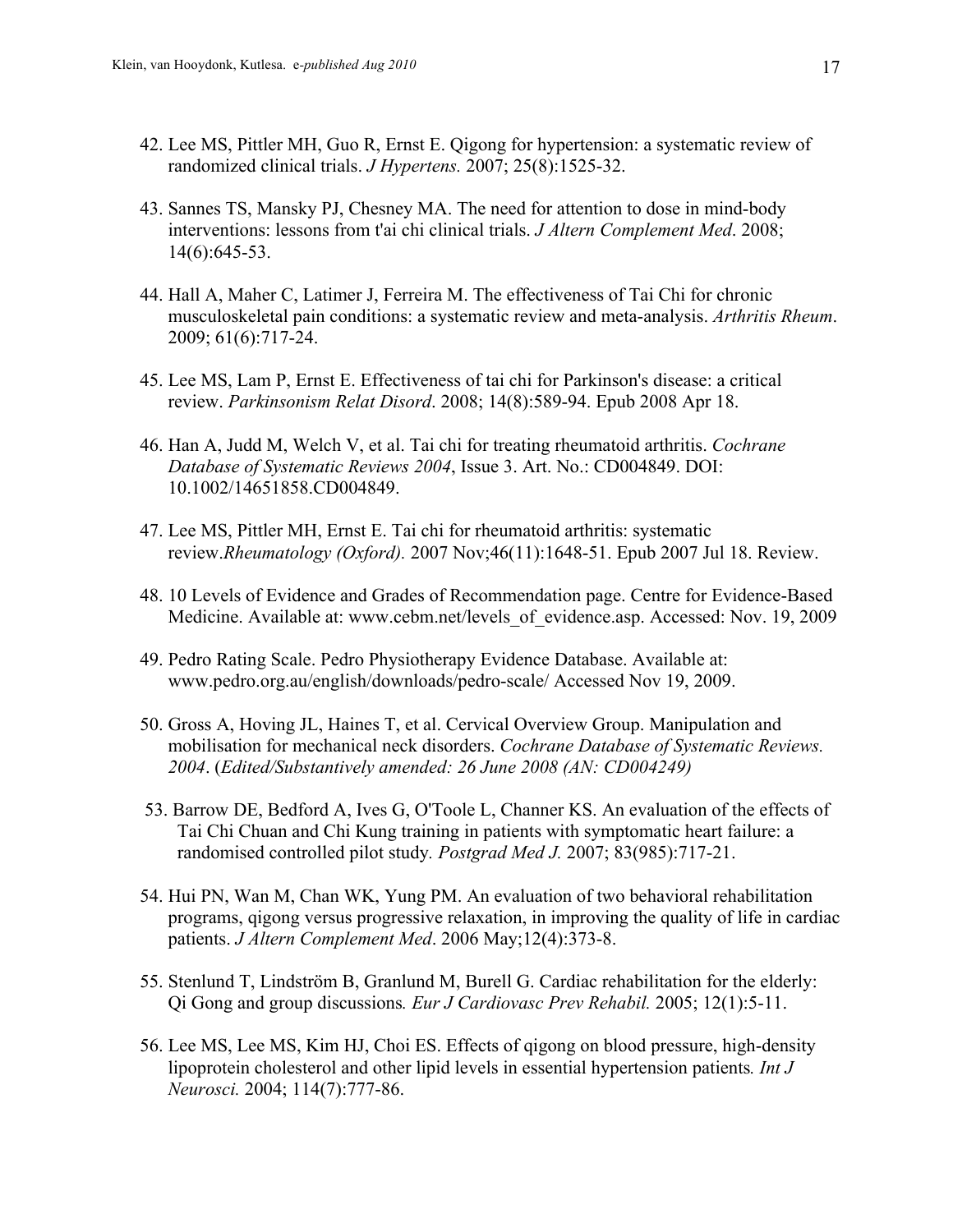- 57. Lee MS, Huh HJ, Kim BG, et al. Effects of Qi-training on heart rate variability. *Am J Chin Med.* 2002; 30(4):463-70.
- 58. Pippa L, Manzoli L, Corti I, Congedo G, Romanazzi L, Parruti G. Functional capacity after traditional Chinese medicine (qi gong) training in patients with chronic atrial fibrillation: a randomized controlled trial. *Prev Cardiol*. 2007; 10(1):22-5.
- 59. Lee MS, Lim HJ, Lee MS. Impact of qigong exercise on self-efficacy and other cognitive perceptual variables in patients with essential hypertension*. J Altern Complement Med.* 2004; 10(4):675-80.
- 60. Lee MS, Lee MS, Kim HJ, Moon SR. Qigong reduced blood pressure and catecholamine levels of patients with essential hypertension. *Int J Neurosci*. 2003; 113(12):1691-701.
- 61. Cheung BM, Lo JL, Fong DY, et al. Randomised controlled trial of qigong in the treatment of mild essential hypertension. *J Hum Hypertens*. 2005; 19(9):697-704.
- 62. Yeh GY, Wayne PM, Phillips RS. T'ai Chi exercise in patients with chronic heart failure*. Med Sport Sci.* 2008; 52:195-208.
- 63. Tsai JC, et al. The beneficial effects of Tai Chi Chuan on blood pressure and lipid profile and anxiety status in a randomized controlled trial. *J Altern Complement Med*. 2003; 9(5):747-54.
- 64. Young DR, Appel LJ, Jee S, Miller ER. The effects of aerobic exercise and T'ai Chi on blood pressure in older people: results of a randomized trial. *J Am Geriatr Soc*. 1999; 47(3):277-84.
- 65. Lai JS, Lan C, Wong MK, Teng SH. Two-year trends in cardiorespiratory function among older Tai Chi Chuan practitioners and sedentary subjects*. J Am Geriatr Soc.* 1995; 43(11):1222-7.
- 66. Tsang HW, Fung KM, Chan AS, Lee G, Chan F. Effect of a qigong exercise programme on elderly with depression. *Int J Geriatr Psychiatry*. 2006; 21(9):890-7.
- 67. Deschamps A, Onifade C, Decamps A, Bourdel-Marchasson I. Health-related quality of life in frail institutionalized elderly: effects of a cognition-action intervention and Tai Chi. *J Aging Phys Act*. 2009; 17(2):236-48.
- 68. Fisher KJ, Li F, Shirai, M. Promoting health through Tai Chi: Results from a controlled study. *California Journal of Health Promotion*, 2003; 1(4):79-87
- 69. Frye B, Scheinthal S, Kemarskaya T, Pruchno R. Tai Chi and Low Impact Exercise: Effects on the Physical Functioning and Psychological Well-Being of Older People. *Journal of Applied Gerontology*. 2007; 26(5) 433-453.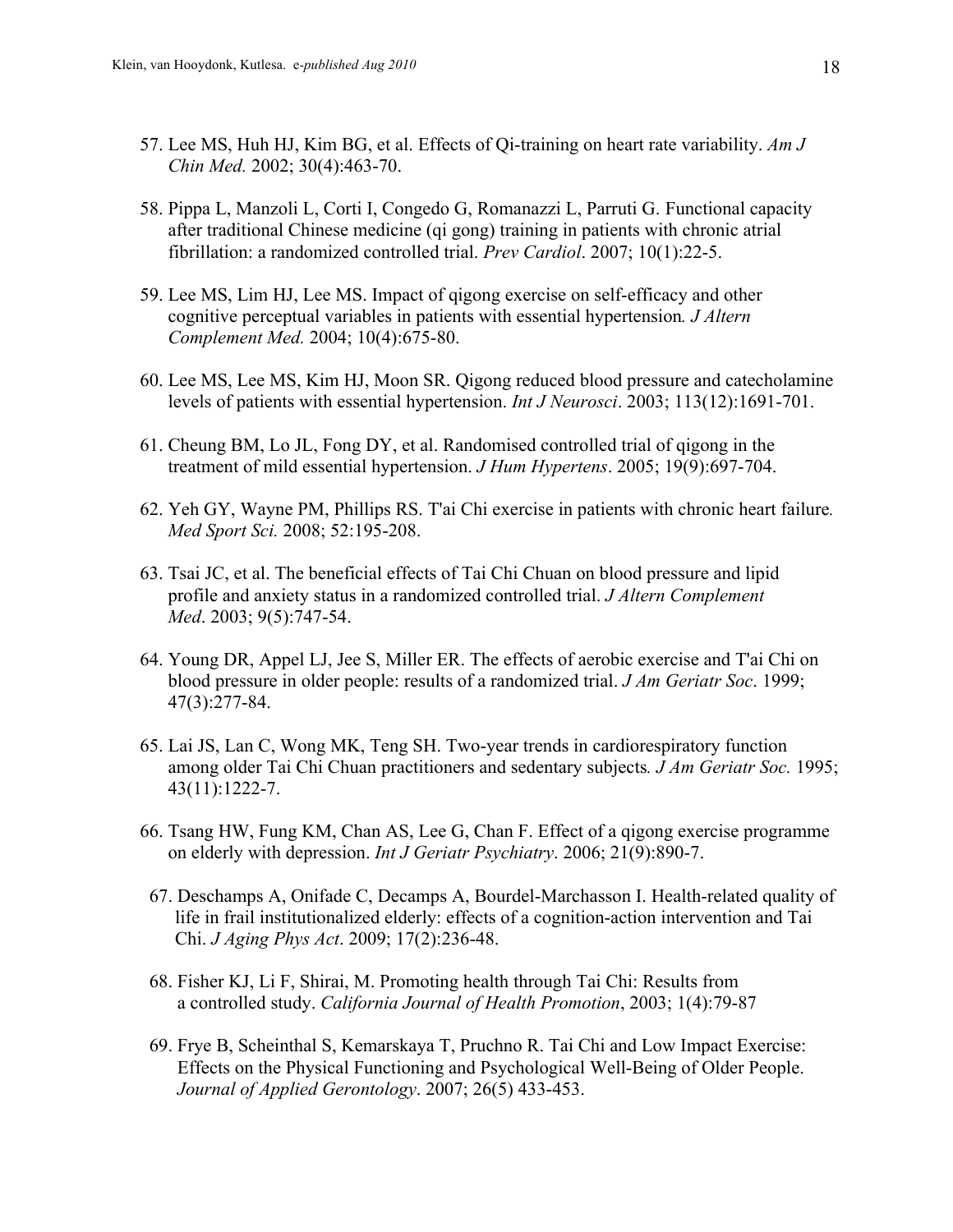- 70. Li F, Harmer P, Chaumeton NR, Duncan TE, Duncan SC. Tai Chi as a means to enhance self-esteem: a randomized controlled trial. *Journal of Applied Gerontology*, 2002; 21(1):70-89.
- 71. Tsang HW, Mok CK, Au Yeung YT, Chan SY. The effect of Qigong on general and psychosocial health of elderly with chronic physical illnesses: a randomized clinical trial. *Int J Geriatr Psychiatry*. 2003; 18(5):441-9.
- 72. Woo J, Hong A, Lau E, Lynn H. A randomised controlled trial of Tai Chi and resistance exercise on bone health, muscle strength and balance in community-living elderly people. *Aging*. 2007; 36(3):262-8.
- 73. Chan K, Qin L, Lau M, et al. A randomized, prospective study of the effects of Tai Chi Chun exercise on bone mineral density in postmenopausal women*. Arch Phys Med Rehabil.* 2004; 85(5):717-22.
- 74. Shen CL, Williams JS, Chyu MC, et al. Comparison of the effects of Tai Chi and resistance training on bone metabolism in the elderly: a feasibility study. *Am J Chin Med.* 2007; 35(3):369-81.
- 75. Zhao J, Zhang L, Tian Y. Effect of 6 months of Tai Chi Chuan and calcium supplementation on bone health in females aged 50-59 years. *J Exerc Sci Fit*. 2007; 5(2):88-94.
- 76. Maciaszek J, Osiński W, Szeklicki R, Stemplewski R. Effect of Tai Chi on body balance: randomized controlled trial in men with osteopenia or osteoporosis*. Am J Chin Med.* 2007; 35(1):1-9.
- 77. Murphy L, Singh BB. Effects of 5-Form, Yang Style Tai Chi on older females who have or are at risk for developing osteoporosis*. Physiother Theory Pract.* 2008; 24(5):311-20.
- 78. Nnodim JO, Strasburg D, Nabozny M, et al. Dynamic balance and stepping versus tai chi training to improve balance and stepping in at-risk older adults. *J Am Geriatr Soc.* 2006; 54(12):1825-31.
- 79. Tsang WW, Hui-Chan CW. Effect of 4- and 8-wk intensive Tai Chi Training on balance control in the elderly. *Med Sci Sports Exerc.* 2004; 36(4):648-57.
- 80. McGibbon CA, Krebs DE, Parker SW, Scarborough DM, Wayne PM, Wolf SL. Tai Chi and vestibular rehabilitation improve vestibulopathic gait via different neuromuscular mechanisms: preliminary report. *BMC Neurol.* 2005; 5(1):3.
- 81. Yan, J. H.Tai Chi practice improves senior citizens' balance and arm movement control. *Journal of Aging and Physical Activity*, 1998; 6:271-284.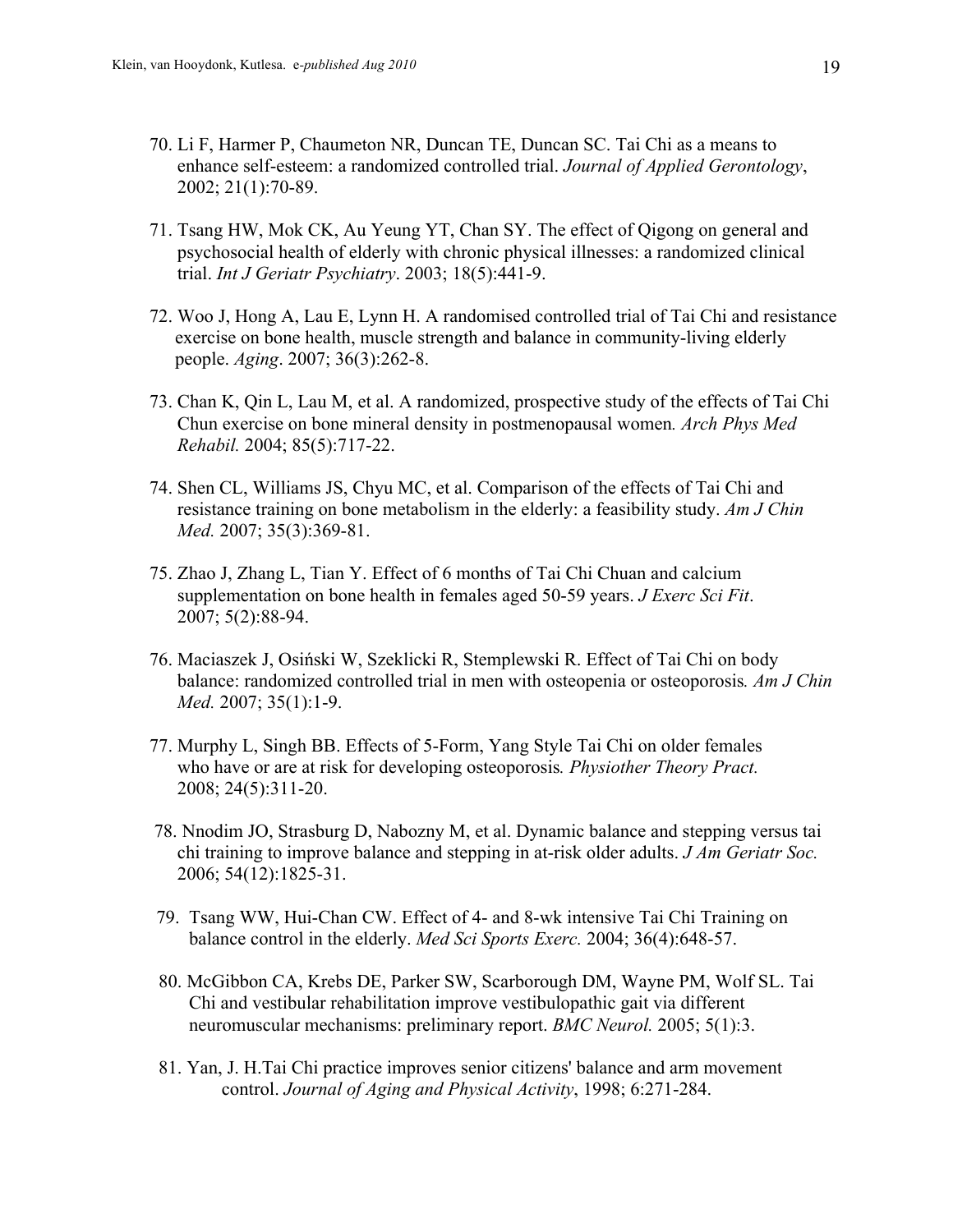- 82. Wallsten SM, Bintrim K, Denman DW, Parrish JM, Hughes G. The Effect of Tai Chi Chuan on Confidence and Lower Extremity Strength and Balance in Residents Living Independently at a Continuing Care Retirement Community. *Journal of Applied Gerontology*. 2006; 25(1): 82-95.
- 83. Lelard T, Doutrellot PL, David P, Ahmaidi S. Effects of a 12-week Tai Chi Chuan program versus a balance training program on postural control and walking ability in older people*. Arch Phys Med Rehabil.* 2010; 91(1):9-14.
- 84. Yang Y, Verkuilen JV, Rosengren KS, Grubisich SA, Reed MR, Hsiao-Wecksler ET. Effect of combined Taiji and Qigong training on balance mechanisms: a randomized controlled trial of older adults*. Med Sci Monit.* 2007; 13(8):CR339-48.
- 85. Macfarlane DJ, Chou KL, Cheng WK. Effects of Tai Chi on the physical and psychological well- being of Chinese older women. *Exerc Sci Fitn.* 2005; 3(2): 87-94.
- 86. Gatts SK, Woollacott MH. How Tai Chi improves balance: biomechanics of recovery to a walking slip in impaired seniors*. Gait Posture.* 2007; 25(2):205-14.
- 87. Wolf SL, Sattin RW, Kutner M, O'Grady M, Greenspan AI, Gregor RJ. Intense tai chi exercise training and fall occurrences in older, transitionally frail adults: a randomized, controlled trial. *J Am Geriatr Soc.* 2003; 51(12):1693-701.
- 88. Logghe IH, Zeeuwe PE, Verhagen AP, et al. Lack of effect of Tai Chi Chuan in preventing falls in elderly people living at home: a randomized clinical trial. *J Am Geriatr Soc*. 2009; 57(1):70-5.
- 89. Li F, Harmer P, McAuley E, et al. An evaluation of the effects of Tai Chi exercise on physical function among older persons: a randomized controlled trial. *Ann Behav Med*. 2001; 23(2):139-46.
- 90. Greenspan AI, Wolf SL, Kelley ME, O'Grady M. Tai chi and perceived health status in older adults who are transitionally frail: a randomized controlled trial. *Phys Ther.* 2007; 87(5):525-35.
- 91. Motivala SJ, Sollers J, Thayer J, Irwin MR. Tai Chi Chih acutely decreases sympathetic nervous system activity in older adults*. J Gerontol A Biol Sci Med Sci.* 2006; 61(11):1177-80.
- 92. Audette JF, Jin YS, Newcomer R, Stein L, Duncan G, Frontera WR. Tai Chi versus brisk walking in elderly women*. Age Ageing.* 2006; 35(4):388-93.
- 93. Thomas GN, Hong AW, Tomlinson B, et al. Effects of Tai Chi and resistance training on cardiovascular risk factors in elderly Chinese subjects: a 12-month longitudinal, randomized, controlled intervention study*. Clin Endocrinol (Oxf).* 2005; 63(6):663-9.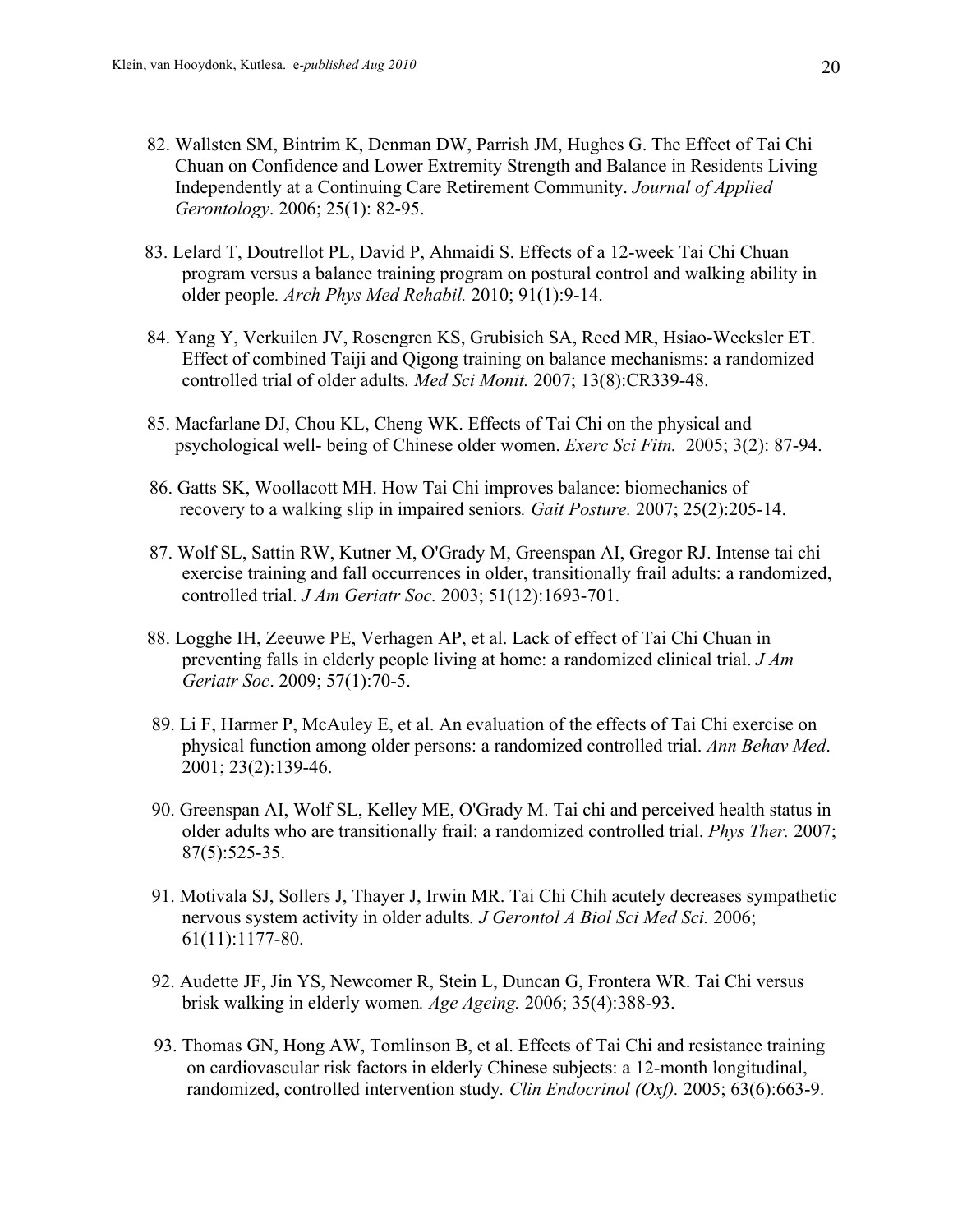- 94. Zhang Y, Fu FH. Effects of 14-week Tai Ji Quan exercise on metabolic control in women with type 2 diabetes. *Am J Chin Med*. 2008; 36(4):647-54.
- 95. Lam P, Dennis SM, Diamond TH, Zwar N. Improving glycaemic and BP control in type 2 diabetes. The effectiveness of tai chi*. Aust Fam Physician.* 2008; 37(10):884-7.
- 96. Orr R, Tsang T, Lam P, Comino E, Singh MF. Mobility impairment in type 2 diabetes: association with muscle power and effect of Tai Chi intervention*. Diabetes Care.* 2006; 29(9):2120-2.
- 97. Tsang T, Orr R, Lam P, Comino E, Singh MF. Effects of Tai Chi on glucose homeostasis and insulin sensitivity in older adults with type 2 diabetes: a randomised double-blind sham-exercise- controlled trial. *Age Ageing.* 2008; 37(1):64-71.
- 98. Jin P. Efficacy of Tai Chi, brisk walking, meditation, and reading in reducing mental and emotional stress*. J Psychosom Res.* 1992; 36(4):361-70.
- 99. Skoglund L, Jansson E. Qigong reduces stress in computer operators.  *Complement Ther Clin Pract*. 2007; 13(2):78-84.
- 100. Griffith JM, Hasley JP, Liu H, Severn DG, Conner LH, Adler LE. Qigong stress reduction in hospital staff*. J Altern Complement Med.* 2008; 14(8):939-45.
- 101. Abbott RB, Hui KK, Hays RD, Li MD, Pan T. A Randomized Controlled Trial of Tai Chi for Tension Headaches. *Evid Based Complement Alternat Med*. 2007; 4(1):107- 113.
- 102. von Trott P, Wiedemann AM, Lüdtke R, Reishauer A, Willich SN, Witt CM. Qigong and exercise therapy for elderly patients with chronic neck pain (QIBANE): a randomized controlled study*. J Pain.* 2009; 10(5):501-8.
- 103. Lansinger B, Larsson E, Persson LC, Carlsson JY. Qigong and exercise therapy in patients with long-term neck pain: a prospective randomized trial. *Spine* (Phila Pa 1976). 2007 Oct; 32(22):2415-22.
- 104. Hartman CA, Manos TM, Winter C, Hartman DM, Li B, Smith JC. Effects of T'ai Chi training on function and quality of life Indicators in older adults with osteoarthritis. *J Am Geriatr Soc.* 2000; 48(12):1553-9.
- 105. Brismée JM, Paige RL, Chyu MC, et al. Group and home-based tai chi in elderly subjects with knee osteoarthritis: a randomized controlled trial*. Clin Rehabil.* 2007; 21(2):99-111.
- 106. Fransen M, Nairn L, Winstanley J, Lam P, Edmonds J. Physical activity for osteoarthritis management: a randomized controlled clinical trial evaluating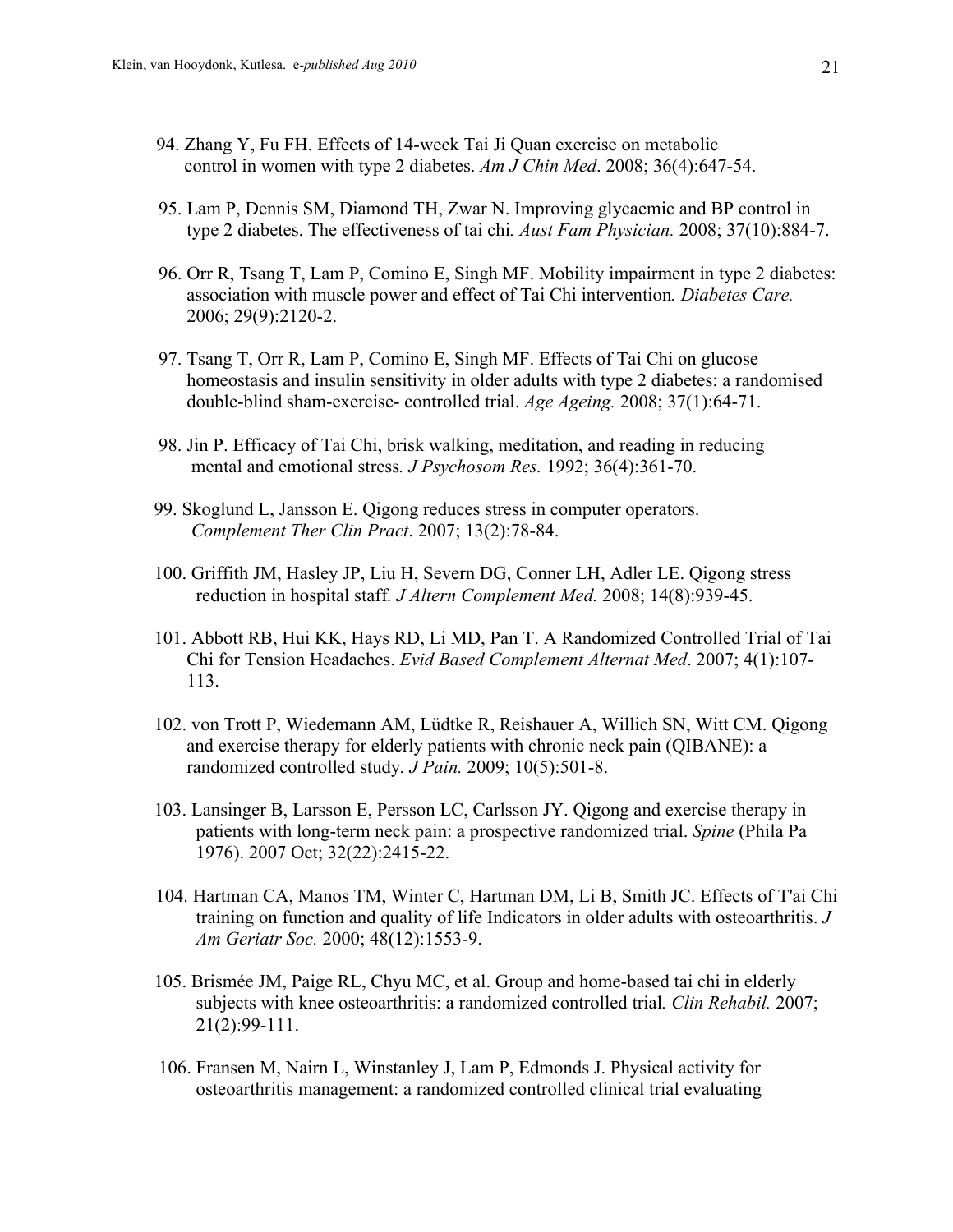hydrotherapy or Tai Chi classes. *Arthritis Rheum.* 2007; 57(3):407-14.

- 107. Irwin MR, Olmstead R, Oxman MN. Augmenting immune responses to varicella zoster virus in older adults: a randomized, controlled trial of Tai Chi*. J Am Geriatr Soc.* 2007; 55(4):511-7.
- 108. Irwin MR, Pike JL, Cole JC, Oxman MN. Effects of a behavioral intervention, Tai Chi Chih, on varicella-zoster virus specific immunity and health functioning in older adults*. Psychosom Med.* 2003; 65(5):824-30.
- 109. Galantino ML, Shepard K, Krafft L, et al. The effect of group aerobic exercise and t'ai chi on functional outcomes and quality of life for persons living with acquired immunodeficiency syndrome*. J Altern Complement Med.* 2005; 11(6):1085- 92.
- 110. Wolf SL, Barnhart HX, Kutner NG, McNeely E, Coogler C, Xu T. Reducing frailty and falls in older persons: an investigation of Tai Chi and computerized balance training. Atlanta FICSIT Group. Frailty and Injuries: Cooperative Studies of Intervention Techniques. *J Am Geriatr Soc*. 1996 May;44(5):489-97. *J Am Geriatr Soc*. 2003; 51(12):1794-803.
- 111. Zhang JG, Ishikawa-Takata K, Yamazaki H, Morita T, Ohta T. The effects of Tai Chi Chuan on physiological function and fear of falling in the less robust elderly: an intervention study for preventing falls. *Arch Gerontol Geriatr.* 2006; 42(2):107-16.
- 112. Wolf SL, O'Grady M, Easley KA, Guo Y, Kressig RW, Kutner M. The influence of intense Tai Chi training on physical performance and hemodynamic outcomes in transitionally frail, older adults*. J Gerontol A Biol Sci Med Sci.* 2006; 61(2):184-9.
- 113. Voukelatos A, Cumming RG, Lord SR, Rissel C. A randomized, controlled trial of tai chi for the prevention of falls: the Central Sydney tai chi trial. *J Am Geriatr* Soc. 2007; 55(8):1185-91.
- 114. Li F, Harmer P, Fisher KJ, et al. Tai Chi and fall reductions in older adults: a randomized controlled trial. *J Gerontol A Biol Sci Med Sci.* 2005; 60(2):187-94.
- 115. Tsang WW, Hui-Chan CW. Effects of tai chi on joint proprioception and stability limits in elderly subjects. *Med Sci Sports Exerc.* 2003;35(12):1962-71.
- 116. Mustian KM, Palesh OG, Flecksteiner SA. Tai Chi Chuan for breast cancer survivors. Med Sport Sci. 2008; 52:209-17.
- 117. Yeh ML, Lee TI, Chen HH, Chao TY. The influences of Chan-Chuang qi-gong therapy on complete blood cell counts in breast cancer patients treated with chemotherapy. *Cancer Nurs.* 2006; 29(2):149-55.
- 118. Oh B, Butow P, Mullan B, et al. Impact of medical Qigong on quality of life, fatigue,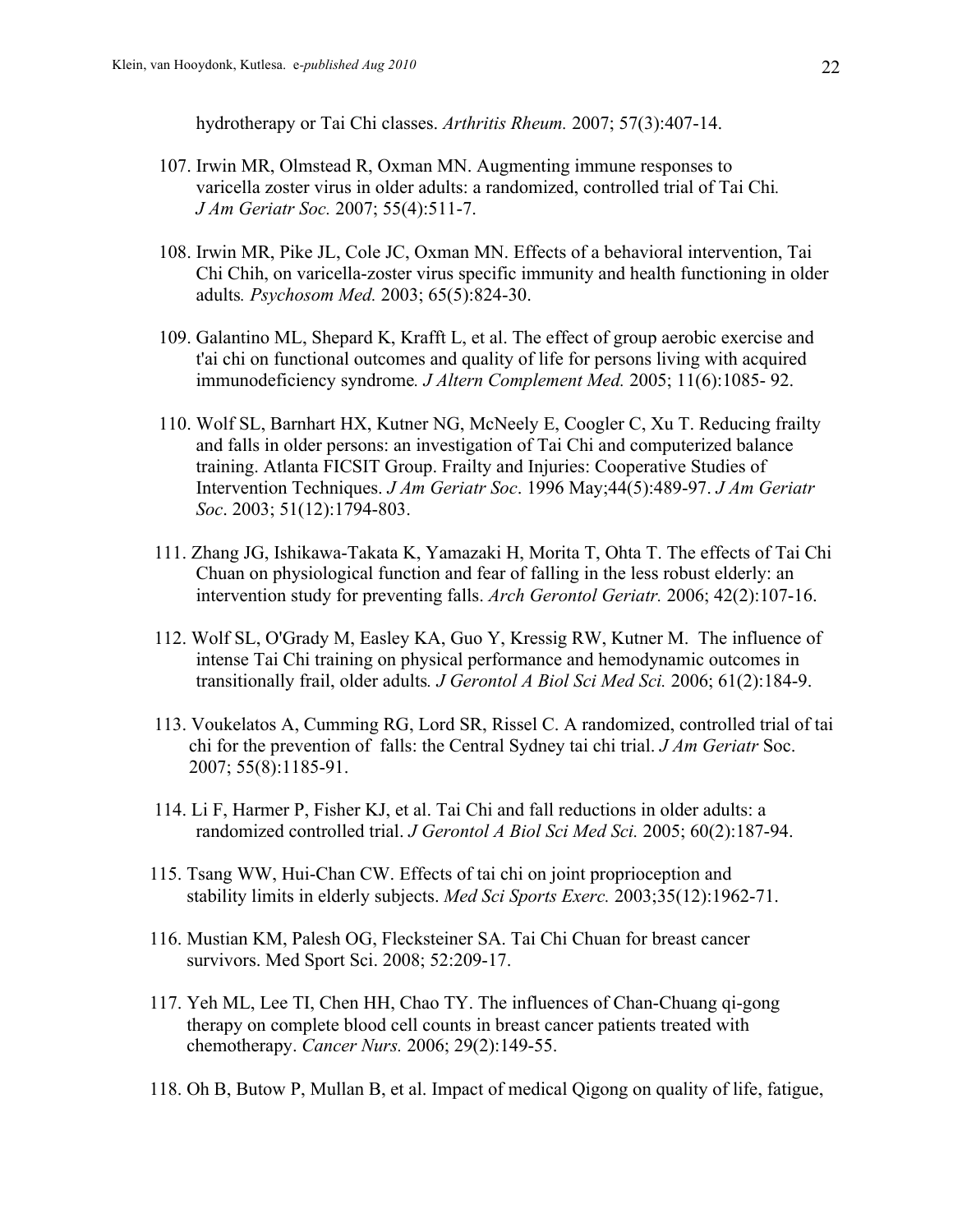mood and inflammation in cancer patients: a randomized controlled trial. *Ann Oncol.* 2010; 21(3):608-14.

- 119. Au-Yeung SS, Hui-Chan CW, Tang JC. Short-form Tai Chi improves standing balance of people with chronic stroke. *Neurorehabil Neural Repair.* 2009; 23(5):51522.
- 120. Hart J, Kanner H, Gilboa-Mayo R, Haroeh-Peer O, Rozenthul-Sorokin N, Eldar R. Tai Chi Chuan practice in community-dwelling persons after stroke. *Int J Rehabil Res.* 2004; 27(4):303-4.
- 121. Irwin MR, Olmstead R, Motivala SJ. Improving sleep quality in older adults with moderate sleep complaints: A randomized controlled trial of Tai Chi Chih. *Sleep.* 2008; 31(7):1001-8.
- 122. Li F, Fisher KJ, Harmer P, Irbe D, Tearse RG, Weimer C. Tai chi and self-rated quality of sleep and daytime sleepiness in older adults: a randomized controlled trial. *J Am Geriatr Soc.* 2004; 52(6):892-900.
- 123. Gemmell C, Leathem JM. A study investigating the effects of Tai Chi Chuan: individuals with traumatic brain injury compared to controls. *Brain Inj.* 2006; 20(2):151-6.
- 124. Blake H, Batson M. Exercise intervention in brain injury: a pilot randomized study of Tai Chi Qigong. *Clin Rehabil.* 2009; 23(7):589-98.
- 125. Lee HJ, Park HJ, Chae Y, et al. Tai Chi Qigong for the quality of life of patients with knee osteoarthritis: a pilot, randomized, waiting list controlled trial. *Clin Rehabil.* 2009; 23(6):504-11.
- 126. Wang C, Schmid CH, Hibberd PL, et al. Tai Chi is effective in treating knee osteoarthritis: a randomized controlled trial. *Arthritis Rheum.* 2009; 61(11):1545-53.
- 127. Lee EN, Kim YH, Chung WT, Lee MS. Tai chi for disease activity and flexibility in patients with ankylosing spondylitis--a controlled clinical trial. *Evid Based Complement Alternat Med.* 2008; 5(4):457-62.
- 128. Cho KL. Effect of Tai Chi on depressive symptoms amongst Chinese older patients with major depression: the role of social support. *Med Sport Sci.* 2008; 52:146-54.
- 129. Yang Y, Verkuilen J, Rosengren KS, et al. Effects of a traditional Taiji/Qigong curriculum on older adults' immune response to influenza vaccine. *Med Sport Sci.* 2008; 52:64-76.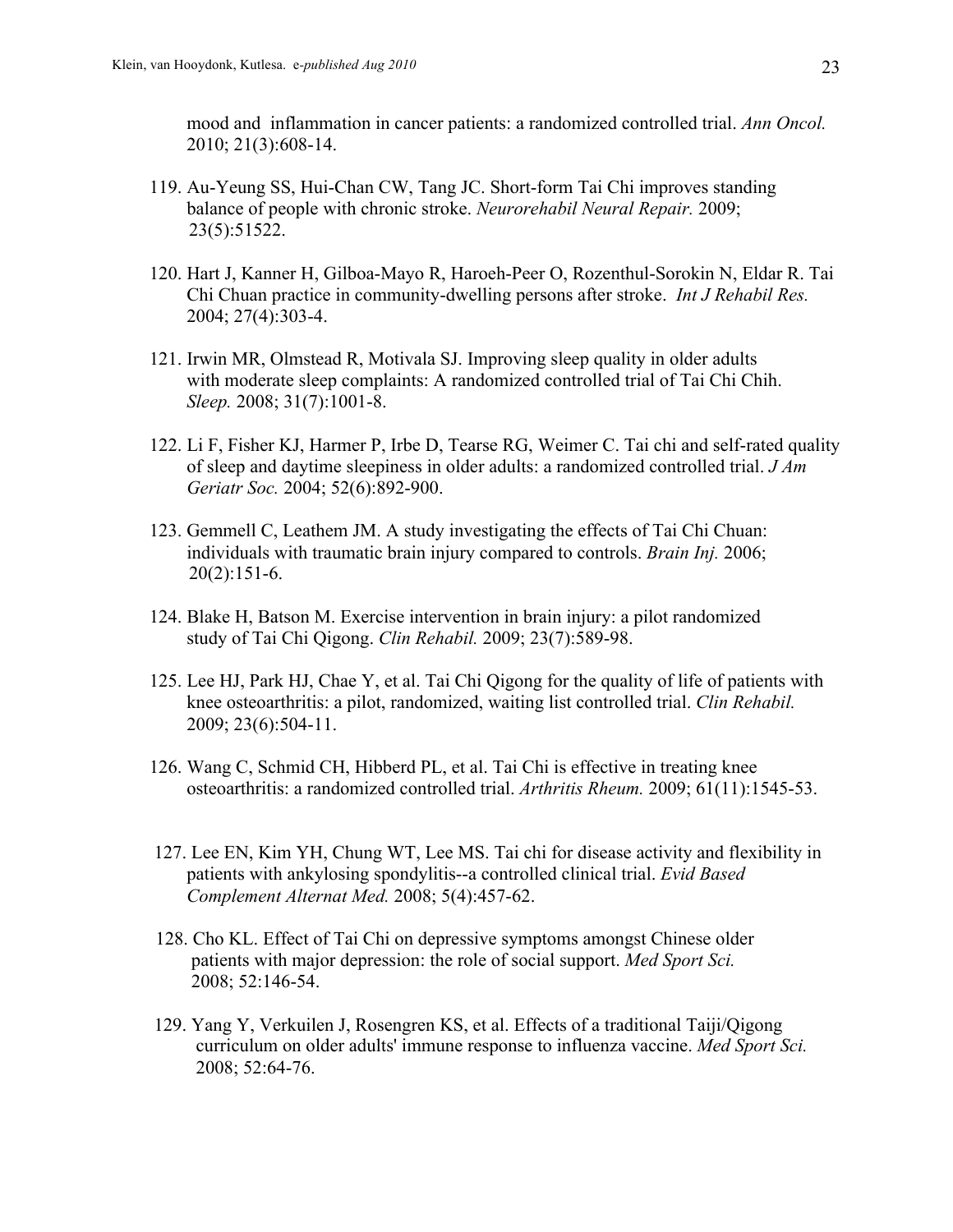- 130. Witt C, Becker M, Bandelin K, Soellner R, Willich SN. Qigong for schoolchildren: a pilot study. *J Altern Complement Med.* 2005; 11(1):41-7.
- 131. Li F, McAuley E, Harmer P, Duncan TE, Chaumeton NR. Tai Chi enhances selfefficacy and exercise behavior in older adults. *Journal of Aging and Physical Health*. 2001; 9:161-171.
- 132. Vera FM, Manzaneque JM, Maldonado EF et al. Biochemical changes after a qigong program: lipids, serum enzymes, urea, and creatinine in healthy subjects. *Med Sci Monit.* 2007; 13(12):CR560-6.
- 133. Haak T, Scott B. The effect of Qigong on fibromyalgia (FMS): a controlled randomized study. *Disabil Rehabil.* 2008; 30(8):625-33.
- 134. Mannerkorpi K, Arndorw M. Efficacy and feasibility of a combination of body awareness therapy and qigong in patients with fibromyalgia: a pilot study. *J Rehabil Med.* 2004; 36(6):279-81.
- 135. Astin JA, Berman BM, Bausell B, Lee WL, Hochberg M, Forys KL. The efficacy of mindfulness meditation plus Qigong movement therapy in the treatment of fibromyalgia: a randomized controlled trial. *J Rheumatol.* 2003; 30(10):2257-62.
- 136. Schmitz-Hübsch T, Pyfer D, Kielwein K, Fimmers R, Klockgether T, Wüllner U. Qigong exercise for the symptoms of Parkinson's disease: a randomized, controlled pilot study. *Mov Disord.* 2006; 21(4):543-8.
- 137. Burini D, Farabollini B, Iacucci S et al. A randomised controlled cross-over trial of aerobic training versus Qigong in advanced Parkinson's disease. *Eura Medicophys.* 2006; 42(3):231-8.
- 138. Hackney ME, Earhart GM. Tai Chi improves balance and mobility in people with Parkinson disease. *Gait Posture.* 2008; 28(3):456-60.
- 139. Dechamps A, Gatta B, Bourdel-Marchasson I, Tabarin A, Roger P. Pilot study of a 10-week multidisciplinary Tai Chi intervention in sedentary obese women. *Clin J Sport Med.* 2009; 19(1):49-53.

 140. Elder C, Ritenbaugh C, Mist S, et al. Randomized trial of two mind-body interventions

for weight loss maintenance. *J Altern Complement Med.* 2007; 13(1):67-78.

- 141. Hall CD, Miszko T, Wolf SL. Effects of Tai Chi intervention on dual-task ability in older adults: a pilot study. *Arch Phys Med Rehabil.* 2009; 90(3):525-9.
- 142. Wayne PM, Kaptchuk TJ. Challenges inherent to t'ai chi research: Part II-defining the intervention and optimal study design. J Altern Complement Med. 2008;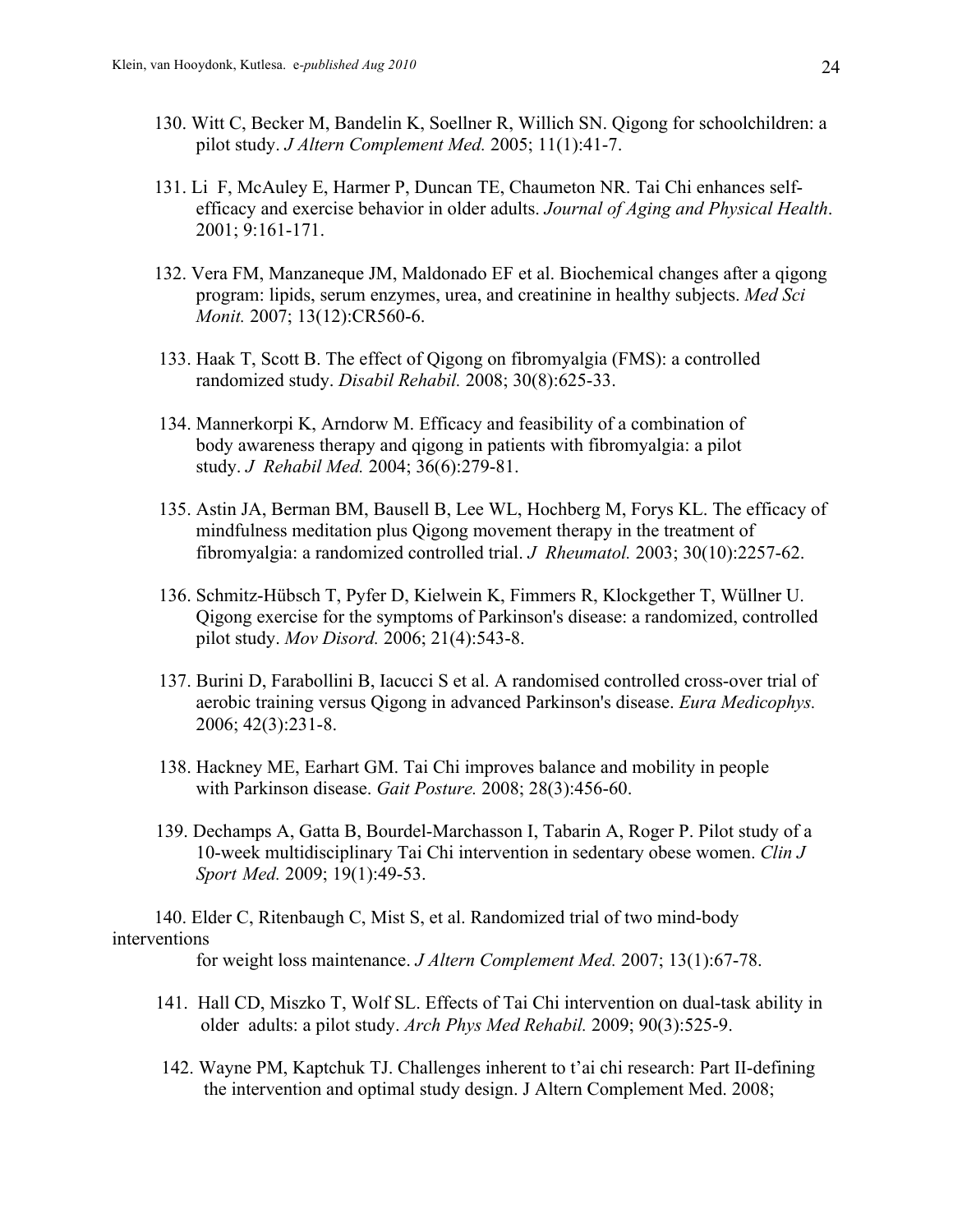14(2):191-7.

- 143. Wayne PM, Kaptchuk TJ. Challenges inherent to t'ai chi research: Part I-*T'ai Chi* as a Complex Multicomponent Intervention. J Altern Complement Med. 2008; 14(1):95-102.
- 144. Wu G, Keyes L, Callas P, Ren X, Bookchin B. Comparison of telecommunication, community, and home-based Tai Chi exercise programs on compliance and effectiveness in elders at risk for falls. *Arch Phys Med Rehabil*. 2010; 91(6):849-56.

#### **ADDENDUM**

The evolution and proliferation of clinical trials involving the practice of Tai Chi/Qigong is acknowledged to be ongoing. A review of the electronic database clinicaltrials.gov (accessed Sept 3, 2010), a service of the U. S. National Institutes of Health, found 43 registered studies under the terms 'tai chi', 'taiji', 'taijiquan' and 16 registered studies under the term 'qigong'. Six of the qigong studies were in progress as either active, recruiting or not yet recruiting. Foci of these studies includes neck or back pain, pre-surgical breast cancer, hospitalized older adults, fibromyalgia, and hypertension. Sixteen of the tai chi studies were in progress. Their foci includes arthritis, fibromyalgia, sleep, cancer survivors, older adults, cognition, immune response, heart function, stroke, peripheral neuropathy, and stress management. The following text briefly summarizes a sampling of the most recent clinical research available on the PUBMED (Accessed Aug 12, 2010)

#### **Sampling of Recent Research** *published in the recent months since this review was conducted.*

Song et al (March 2010) reported that tai chi practice among older women with osteoarthritis improved knee extensor muscle endurance and bone mineral density and lowered fear of falling during activities of daily living.<sup>145</sup>

Lee et al (April 2010) concluded that the collective body of evidence does not show tai chi is effective for supportive breast cancer care; due to the lack of studies with high methodological rigor with a sufficient control intervention.<sup>146</sup>

Wang et al (May 2010) following a review of 40 studies reported that evidences exists that Tai Chi assists in psychological well-being by decreasing stress, anxiety, depression and mood changes, and improved self-esteem. High-quality, well-controlled, randomized trials with an increased duration are needed to assist in making effective clinical decisions. The researchers concluded that long-term follow-up is needed in future studies for affirmation of the utilization of T'ai Chi in fall prevention and fracture related to fall prevention.<sup>147</sup>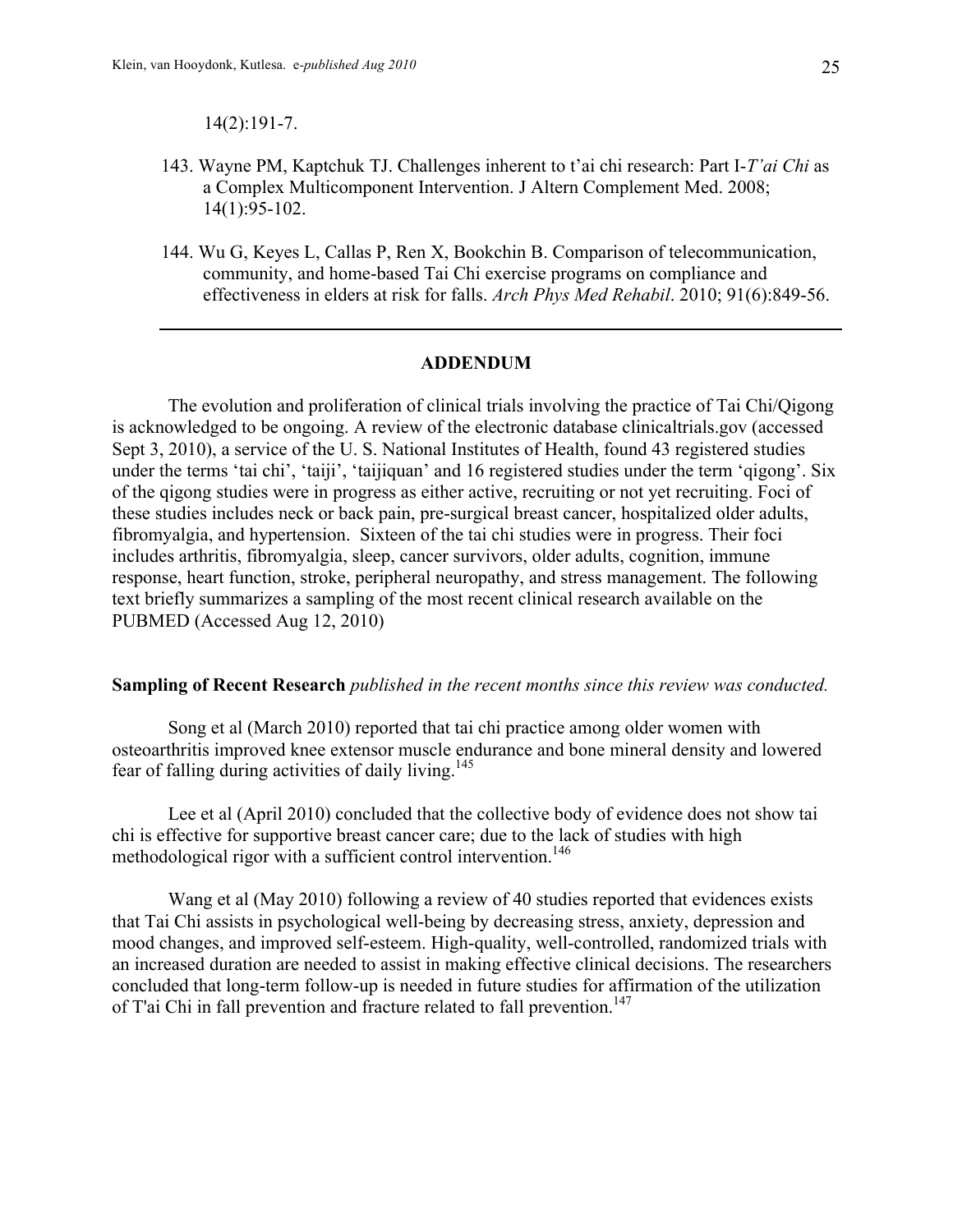Chan et al (June 2010) reported that randomized controlled study of 200 individuals with COPD found that Tai chi/Qigong increased positive health outcomes in the patients' perception of their respiratory symptoms, showing an outcome of decreased disruption to their functional activities.<sup>148</sup>

Taylor-Piliae et al (July 2010) reported results of a study which compared the effects of Tai Chi (TC,  $n = 37$ ) and Western exercise (WE,  $n = 39$ ) with an attention-control group (C,  $n =$ 56) on physical and cognitive functioning in healthy adults age  $69 +/- 5.8$  yr, in a 2-phase randomized trial. CONCLUSION: The TC and WE interventions resulted in differential improvements in physical functioning among generally healthy older adults. TC led to improvement in an indicator of cognitive functioning that was maintained through 12 mo.<sup>149</sup>

Wang at al (Aug 2010) conducted a single-blind randomized controlled study to assess effects of Yang style tai chi as compared to a control intervention of stretching exercise and wellness education for individuals with fibromyalgia (N=66). Benefits were observed. No adverse effects were noted. The researchers concluded that tai chi may be useful treatment in management of fibromyalgia.<sup>150</sup>

- 145 Song R, Roberts BL, Lee EO, Lam P, Bae SC. A randomized study of the effects of t"ai chi on muscle strength, bone mineral density, and fear of falling in women with osteoarthritis. *J Altern Complement Med.* 2010; 16(3):227-33.
- 146 Lee MS, Choi TY, Ernst E. Tai chi for breast cancer patients: a systematic review. *Breast Cancer Res Treat.* 2010; 120(2):309-16.
- 147 Wang C, Bannuru R, Ramel J, Kupelnick B, et al. Tai Chi on psychological well-being: systematic review and meta-analysis. *BMC Complement Altern Med.* 2010; 10:23. Published online 2010 May 21. doi: 10.1186/1472-6882-10-23.
- 148 Chan AW, Lee A, Suen LK, Tam WW. Effectiveness of a Tai chi Qigong program in promoting health-related quality of life and perceived social support in chronic obstructive pulmonary disease clients. *Qual Life Res*. 2010 Jun;19(5):653-64. Epub 2010 Mar 15.
- 149 Taylor-Piliae RE, Newell KA, Cherin R, et al. Effects of Tai Chi and Western exercise on physical and cognitive functioning in healthy community-dwelling older adults. *J Aging Phys Act*. 2010; 18(3):261-79.
- 150 Wang C, Schmid CH, Rones R, Kalish R, et al. A Randomized Trial of Tai Chi for Fibromyalia. *N Engl J Med*. 2010; 363:743-754.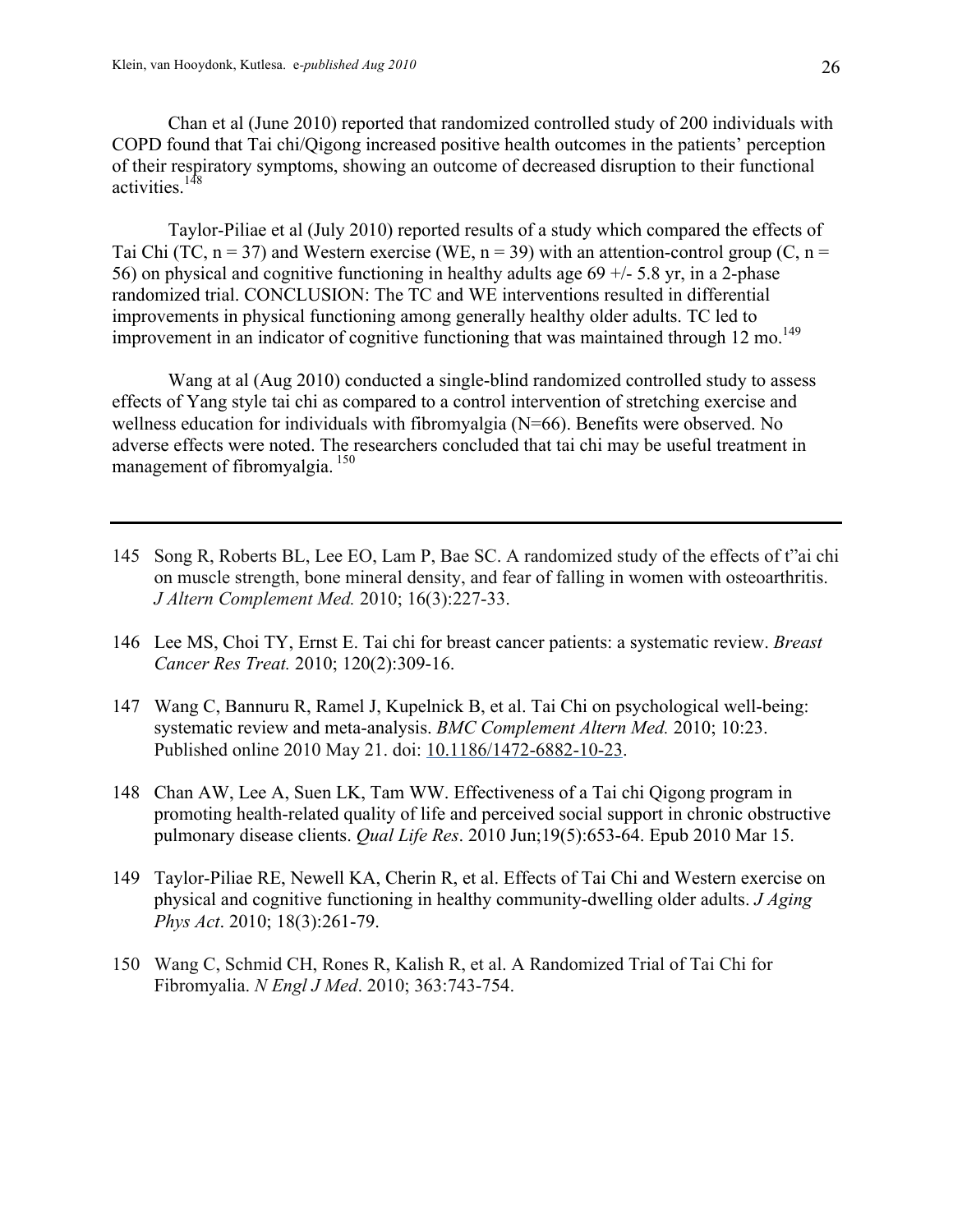# **STUDIES NOT INCLUDED**

### **Judged as derivations of a previously reported original study**

Gatts SK, Woollacott MH. Neural mechanisms underlying balance improvement with short term Tai Chi training. *Aging Clin Exp Res*. 2006; 18(1):7-19.

Lee MS, Lee MS, Choi ES, Chung HT. Effects of Qigong on blood pressure, blood pressure determinants and ventilatory function in middle-aged patients with essential hypertension. *Am J Chin Med*. 2003; 31(3):489-97.

Li F, Duncan TE, Duncan SC, McAuley E, Chaumeton NR, Harmer P. Enhancing the psychological well-being of elderly individuals through Tai Chi exercise: a latent growth curve analysis. *Struct Equation Modeling*. 2001; 8:53–83.

Li F, Fisher KJ, Harmer P, McAuley E. Delineating the impact of Tai Chi training on physical function among the elderly. Am J Prev Med. 2002; 23(2 Suppl):92-7.

Li F, Harmer P, Fisher KJ, McAuley E. Tai Chi: improving functional balance and predicting subsequent falls in older persons. *Med Sci Sports Exerc*. 2004; 36(12):2046-52.

Manzaneque JM, Vera FM, Maldonado EF, et al. Assessment of immunological parameters following a qigong training program. *Med Sci Monit*. 2004; 10(6):CR264-70.

McGibbon CA, Krebs DE, Wolf SL, et al. Tai Chi and vestibular rehabilitation effects on gaze and whole-body stability. *J Vestib Res*. 2004; 14(6):467-78.

Mustian K M. Breast cancer, Tai Chi Chuan, and self-esteem: a randomized trial. *Dissertation Abstracts International*. 2003; 64:217.

Mustian KM, Katula JA, Zhao H. A pilot study to assess the influence of tai chi chuan on functional capacity among breast cancer survivors. *J Support Oncol*. 2006; 4(3):139-45.

Sattin RW, Easley KA, Wolf SL, Chen Y, Kutner MH. Reduction in fear of falling through intense tai chi exercise training in older, transitionally frail adults. *J Am Geriatr Soc*. 2005; 53(7):1168-78.

Tsang T, Orr R, Lam P, et al. Health benefits of Tai Chi for older patients with type 2 diabetes: the "Move It For Diabetes study"--a randomized controlled trial. *Clin Interv Aging*. 2007; 2(3):429-39.

Yang Y, Verkuilen J, Rosengren KS, et al. Effects of a Taiji and Qigong intervention on the antibody response to influenza vaccine in older adults. *Am J Chin Med*. 2007; 35(4):597-607.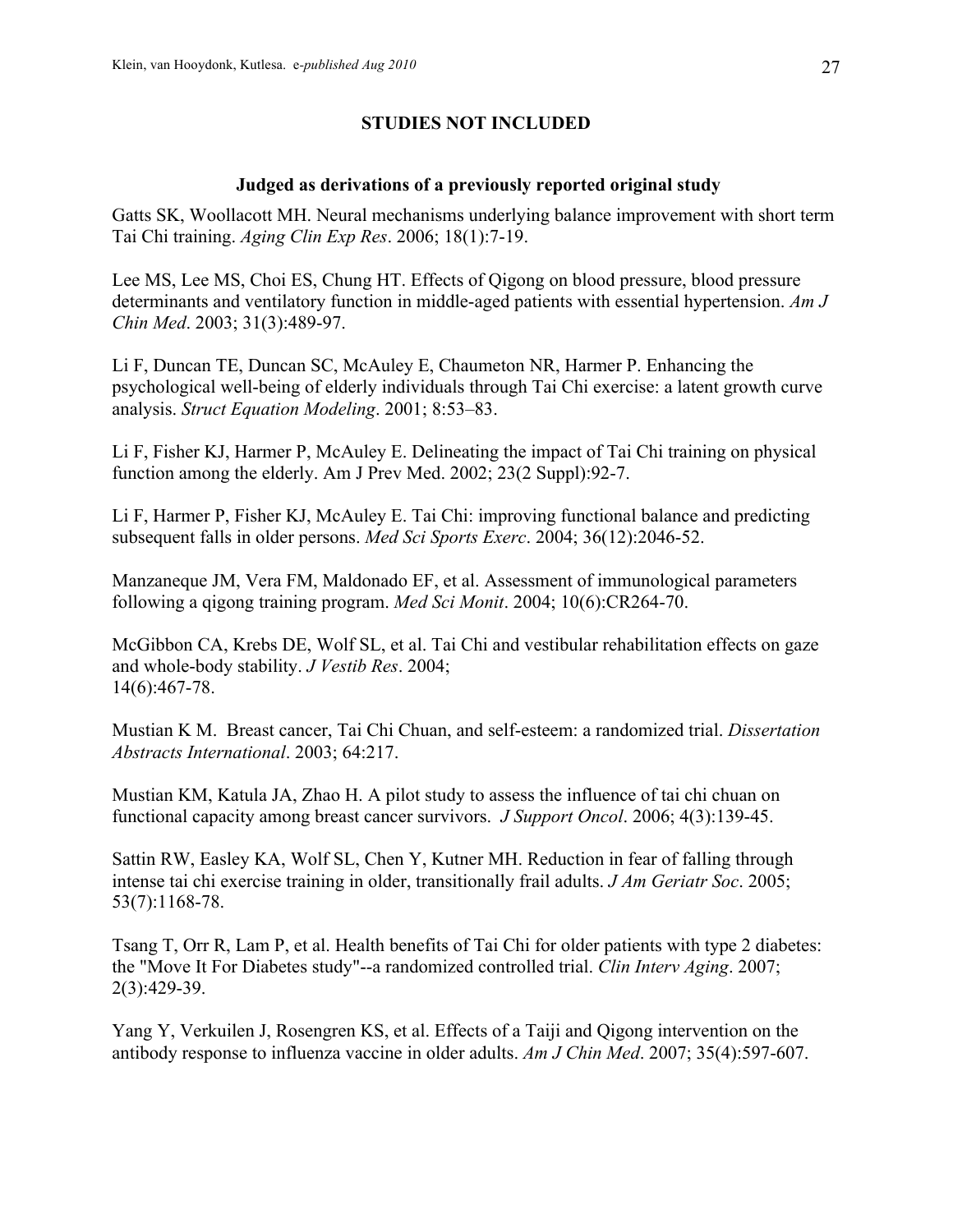Yeh GY, Wood MJ, Lorell BH, et al. Effects of tai chi mind-body movement therapy on functional status and exercise capacity in patients with chronic heart failure: a randomized controlled trial. *Am J Med*. 2004; 117(8):541-8.

# **STUDIES Rated as <5 (PEDro scale) or Level III-V research**

Annely, Kristy "Benefits of Tai Chi." Benefits of Tai Chi. 22 Aug. 2006. *EzineArticles.com*. 1 Sep 2009 <http://ezinearticles.com/?Benefits-of-Tai-Chi&id=277972>.

Cerrato PL. Tai chi: a martial art turns therapeutic. *RN*. 1999; 62(2):59-60.

Chan SP, Luk TC, Hong Y. Kinematic and electromyographic analysis of the push movement in tai chi. *Br J Sports Med*. 2003; 37(4):339-44.

Chen DL, Sherman CP: *Teaching balance with tai chi*: *Strategies for college and secondary school instruction*. *J Phy Ed Rec Dnc*. 2002; 73:31–37, 57.

Chen KM, Snyder M. A research-based use of Tai Chi/movement therapy as a nursing intervention.*J Holist Nurs*. 1999; 17(3):267-79. Review.

Chen KW, Hassett AL, Hou F, Staller J, Lichtbroun AS. A pilot study of external qigong therapy for patients with fibromyalgia. *J Altern Complement Med*. 2006; 12(9):851-6.

Chen KM, Snyder M. A research-based use of Tai Chi/movement therapy as a nursing intervention. *J Holist Nurs*. 1999; 17(3):267-79. Review.

Chen KM, Snyder M, Krichbaum K. Clinical use of tai chi in elderly populations. *Geriatr Nurs*. 2001; 22(4):198-200. Review.

Chen KW, Turner FD. A case study of simultaneous recovery from multiple physical symptoms with medical qigong therapy. *J Altern Complement Med*. 2004; 10(1):159-62.

Cheng J. Tai Chi Chuan: A Slow Dance for Health. *Physician Sports Medicine.* 1999; 27(6).

Cheng TO. Tai Chi: the Chinese ancient wisdom of an ideal exercise for cardiac patients. *Int J Cardiol*. 2007; 117(3):293-5. Review.

Chodzko-Zajko Beattie L, Chow R. National Expert Meeting on Qi Gong and Tai Chi Consensus Report. 2009. Available at: http://www.wisdomtaichi.com/Consensus\_Article.pdf. Accessed August 24, 2009.

Choi JH, Moon JS, Song R. Effects of Sun-style Tai Chi exercise on physical fitness and fall prevention in fall-prone older adults. J Adv Nurs. 2005; 51(2):150-7.

Cumming RG, Klineberg RJ. Fall frequency and characteristics and the risk of hip fractures. *J Am Geriatr Soc*. 1994; 42(7):774-8.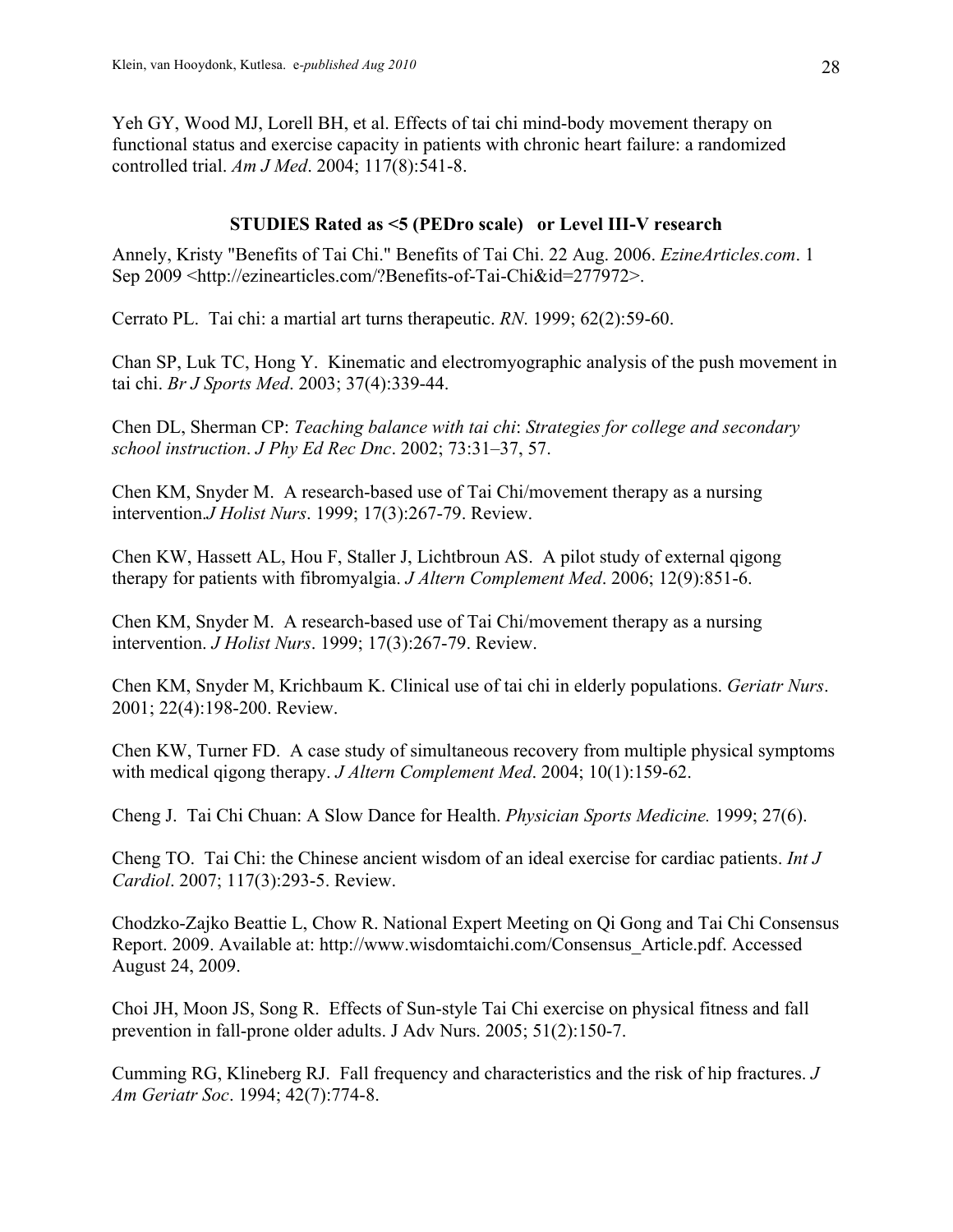Douglas B. Parkinson's Disease & Tai Chi Therapy. 2007 Available at:http://www.worldwidehealth.com/health-article-Parkinsons-Disease-Tai-Chi-Therapy.html. Accessed March 2009.

Fong SM, Ng GY. The effects on sensorimotor performance and balance with Tai Chi training. *Arch Phys Med Rehabil*. 2006; 87(1):82-7.

Fontana JA, Colella C, Wilson BR, Baas L. *The energy costs of a modified* form of *tai chi exercise*. *Nurs Res.* 2000; 49(2):91-96.

Forrest WR. Anticipatory postural adjustment and T'ai Chi Ch'uan. *Biomed Sci Instrum*. 1997; 33:65-70.

Hain TC, Fuller L, Weil L, Kotsias J. Effects of T'ai Chi on balance.Arch Otolaryngol Head *Neck Surg*. 1999; 125(11):1191-5.

Hass CJ, Gregor RJ, Waddell DE et al. The influence of Tai Chi training on the center of pressure trajectory during gait initiation in older adults. *Arch Phys Med Rehabil*. 2004; 85(10):1593-8.

Hong Y, Li JX, Robinson PD. Balance control, flexibility, and cardiorespiratory fitness among older Tai Chi practitioners. *Br J Sports Med*. 2000; 34(1):29-34.

Hong Y, Mao de W, Li JX. Temporal characteristics of foot movement in Tai Chi exercise. *Med Sport Sci*. 2008; 52:1-11.

Hung JW, Liou CW, Wang PW et al. Effect of 12-week tai chi chuan exercise on peripheral nerve modulation in patients with type 2 diabetes mellitus. *J Rehabil Med*. 2009; 41(11):924-9.

Irwin M, Pike J, Oxman M. Shingles Immunity and Health Functioning in the Elderly: Tai Chi Chih as a Behavioral Treatment. *Evid Based Complement Alternat Med*. 2004; 1(3):223-232.

Jancewicz A. Tai Chi Chuan's role in maintaining independence in ageing people with chronic disease. *Journal of Bodywork & Movement Therapies*. 2001; 5(1):70-7.

Jones BM. Changes in cytokine production in healthy subjects practicing Guolin Qigong: a pilot study. *BMC Complement Altern Med.* 2001; 1:8.

Kerr C. Translating "mind-in-body": two models of patient experience underlying a randomized controlled trial of qigong. *Cult Med Psychiatry*. 2002; 26(4):419-47.

Kessenich CR. Tai Chi as a method of fall prevention in the elderly. *Orthop Nurs*. 1998; 17(4):27-9. Review.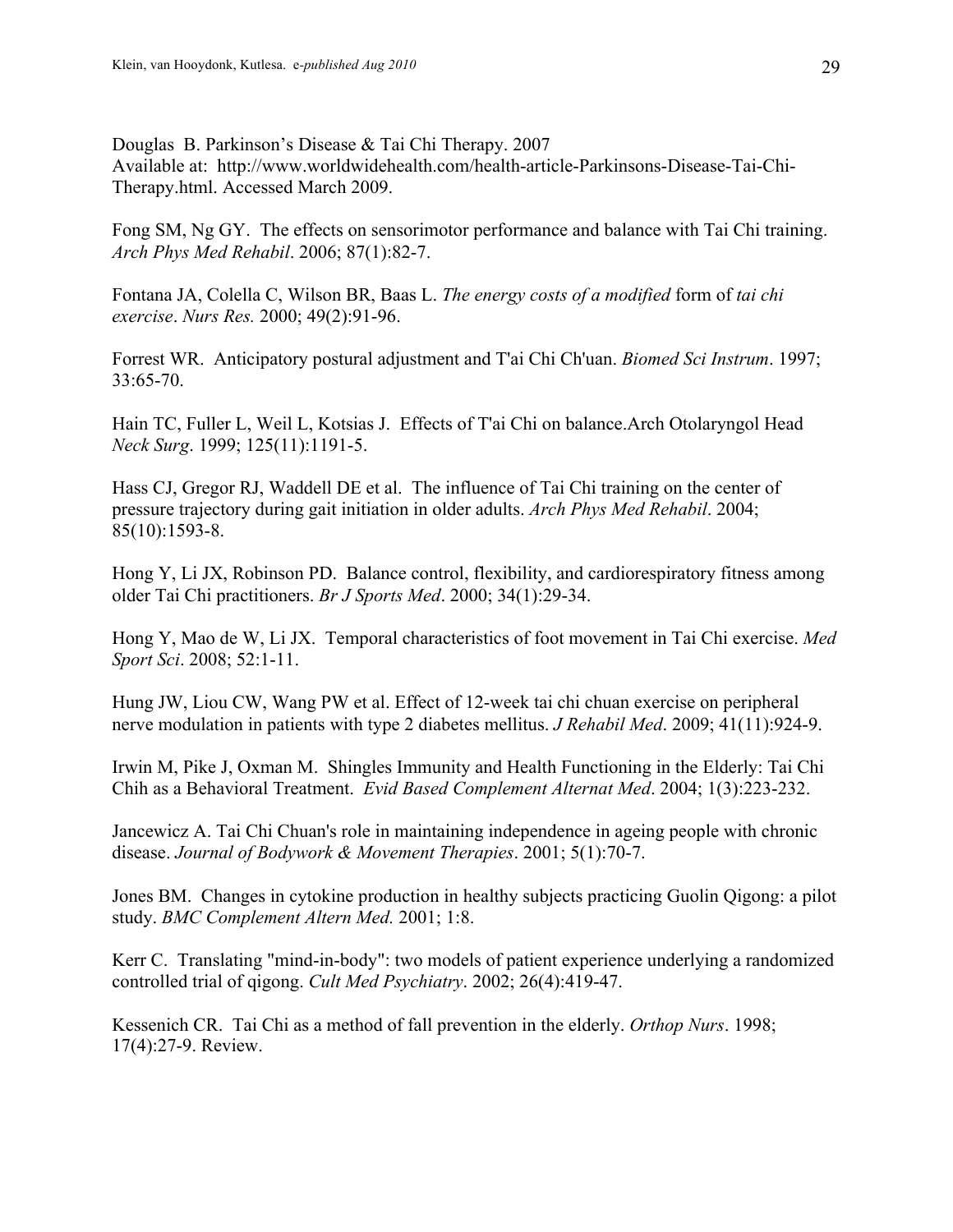Kjos V, Etnier JL. Pilot study comparing physical and psychological responses in medical qigong and walking. *J Aging Phys Act*. 2006; 14(3):241-53.

Klein PJ. Tai Chi Chuan in the management of Parkinson's disease and Alzheimer's disease. *Med Sport Sci*. 2008; 52:173-81.

Klein PJ, Rivers L. Taiji for individuals with Parkinson disease and their support partners: a program evaluation. *J Neurol Phys Ther*. 2006; 30(1):22-7.

Krugger TM. An exploratory investigation into the effects of Tai Chi exercise on balance and gait performance for hip-replacement patients*.* M.S., University of Memphis 2001; 14(1):1-63.

Kwok JC, Hui-Chan CW, Tsang WW. Effects of aging and tai chi on finger-pointing toward stationary and moving visual targets. Arch Phys Med Rehabil. 2010; 91(1):149-55.

La Forge, R. Effects of t'ai chi on blood pressure and blood lipids. *IDEA Health & Fitness Source*. 2004; 22(3):18-19.

Lai JS, Wong MK, Lan C, Chong CK, Lien IN. Cardiorespiratory responses of Tai Chi Chuan practitioners and sedentary subjects during cycle ergometry. *J Formos Med Assoc*. 1993; 92(10):894-9.

Lan C, Chen SY, Lai JS. Relative exercise intensity of Tai Chi Chuan is similar in different ages and gender. *Am J Chin Med*. 2004; 32(1):151-60.

Lan C, Chen SY, Lai JS. The exercise intensity of Tai Chi Chuan. *Med Sport Sci*. 2008; 52:12-9.

Lan C, Chen SY, Lai JS, Wong MK. Heart rate responses and oxygen consumption during Tai Chi Chuan practice. *Am J Chin Med*. 2001; 29(3-4):403-10.

Lan C, Lai JS, Chen SY. Tai Chi Chuan: an ancient wisdom on exercise and health promotion. *Sports Med.* 2002; 32(4):217-24.

Lan C, Lai JS, Chen SY, Wong MK. 12-month Tai Chi training in the elderly: its effect on health fitness. *Med Sci Sports Exerc*. 1998; 30(3):345-51.

Lan C, Lai JS, Chen SY, Wong MK. Tai Chi Chuan to improve muscular strength and endurance in elderly individuals: a pilot study. *Arch Phys Med Rehabil*. 2000; 81(5):604-7.

Lan C, Chen SY, Wong MK, Lai JS. Tai Chi training for patients with coronary heart disease. *Med Sport Sci*. 2008; 52:182-94.

Lan C, Lai JS, Wong MK, Yu ML. Cardiorespiratory function, flexibility, and body composition among geriatric Tai Chi Chuan practitioners. *Arch Phys Med Rehabil*. 1996; 77(6):612-6.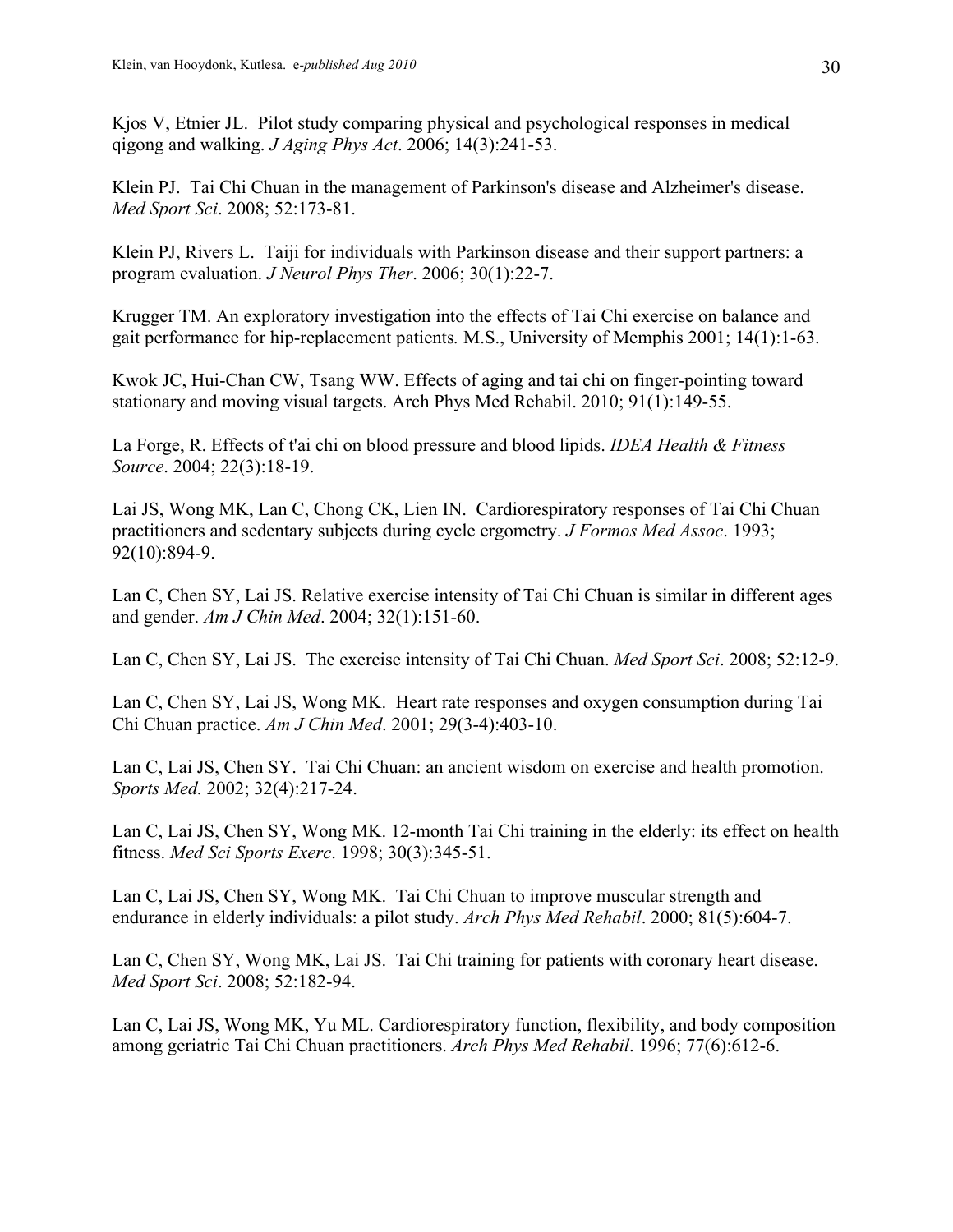Lan C, Su TC, Chen SY, Lai JS. Effect of T'ai chi chuan training on cardiovascular risk factors in dyslipidemic patients. *J Altern* Complement Med. 2008; 14(7):813-9.

Lee EN, Kim YH, Chung WT, Lee MS. Tai chi for disease activity and flexibility in patients with ankylosing spondylitis--a controlled clinical trial. *Evid Based Complement Alternat Med*. 2008; 5(4):457-62.

Lee HJ, Park HJ, Chae Y et al. Tai Chi Qigong for the quality of life of patients with knee osteoarthritis: a pilot, randomized, waiting list controlled trial. *Clin Rehabil*. 2009; 23(6):504-11.

Lee MS, Rim YH, Jeong DM, Kim MK, Joo MC, Shin SH. Nonlinear analysis of heart rate variability during Qi therapy (external Qigong).*Am J Chin Med*. 2005; 33(4):579-88.

Lee TI, Chen HH, Yeh ML. Effects of chan-chuang qigong on improving symptom and psychological distress in chemotherapy patients. *Am J Chin Med*. 2006; 34(1):37-46.

Li F, Fisher J, Harmer P, Shirai M. A simpler eight-form easy tai chi for elderly adults. *J Aging Physl Act*. 2003; 11:206-218.

Li F, Harmer P, Fisher KJ, Xu J, Fitzgerald K, Vongjaturapat N. Tai Chi-based exercise for older adults with Parkinson's disease: a pilot-program evaluation. *J Aging Phys Act.* 2007; 15(2):139-51.

Li F, Harmer P, Glasgow R. Translation of an effective Tai Chi intervention into a communitybased falls prevention program. *Am J Public Health*. 2008; 98(12):2118; author reply 2118-9.

Li F, Harmer P, Mack KA et al. Tai Chi: moving for better balance -- development of a community-based falls prevention program. *J Phys Act Health*. 2008; 5(3):445-55.

Li Y, Devault CN, Van Oteghen S. Effects of extended Tai Chi intervention on balance and selected motor functions of the elderly. *Am J Chin Med*. 2007; 35(3):383-91.

Liu Y, Mimura K, Wang L, Ikuda K. Physiological benefits of 24-style Taijiquan exercise in middle-aged women. *J Physiol Anthropol Appl Human Sci*. 2003 Sep;22(5):219-25.

Mak MK, Ng PL. Mediolateral sway in single-leg stance is the best discriminator of balance performance for Tai-Chi practitioners. *Arch Phys Med Rehabil*. 2003; 84(5):683-6.

Mao DW, Li JX, Hong Y. The duration and plantar pressure distribution during one-leg stance in Tai Chi exercise. *Clin Biomech (Bristol, Avon)*. 2006; 21(6):640-5.

Matsuda S, Martin D, Yu T. Ancient Exercise for Modern Rehab: Tai Chi Promotes Wellness and Fitness Among a Wide Range of Patients. *Rehab management*. 2005 March. Available at: http://www.rehabpub.com/features/32005/3.asp. Accessed July 2009.

O'Mathuna DP. Tai Chi for Anxiety and Depression. *Alternative Medicine Alert*. 2005; 8:41-43.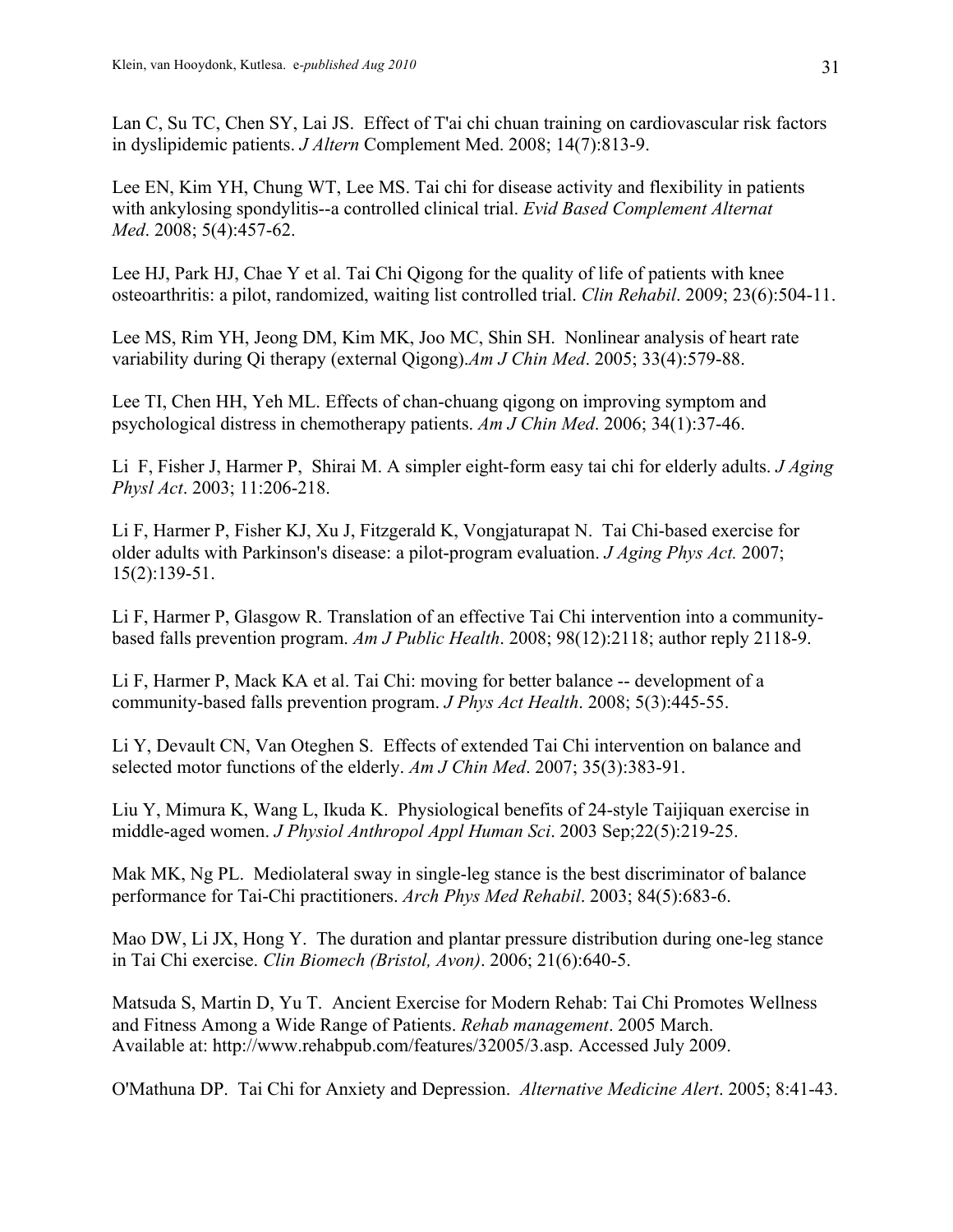Parker MG, Hocking K, Katus J et al. The effects of a three-week Tai Chi Chih exercise program on isometric muscle strength and balance in community-dwelling older adults: a pilot study. *Issues on Aging*. 23(2):9-13.

Price A, O'Shaughnessy T, Meah M. A pilot study to compare qigong exercises with conventional exercises in pulmonary rehabilitation. *Thorax*. 2006; 61:ii67.

Qin L, Au S, Choy W et al. Regular Tai Chi Chuan exercise may retard bone loss in postmenopausal women: A case-control study. *Arch Phys Med Rehabil*. 2002; 83(10):1355-9.

Ramachandran AK, Rosengren KS, Yang Y, Hsiao-Wecksler ET. Effect of Tai Chi on gait and obstacle crossing behaviors in middle-aged adults. *Gait Posture*. 2007; 26(2):248-55.

Reuters Health. http://www.dotaichi.com/Articles/TaiChiMayHelpParkinson.htm. 15:33:55 - 0400. Last Updated: 2002-11-13.

Richerson S, Rosendale K. Does Tai Chi improve plantar sensory ability? A pilot study. *Diabetes Technol Ther.* 2007; 9(3):276-86.

Robins JL, McCain NL, Gray DP, Elswick RK Jr, Walter JM, McDade E. Research on psychoneuroimmunology: tai chi as a stress management approach for individuals with HIV disease. *Appl Nurs Res*. 2006; 19(1):2-9.

Ryu H, Lee HS, Shin YS et al. Acute effect of qigong training on stress hormonal levels in man. *Am J Chin Med.* 1996; 24(2):193-8.

Sandlund, ES, Norlander, T. The Effects of Tai Chi Chuan Relaxation and Exercise on Stress Responses and Well-Being: An Overview of Research. *Int J Stress Management*, 2000; 7(2):139.

Shen CL, James CR, Chyu MC, et al. Effects of Tai Chi on gait kinematics, physical function, and pain in elderly with knee osteoarthritis--a pilot study. *Am J Chin Med*. 2008; 36(2):219-32.

Shih J. Basic Beijing twenty-four forms of T'ai Chi exercise and average velocity of sway. *Percept Mot Skills*. 1997; 84(1):287-90.

Silva LM, Cignolini A. A medical qigong methodology for early intervention in autism spectrum disorder: a case series. *Am J Chin Med*. 2005; 33(2):315-27.

Silva LM, Cignolini A, Warren R, Budden S, Skowron-Gooch A. Improvement in sensory impairment and social interaction in young children with autism following treatment with an original Qigong massage methodology. *Am J Chin Med*. 2007; 35(3):393-406.

Singh BB, Berman BM, Hadhazy VA, Creamer P. A pilot study of cognitive behavioral therapy in fibromyalgia. *Altern Ther Health Med*. 1998; 4(2):67-70.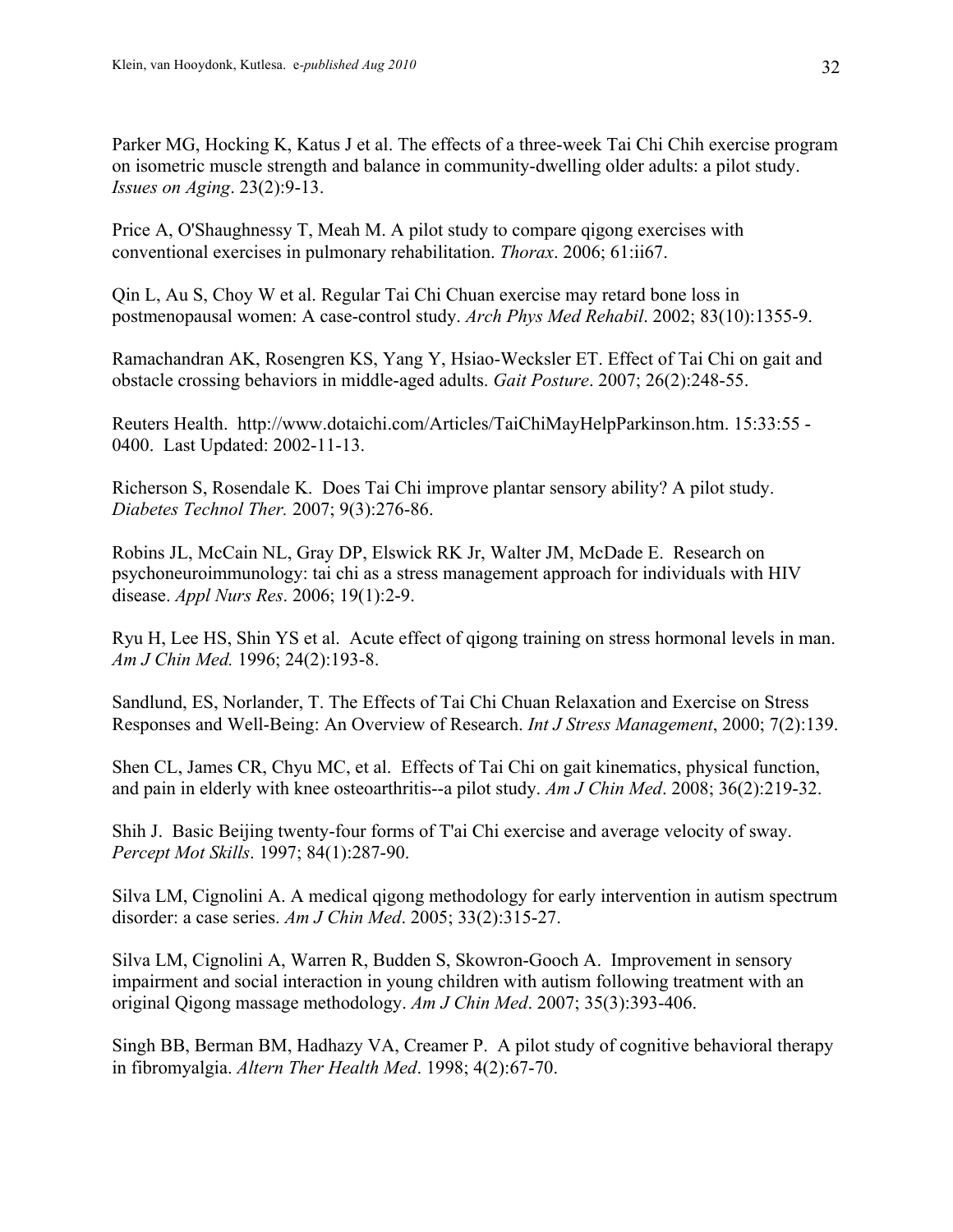Slater J, Hunt HT. Postural-vestibular integration and forms of dreaming: a preliminary report on the effects of brief T'ai Chi Chuan training. *Percept Mot Skills*. 1997; 85(1):97-8.

Schneider D, Leung R. Metabolic and cardiorespiratory responses to the performance of Wing Chun and T'ai Chi Chuan exercise. *Int J Sports Med.* 1991; 12(3):319-23.

Song R, Ahn S, Roberts BL, Lee EO, Ahn YH. Adhering to a t'ai chi program to improve glucose control and quality of life for individuals with type 2 diabetes*. J Altern Complement Med.* 2009; 15(6):627-32.

Sun XS, Xu YG, Zhu RG. Detection of ZC rosette-forming lymphocytes in the healthy aged with Taichiquan (88 style) exercise. *J Sports Med Phys Fitness*. 1990; 30(4):401-5.

Tai Chi and Water Exercise Relieve Arthritis Pain . Inner Idea. Available at: http://www.inneridea.com/library/news/rheumatoid-arthritis-water-aerobics-tai-chifor-arthritis. Accessed March 2009.

Taylor-Piliae RE. Tai Chi as an adjunct to cardiac rehabilitation exercise training. *J Cardiopulm Rehabil.* 2003; 23(2):90-6. Review.

Taylor-Piliae RE. The effectiveness of Tai Chi exercise in improving aerobic capacity: an updated meta-analysis. *Med Sport Sci.* 2008;52:40-53.

Taylor-Piliae RE, Haskell WL, Froelicher ES. Hemodynamic responses to a community-based Tai Chi exercise intervention in ethnic Chinese adults with cardiovascular disease risk factors. *Eur J Cardiovasc Nurs*. 2006; 5(2):165-74.

Taylor-Piliae RE, Haskell WL, Stotts NA, Froelicher ES. Improvement in balance, strength, and flexibility after 12 weeks of Tai chi exercise in ethnic Chinese adults with cardiovascular disease risk factors. *Altern Ther Health Med*. 2006; 12(2):50-8.

Taylor-Piliae RE, Haskell WL, Waters CM, Froelicher ES. Change in perceived psychosocial status following a 12-week Tai Chi exercise programme. *J Adv Nurs*. 2006; 54(3):313-29.

Tsang T, Orr R, Lam P, Comino EJ, Singh MF. Health benefits of Tai Chi for older patients with type 2 diabetes: the "Move It For Diabetes study"--a randomized controlled trial. *Clin Interv Aging.* 2007; 2(3):429-39.

Tsang WW, Hui-Chan CW. Comparison of muscle torque, balance, and confidence in older tai chi and healthy adults. *Med Sci Sports Exerc.* 2005; 37(2):280-9.

Tsang WW, Hui-Chan CW. Effects of exercise on joint sense and balance in elderly men: Tai Chi versus golf. *Med Sci Sports Exerc*. 2004; 36(4):658-67.

Tsang WW, Hui-Chan CW. Sensorimotor control of balance: a Tai Chi solution for balance disorders in older subjects. *Med Sport Sci*. 2008; 52:104-14.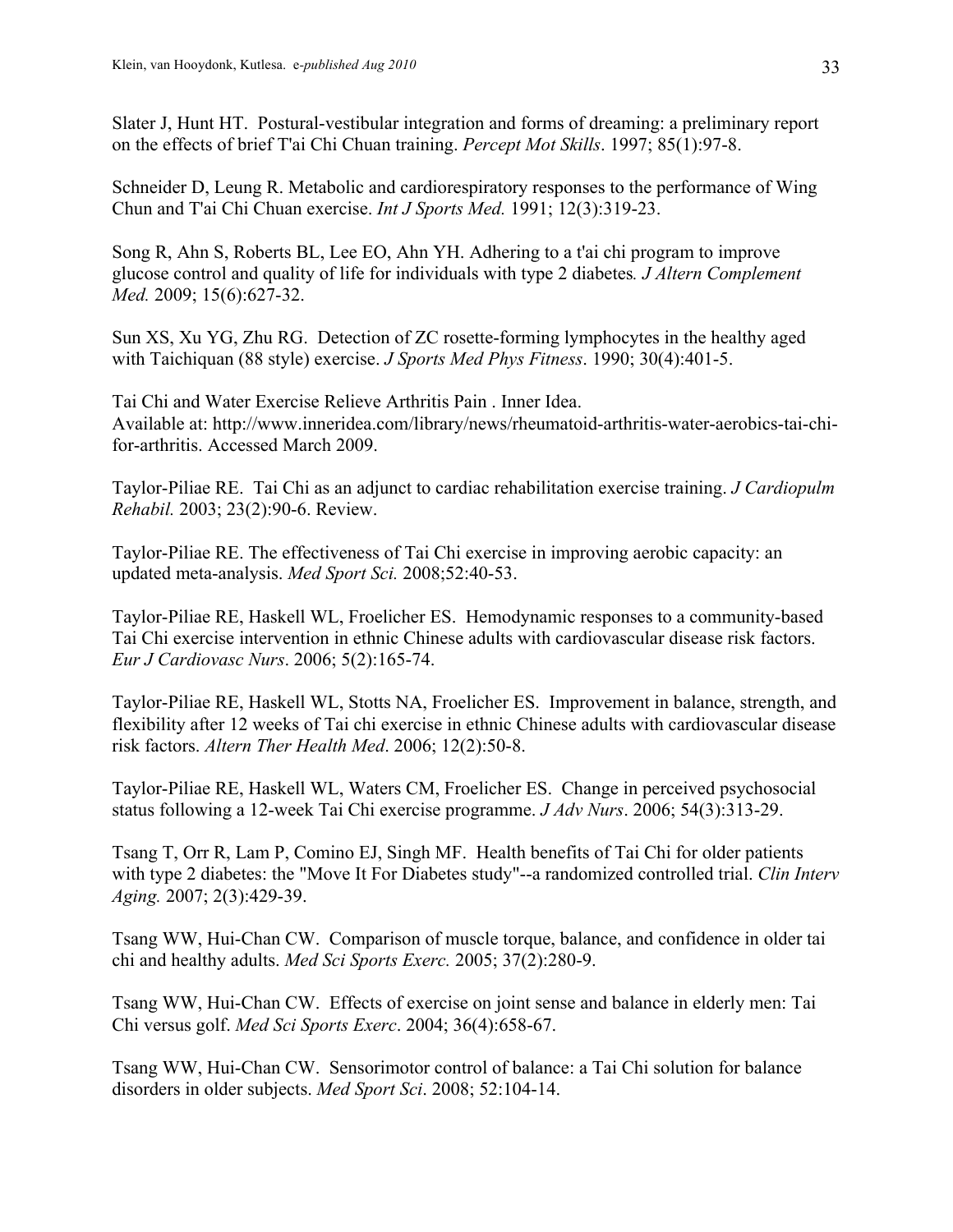Tsang WW, Hui-Chan CW. Standing balance after vestibular stimulation in Tai Chi-practicing and nonpracticing healthy older adults. *Arch Phys Med Rehabil*. 2006; 87(4):546-53.

Tsang WW, Wong VS, Fu SN, Hui-Chan CW. Tai Chi improves standing balance control under reduced or conflicting sensory conditions. *Arch Phys Med Rehabil*. 2004; 85(1):129-37.

Tse SK, Bailey DM. T'ai chi and postural control in the well elderly. *Am J Occup Ther*. 1992; 46(4):295-300.

Venglar M. Case report: Tai Chi and Parkinsonism. *Physiother Res Int*. 2005;10(2):116-21.

Wall RB. Tai Chi and mindfulness-based stress reduction in a Boston Public Middle School. *J Pediatr Health Care*. 2005; 19(4):230-7.

Wall R, *Hong Y. Tai Chi Chuan. State of the Art in International Research. Med Sport Sci.*  2008; 52:166-172.

Wallsten SM, Bintrim K, Denman DW, Parrish JM. The Effect of Tai Chi Chuan on Confidence and Lower Extremity Strength and Balance in Residents Living Independently at a Continuing Care Retirement Community: *Journal of Applied Gerontology*. 2006; 25(1):82-95.

Wang JH. Effects of Tai Chi exercise on patients with type 2 diabetes. *Med Sport Sci*. 2008; 52:230-8.

Wang JS, Lan C, Chen SY, Wong MK. Tai Chi Chuan training is associated with enhanced endothelium-dependent dilation in skin vasculature of healthy older men. *J Am Geriatr Soc*. 2002; 50(6):1024-30.

Wang JS, Lan C, Wong MK. Tai Chi Chuan training to enhance microcirculatory function in healthy elderly men. *Arch Phys Med Rehabil*. 2001; 82(9):1176-80.

Wang YT, Taylor L, Pearl M, Chang LS. Effects of Tai Chi exercise on physical and mental health of college students. *Am J Chin Med*. 2004; 32(3):453-9.

Wolf SL, Coogler C, Xu T. Exploring the basis for Tai Chi Chuan as a therapeutic exercise approach. *Arch Phys Med Rehabil*. 1997; 78(8):886-92.

Wolfson L, Whipple R, Derby C, et al. Balance and strength training in older adults: intervention gains and Tai Chi maintenance. *J Am Geriatr Soc*. 1996; 44(5):498-506.

Wong AM, Lin YC, Chou SW, Tang FT, Wong PY. Coordination exercise and postural stability in elderly people: Effect of Tai Chi Chuan. *Arch Phys Med Rehabil*. 2001; 82(5):608-12.

Wu G, Hitt J. Ground contact characteristics of Tai Chi gait. *Gait Posture*. 2005; 22(1):32-9.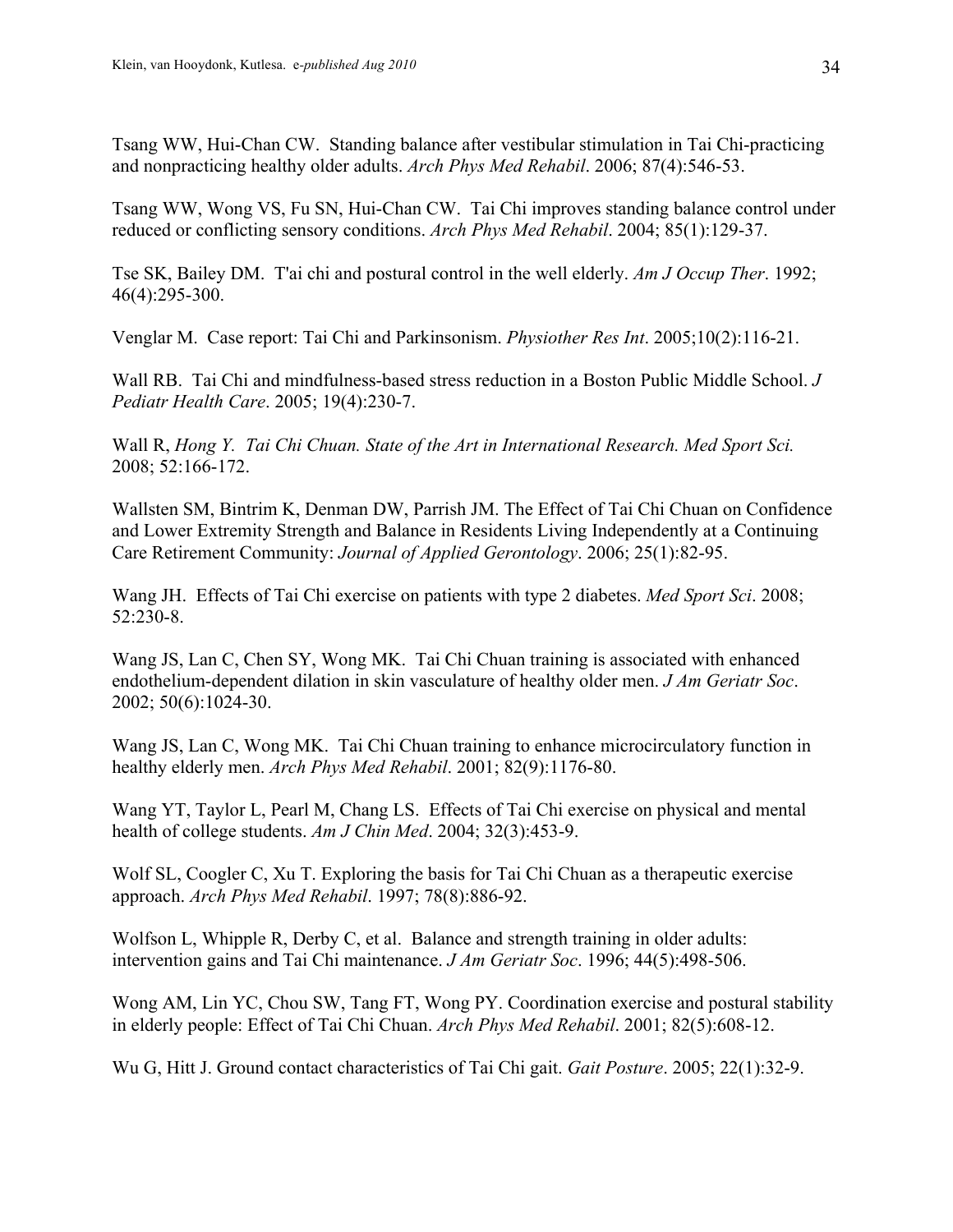Wu G, Liu W, Hitt J, Millon D. Spatial, temporal and muscle action patterns of Tai Chi gait. *J Electromyogr Kinesiol*. 2004; 14(3):343-54.

Wu G, Millon D. Joint kinetics during Tai Chi gait and normal walking gait in young and elderly Tai Chi Chuan practitioners. *Clin Biomech*. 2008; 23(6):787-95.

Wu G. Muscle action pattern and knee extensor strength of older Tai Chi exercisers. *Med Sport Sci.* 2008; 52:30-9.

Wu G, Zhao F, Zhou X, Wei L. Improvement of isokinetic knee extensor strength and reduction of postural sway in the elderly from long-term Tai Chi exercise. *Arch Phys Med Rehabil*. 2002; 83(10):1364-9.

Xu D, Hong Y, Li J, Chan K. Effect of tai chi exercise on proprioception of ankle and knee joints in old people. *Br J Sports Med*. 2004; 38(1):50-4.

Xu H, Lawson D, Kras A, et al. The use of preventive strategies for bone loss. *Am J Chin Med.* 2005; 33(2):299-306.

Xu D, Li J, Hong Y. Tai Chi Movement and Proprioceptive Training: A Kinematics and EMG Analysis. *Research in Sports Medicine:* An International Journal. 2003; 11(2):129-144.

Yau MK. Tai Chi exercise and the improvement of health and well-being in older adults. *Med Sport Sci.* 2008; 52:155-65.

Yan JH, Downing JH. Tai chi: an alternative exercise form for seniors. *J Aging Phys Act*. 1998; 6:350-362.

Yan JH. Tai chi practice improves senior citizens' balance and arm movement control. *Journal of Aging and Physical Activity*. 1998; 6:271-284.

Yan JH. Tai chi practice reduces movement force variability for seniors. *J Gerontol A Biol Sci Med Sci*. 1999; 54(12):M629-34.

Yan JH. The Health and Fitness Benefits of Tai Chi. *J Physl Edu, Rec & Dance*. 1995; 66:961963.

Yang KD, Chang WC, Chuang H, et al. Increased complement factor H with decreased factor B determined by proteomic differential displays as a biomarker of tai chi chuan exercise. Clin Chem. 2010; 56(1):127-31.

Yeh GY, Wayne PM, Phillips RS. T'ai Chi exercise in patients with chronic heart failure. *Med Sport Sci*. 2008;52:195-208.